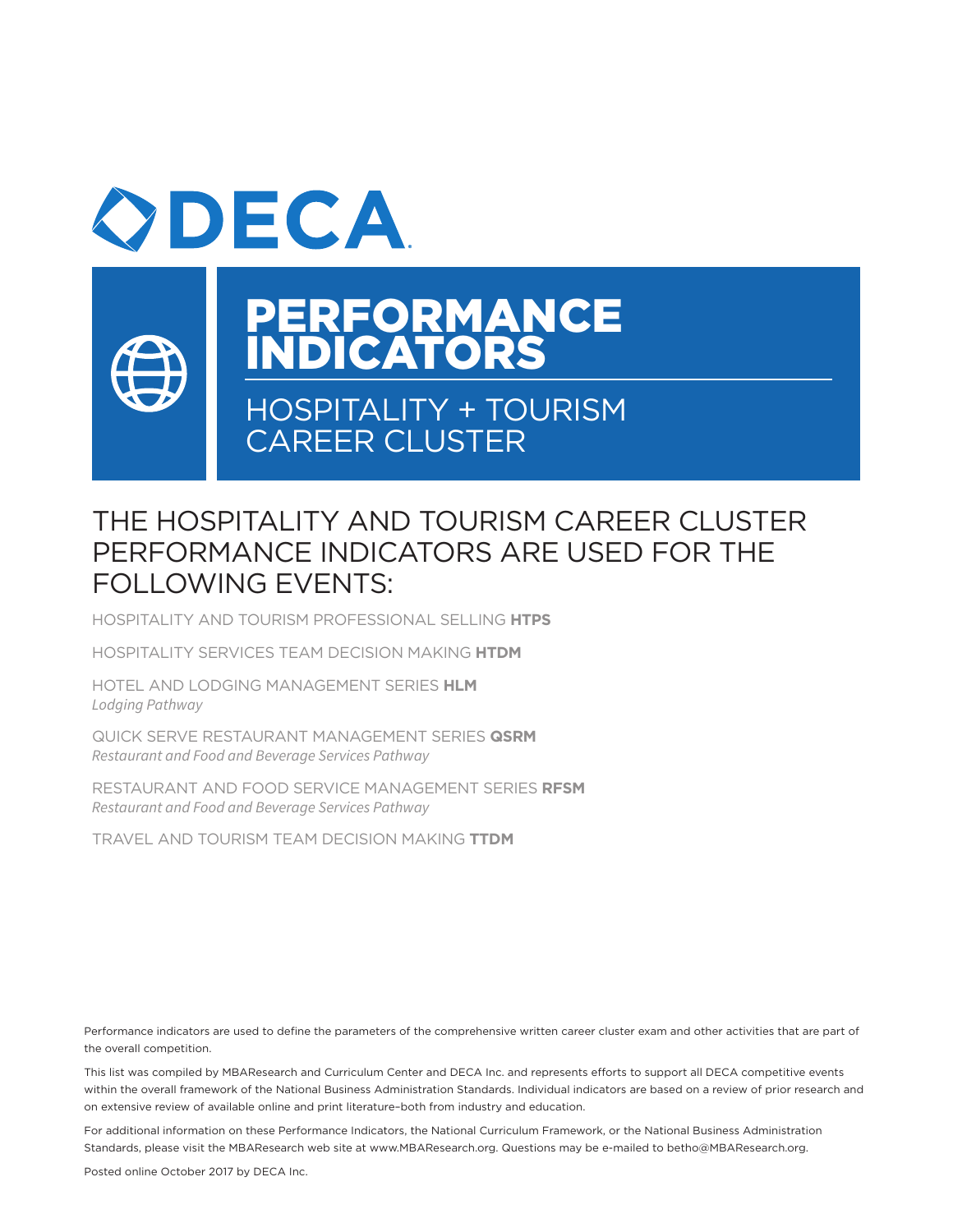# **TABLE OF CONTENTS**

| Tier 3: Hospitality and Tourism Career Pathways |  |
|-------------------------------------------------|--|
|                                                 |  |
|                                                 |  |

Restaurant and Food and Beverage Services Pathway............................................................... 49



## **Performance Indicators**

- Performance indicators for **PRINCIPLES OF BUSINESS ADMINISTRATION** role-plays and exams will be selected from the business administration core (Tier 1).
- Performance indicators for **TEAM DECISION MAKING** case studies and exams will be selected from the business administration core (Tier 1) and appropriate career cluster (Tier 2).
- Performance indicators for **INDIVIDUAL SERIES** exams will be selected from the business administration core (Tier 1) and appropriate career cluster (Tier 2). Performance indicators for the role-plays will be selected from the business administration core (Tier 1), appropriate career cluster (Tier 2) and appropriate pathway (Tier 3).
- Performance Indicators for the exams used for **MARKETING REPRESENTATIVE EVENTS** and **PROFESSIONAL SELLING AND CONSULTING EVENTS** will be selected from the business administration core (Tier 1) and appropriate career cluster (Tier 2).

#### **Key**

PQ = Prerequisite level performance indicator content develops employability and job-survival skills and concepts, including work ethics, personal appearance, and general business behavior.

CS = Career Sustaining level performance indicator content develops skills and knowledge needed for continued employment in or study of business based on the application of basic academics and business skills.

SP = Specialist level performance indicator content provides in-depth, solid understanding and skill development in all business functions.

*An asterisk (\*) indicates a new performance indicator.*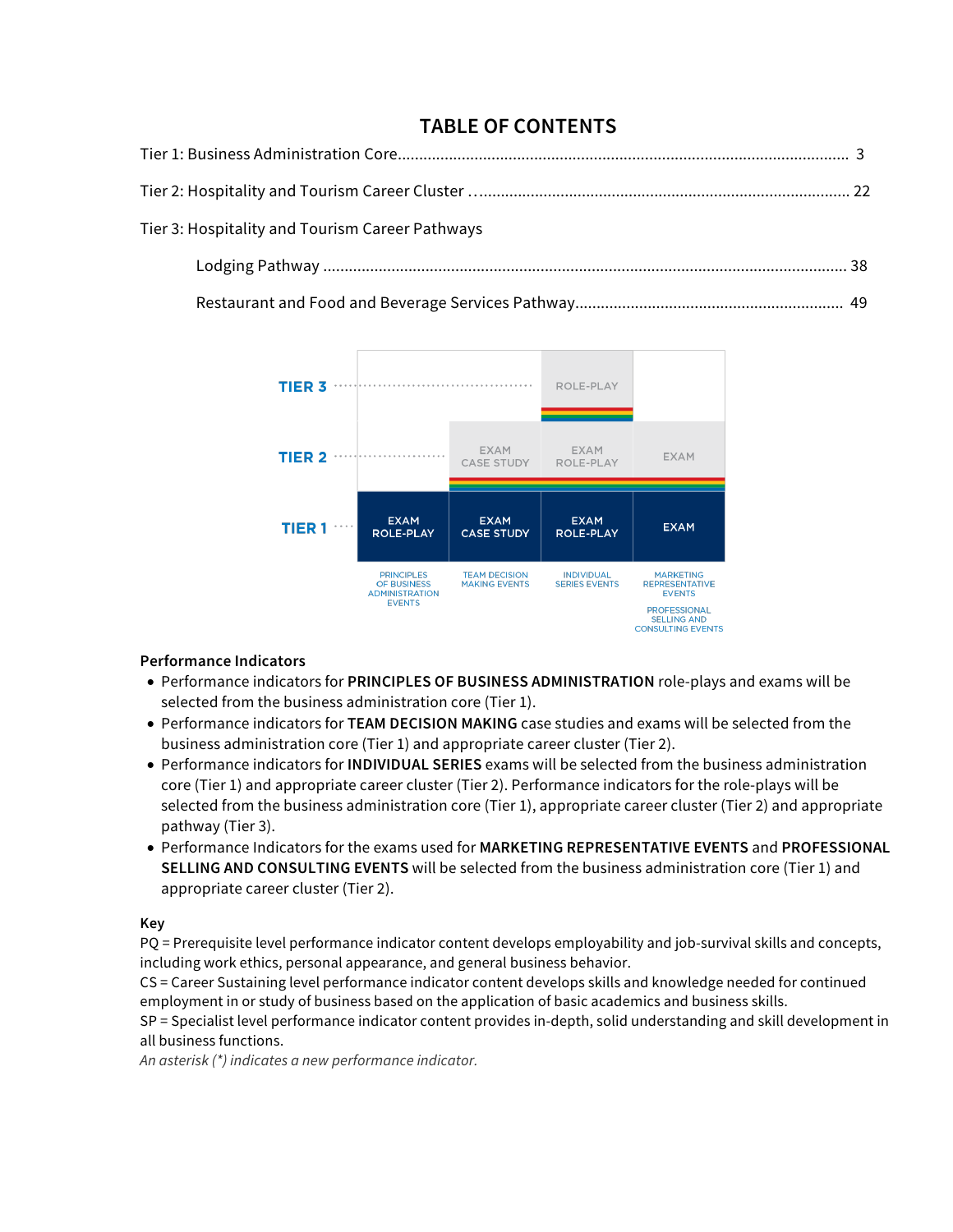The **Business Administration Core** performance indicators will be used when preparing for all exams, role-play scenarios, and case studies in the following events:

- Hospitality and Tourism Professional Selling
- Hospitality Services Team Decision Making
- Hotel and Lodging Management Series
- Quick Serve Restaurant Management Series
- Restaurant and Food Service Management Series
- Travel and Tourism Team Decision Making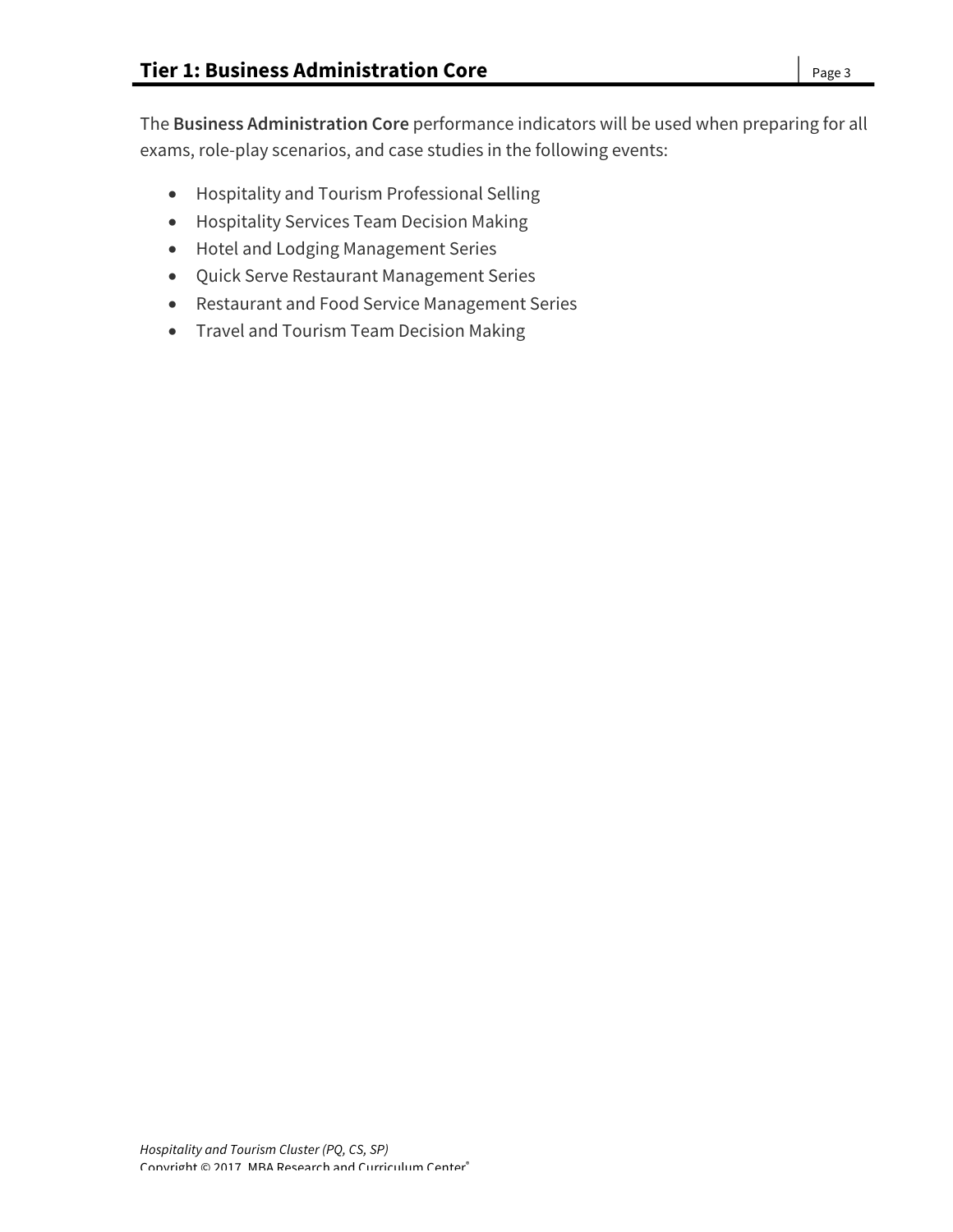# **Instructional Area: Business Law (BL)**

**Standard: Understands business's responsibility to know, abide by, and enforce laws and regulations that affect business operations and transactions**

## **Performance Element: Acquire foundational knowledge of business laws and regulations to understand their nature and scope.**

### **Performance Indicators:**

Comply with the spirit and intent of laws and regulations (BL:163) (CS)\* Discuss the nature of law and sources of law in the United States (BL:067) (SP) Describe the United States' judicial system (BL:068) (SP) Describe methods used to protect intellectual property (BL:051) (SP) Describe legal issues affecting businesses (BL:001) (SP)

# **Performance Element: Understand the civil foundations of the legal environment of business to demonstrate knowledge of contracts.**

### **Performance Indicators:**

Identify the basic torts relating to business enterprises (BL:069) (SP) Describe the nature of legally binding contracts (BL:002) (SP)

# **Performance Element: Explore the regulatory environment of United States' businesses to understand the diversity of regulations.**

#### **Performance Indicators:**

Describe the nature of legal procedure (BL:070) (SP) Discuss the nature of debtor-creditor relationships (BL:071) (SP) Explain the nature of agency relationships (BL:072) (SP) Discuss the nature of environmental law (BL:073) (SP) Discuss the role of administrative law (BL:074) (SP)

## **Performance Element: Apply knowledge of business ownership to establish and continue business operations.**

#### **Performance Indicators:**

Explain types of business ownership (BL:003) (CS)

## **Performance Element: Acquire knowledge of commerce laws and regulations to continue business operations.**

## **Performance Indicators:**

Explain the nature of import/export law (BL:145) (SP) Describe the nature of customs regulations (BL:126) (SP)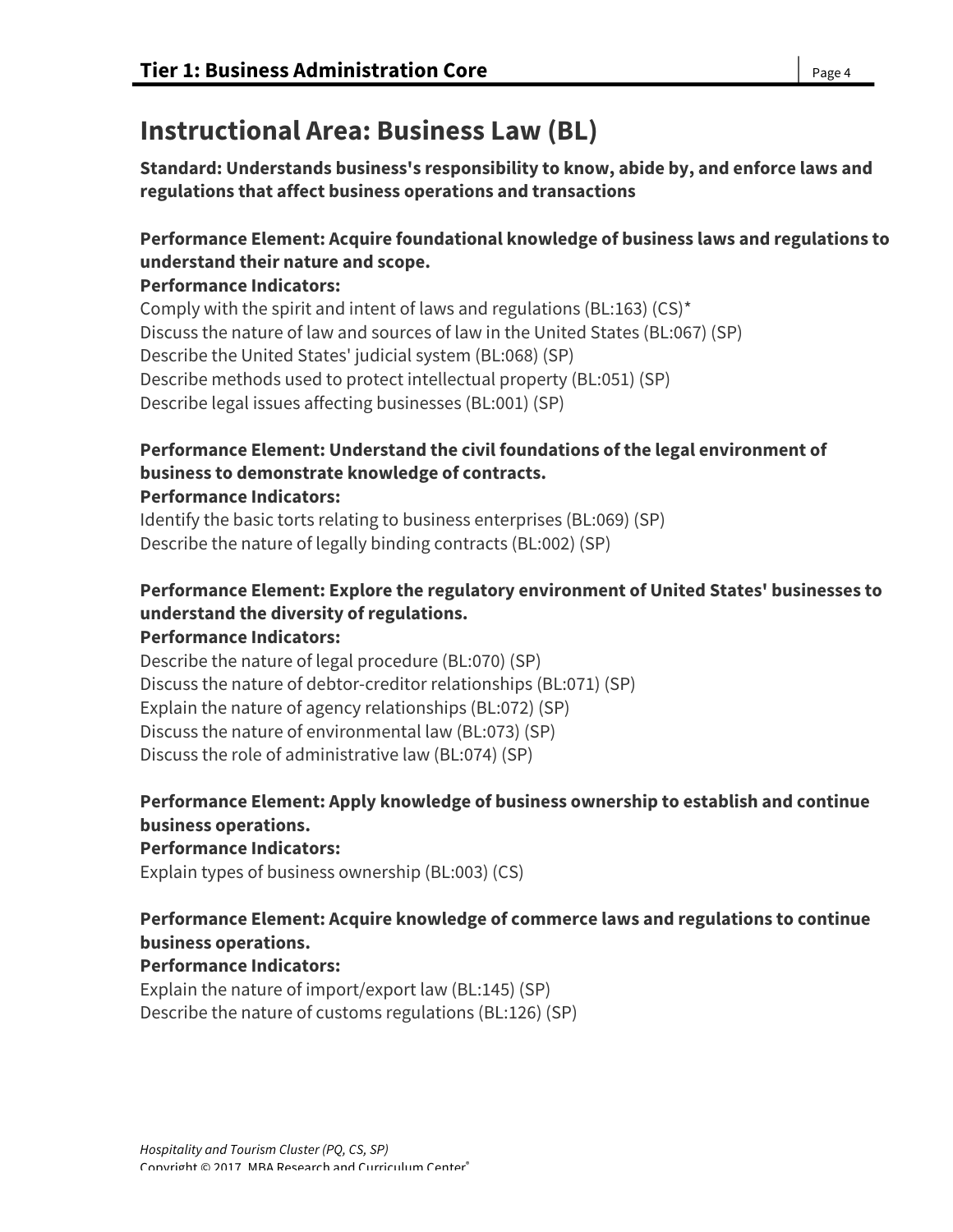# **Instructional Area: Communication Skills (CO)**

**Standard: Understands the concepts, strategies, and systems used to obtain and convey ideas and information**

### **Performance Element: Read to acquire meaning from written material and to apply the information to a task.**

### **Performance Indicators:**

Identify sources that provide relevant, valid written material (CO:054) (PQ) Extract relevant information from written materials (CO:055) (PQ) Apply written directions to achieve tasks (CO:056) (PQ) Analyze company resources to ascertain policies and procedures (CO:057) (CS)

## **Performance Element: Apply active listening skills to demonstrate understanding of what is being said.**

### **Performance Indicators:**

Explain communication techniques that support and encourage a speaker (CO:082) (PQ) Follow oral directions (CO:119) (PQ) Demonstrate active listening skills (CO:017) (PQ)

## **Performance Element: Apply verbal skills to obtain and convey information. Performance Indicators:**

Explain the nature of effective verbal communications (CO:147) (PQ) Ask relevant questions (CO:058) (PQ) Interpret others' nonverbal cues (CO:059) (PQ) Provide legitimate responses to inquiries (CO:060) (PQ) Give verbal directions (CO:083) (PQ) Employ communication styles appropriate to target audience (CO:084) (CS) Defend ideas objectively (CO:061) (CS) Handle telephone calls in a businesslike manner (CO:114) (CS) Participate in group discussions (CO:053) (CS) Facilitate (lead) group discussions (CO:201) (SP) Make oral presentations (CO:025) (SP)

## **Performance Element: Record information to maintain and present a report of business activity.**

## **Performance Indicators:**

Utilize note-taking strategies (CO:085) (CS) Organize information (CO:086) (CS) Select and use appropriate graphic aids (CO:087) (CS)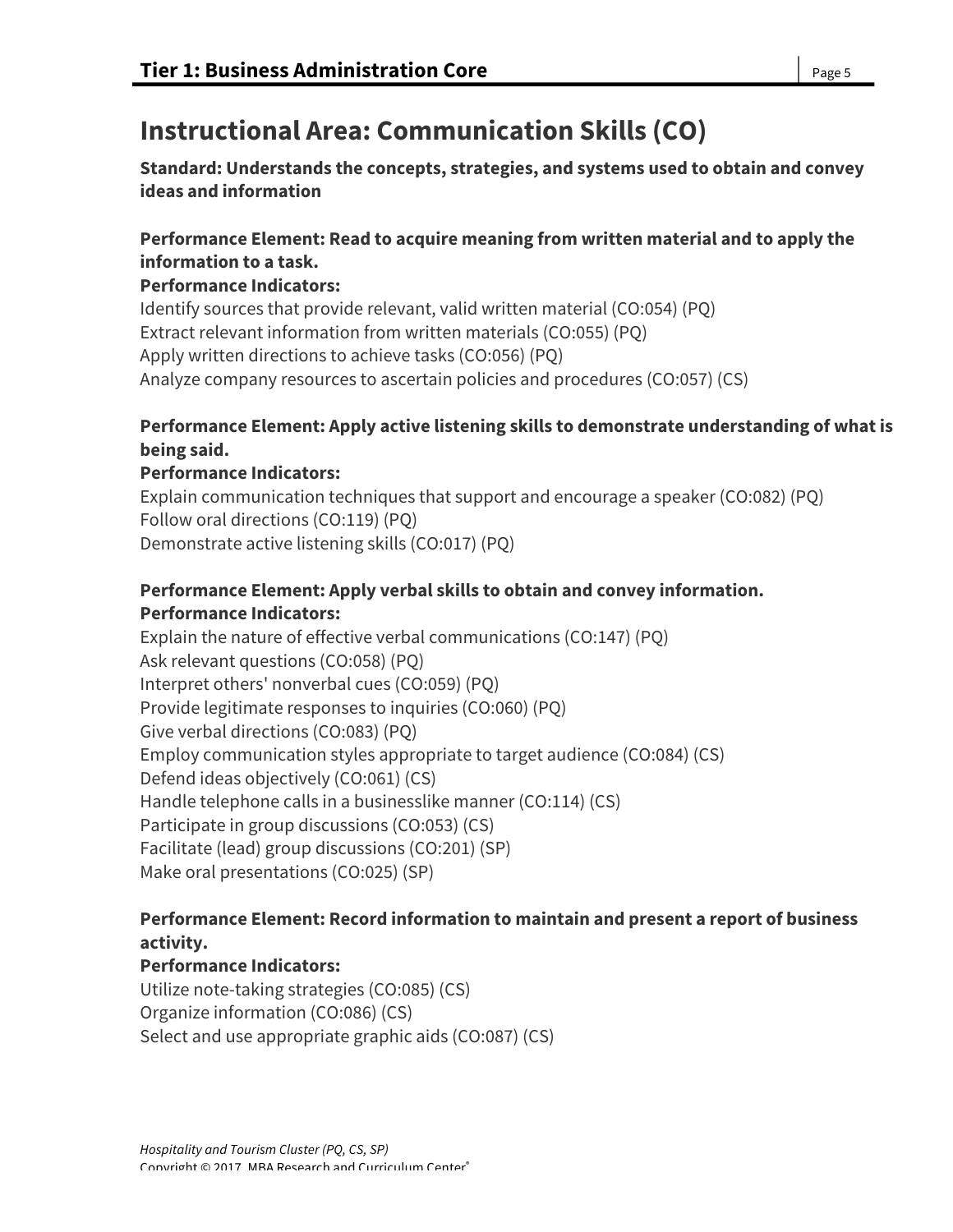# **Performance Element: Write internal and external business correspondence to convey and obtain information effectively.**

### **Performance Indicators:**

Explain the nature of effective written communications (CO:016) (CS) Select and utilize appropriate formats for professional writing (CO:088) (CS) Edit and revise written work consistent with professional standards (CO:089) (CS) Write professional emails (CO:090) (CS) Write business letters (CO:133) (CS) Write informational messages (CO:039) (CS) Write inquiries (CO:040) (CS) Write persuasive messages (CO:031) (SP) Write executive summaries (CO:091) (SP) Prepare simple written reports (CO:094) (SP) Explain how digital communications (e.g., email, text messages, chats) exposes business to risk (CO:202) (SP) Adapt written correspondence to targeted audiences (CO:203) (SP) Use data visualization techniques (e.g., infographics, heat-maps, dynamic model outputs) (CO:204) (SP)

## **Performance Element: Use social media to communicate with a business's stakeholders. Performance Indicators:**

Describe the impact of a person's social media brand on the achievement of organizational objectives (CO:205) (CS)

Distinguish between using social media for business and personal purposes (CO:206) (CS)

## **Performance Element: Communicate with staff to clarify workplace objectives. Performance Indicators:**

Explain the nature of staff communication (CO:014) (CS) Choose and use appropriate channel for workplace communication (CO:092) (CS) Participate in a staff meeting (CO:063) (CS) Participate in problem-solving groups (CO:067) (CS)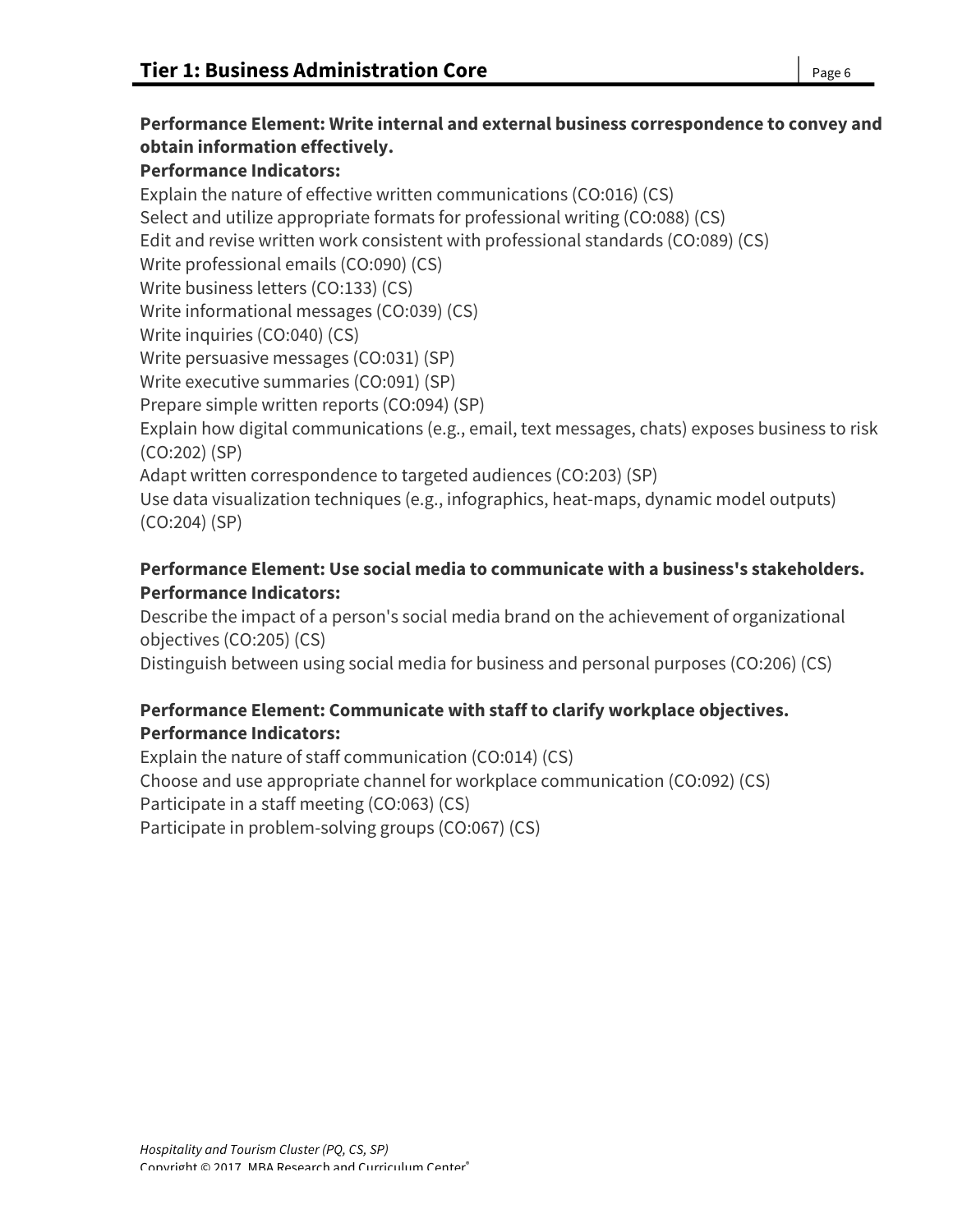# **Instructional Area: Customer Relations (CR)**

**Standard: Understands the techniques and strategies used to foster positive, ongoing relationships with customers**

## **Performance Element: Foster positive relationships with customers to enhance company image.**

### **Performance Indicators:**

Explain the nature of positive customer relations (CR:003) (CS) Demonstrate a customer-service mindset (CR:004) (CS) Develop rapport with customers (CR:029) (CS) Reinforce service orientation through communication (CR:005) (CS) Respond to customer inquiries (CR:006) (CS) Adapt communication to the cultural and social differences among clients (CR:019) (CS) Interpret business policies to customers/clients (CR:007) (CS) Build and maintain relationships with customers (CR:030) (SP)

### **Performance Element: Resolve conflicts with/for customers to encourage repeat business. Performance Indicators:**

Handle difficult customers (CR:009) (CS) Handle customer/client complaints (CR:010) (CS)

## **Performance Element: Reinforce company's image to exhibit the company's brand promise. Performance Indicators:**

Identify company's brand promise (CR:001) (CS) Determine ways of reinforcing the company's image through employee performance (CR:002) (CS)

## **Performance Element: Understand the nature of customer relationship management to show its contributions to a company.**

## **Performance Indicators:**

Discuss the nature of customer relationship management (CR:016) (SP) Explain the role of ethics in customer relationship management (CR:017) (SP) Describe the use of technology in customer relationship management (CR:018) (SP)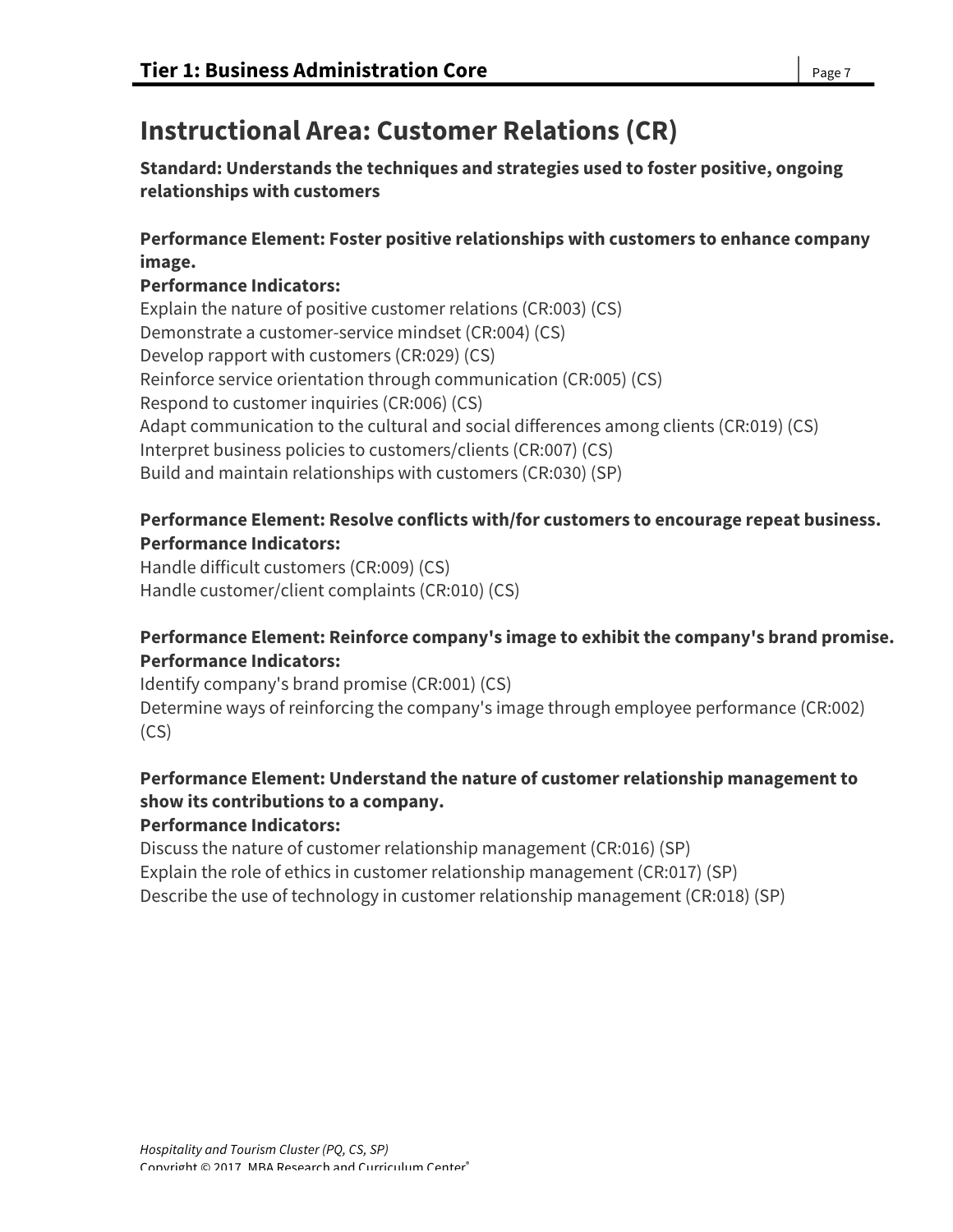# **Instructional Area: Economics (EC)**

**Standard: Understands the economic principles and concepts fundamental to business operations**

## **Performance Element: Understand fundamental economic concepts to obtain a foundation for employment in business.**

## **Performance Indicators:**

Distinguish between economic goods and services (EC:002) (CS) Explain the concept of economic resources (EC:003) (CS) Describe the concepts of economics and economic activities (EC:001) (CS) Determine economic utilities created by business activities (EC:004) (CS) Explain the principles of supply and demand (EC:005) (CS) Describe the functions of prices in markets (EC:006) (CS)

## **Performance Element: Understand the nature of business to show its contributions to society.**

## **Performance Indicators:**

Explain the role of business in society (EC:070) (CS) Describe types of business activities (EC:071) (CS) Describe types of business models (EC:138) (SP) Explain the organizational design of businesses (EC:103) (SP) Discuss the global environment in which businesses operate (EC:104) (SP) Describe factors that affect the business environment (EC:105) (SP) Explain the nature of business ethics (EC:106) (SP) Explain how organizations adapt to today's markets (EC:107) (SP)

# **Performance Element: Understand economic systems to be able to recognize the environments in which businesses function.**

## **Performance Indicators:**

Explain the types of economic systems (EC:007) (CS) Identify the impact of small business/entrepreneurship on market economies (EC:065) (CS) Explain the concept of private enterprise (EC:009) (CS) Identify factors affecting a business's profit (EC:010) (CS) Determine factors affecting business risk (EC:011) (CS) Explain the concept of competition (EC:012) (CS)

### **Performance Element: Acquire knowledge of the impact of government on business activities to make informed economic decisions. Performance Indicators:**

Determine the relationship between government and business (EC:008) (CS) Describe the nature of taxes (EC:072) (SP)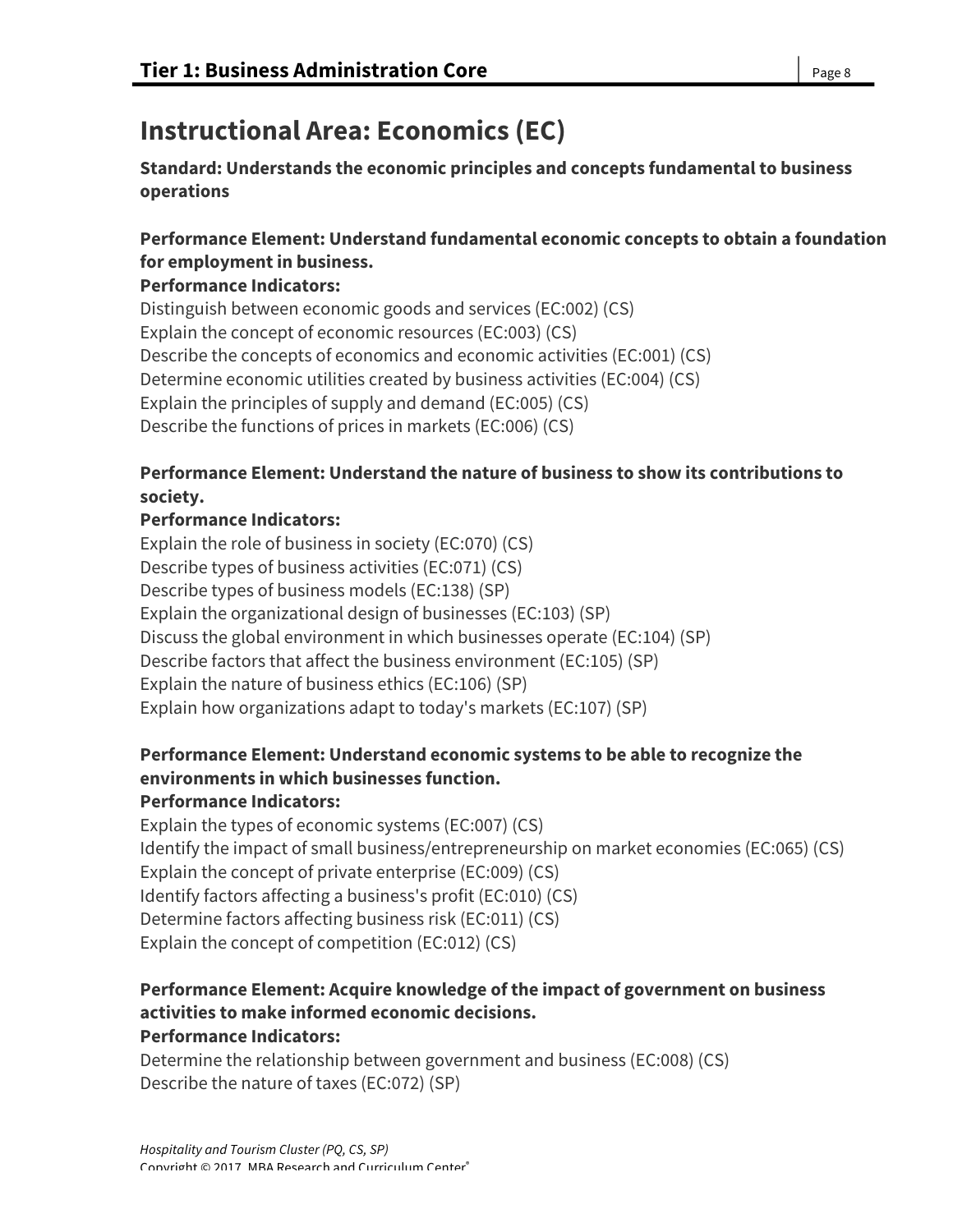## **Performance Element: Analyze cost/profit relationships to guide business decision-making. Performance Indicators:**

Explain the concept of productivity (EC:013) (CS) Analyze impact of specialization/division of labor on productivity (EC:014) (SP) Explain the concept of organized labor and business (EC:015) (SP) Explain the impact of the law of diminishing returns (EC:023) (SP)

# **Performance Element: Understand economic indicators to recognize economic trends and conditions.**

# **Performance Indicators:**

Discuss the measure of consumer spending as an economic indicator (EC:081) (SP) Describe the economic impact of inflation on business (EC:083) (SP) Explain the concept of Gross Domestic Product (GDP) (EC:017) (SP) Discuss the impact of a nation's unemployment rates (EC:082) (SP) Explain the economic impact of interest-rate fluctuations (EC:084) (SP) Determine the impact of business cycles on business activities (EC:018) (SP)

## **Performance Element: Understand global trade's impact to aid business decision-making. Performance Indicators:**

Explain the nature of global trade (EC:016) (SP) Discuss the impact of globalization on business (EC:109) (SP) Describe the determinants of exchange rates and their effects on the domestic economy (EC:100) (SP) Explain cultural considerations that impact global business relations (EC:110) (SP) Discuss the impact of cultural and social environments on global trade (EC:045) (SP) Describe the impact of electronic communication tools (e.g., Internet, video- and computer-

conferencing, webcasts, email) on global business activities (EC:111) (SP)

Explain the impact of major trade alliances on business activities (EC:112) (SP)

Describe the impact of the political environment on world trade (EC:113) (SP)

Explain the impact of geography on world trade (EC:114) (SP)

Describe the impact of a country's history on world trade (EC:115) (SP)

Explain the impact of a country's economic development on world trade (EC:116) (SP)

Discuss the impact of bribery and foreign monetary payments on business (EC:140) (SP)

Identify requirements for international business travel (e.g., passport, visa, proof of citizenship, immunizations, and sponsorship letters) (EC:141) (SP)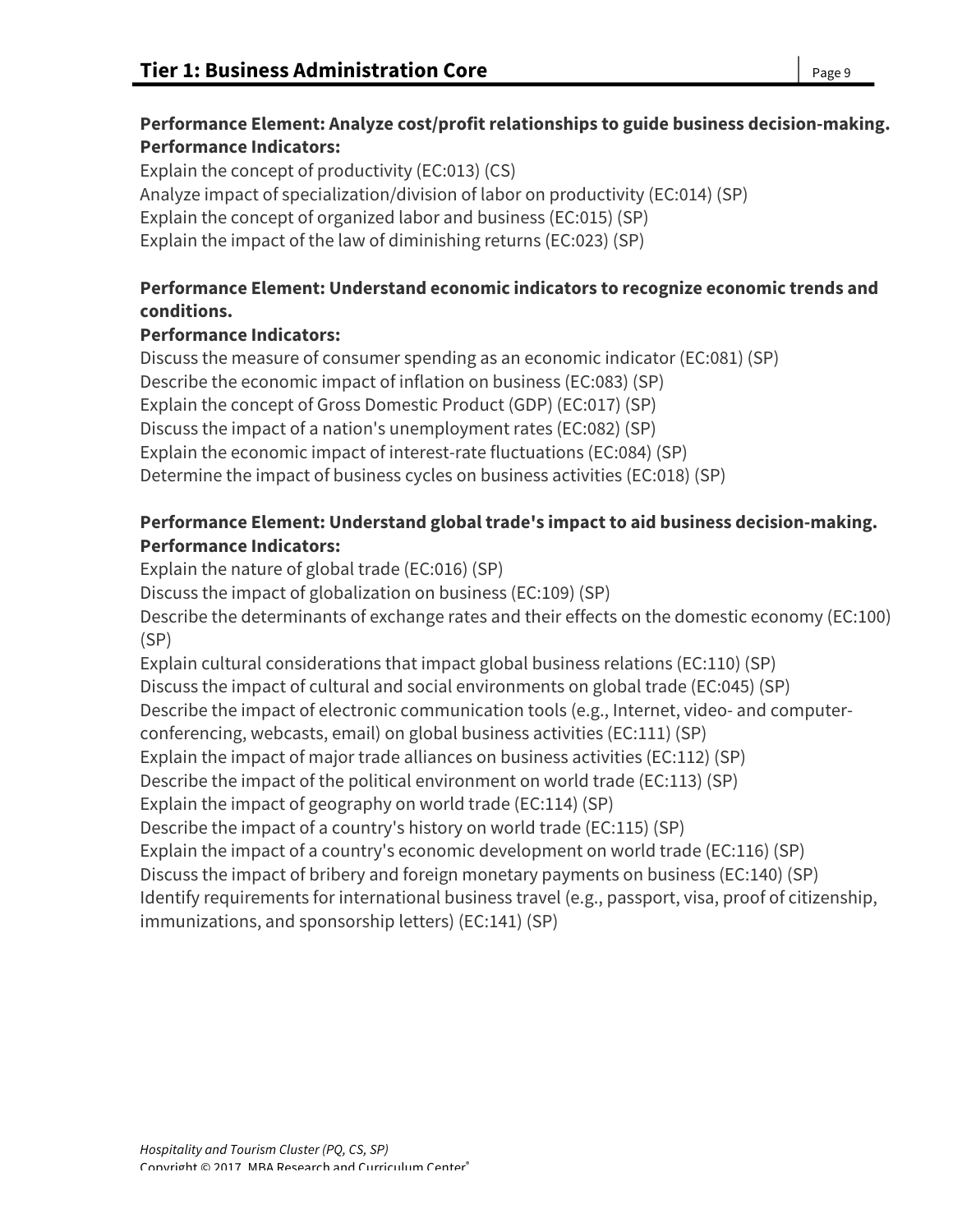# **Instructional Area: Emotional Intelligence (EI)**

**Standard: Understands techniques, strategies, and systems used to foster selfunderstanding and enhance relationships with others Performance Element: Foster self-understanding to recognize the impact of personal feelings on others. Performance Indicators:** Describe the nature of emotional intelligence (EI:001) (PQ)

Explain the concept of self-esteem (EI:016) (PQ)

Recognize and overcome personal biases and stereotypes (EI:017) (PQ)

Assess personal strengths and weaknesses (EI:002) (PQ)

Assess personal behavior and values (EI:126) (PQ)\*

## **Performance Element: Develop personal traits to foster career advancement. Performance Indicators:**

Identify desirable personality traits important to business (EI:018) (PQ) Exhibit self-confidence (EI:023) (PQ) Demonstrate interest and enthusiasm (EI:020) (PQ) Demonstrate initiative (EI:024) (PQ)

# **Performance Element: Apply ethics to demonstrate trustworthiness. Performance Indicators:**

Demonstrate honesty and integrity (EI:022) (PQ) Demonstrate responsible behavior (EI:021) (PQ) Demonstrate fairness (EI:127) (PQ)\* Assess risks of personal decisions (EI:091) (PQ)\* Demonstrate ethical work habits (EI:004) (PQ) Take responsibility for decisions and actions (EI:075) (PQ) Build trust in relationships (EI:128) (CS)\* Describe the nature of ethics (EI:123) (CS)\* Explain reasons for ethical dilemmas (EI:124) (CS)\* Recognize and respond to ethical dilemmas (EI:125) (CS)\* Manage commitments in a timely manner (EI:077) (CS) Develop tolerance for ambiguity (EI:092) (CS)\*

## **Performance Element: Exhibit techniques to manage emotional reactions to people and situations.**

## **Performance Indicators:**

Exhibit a positive attitude (EI:019) (PQ) Demonstrate self-control (EI:025) (PQ) Explain the use of feedback for personal growth (EI:003) (PQ) Adjust to change (EI:026) (PQ)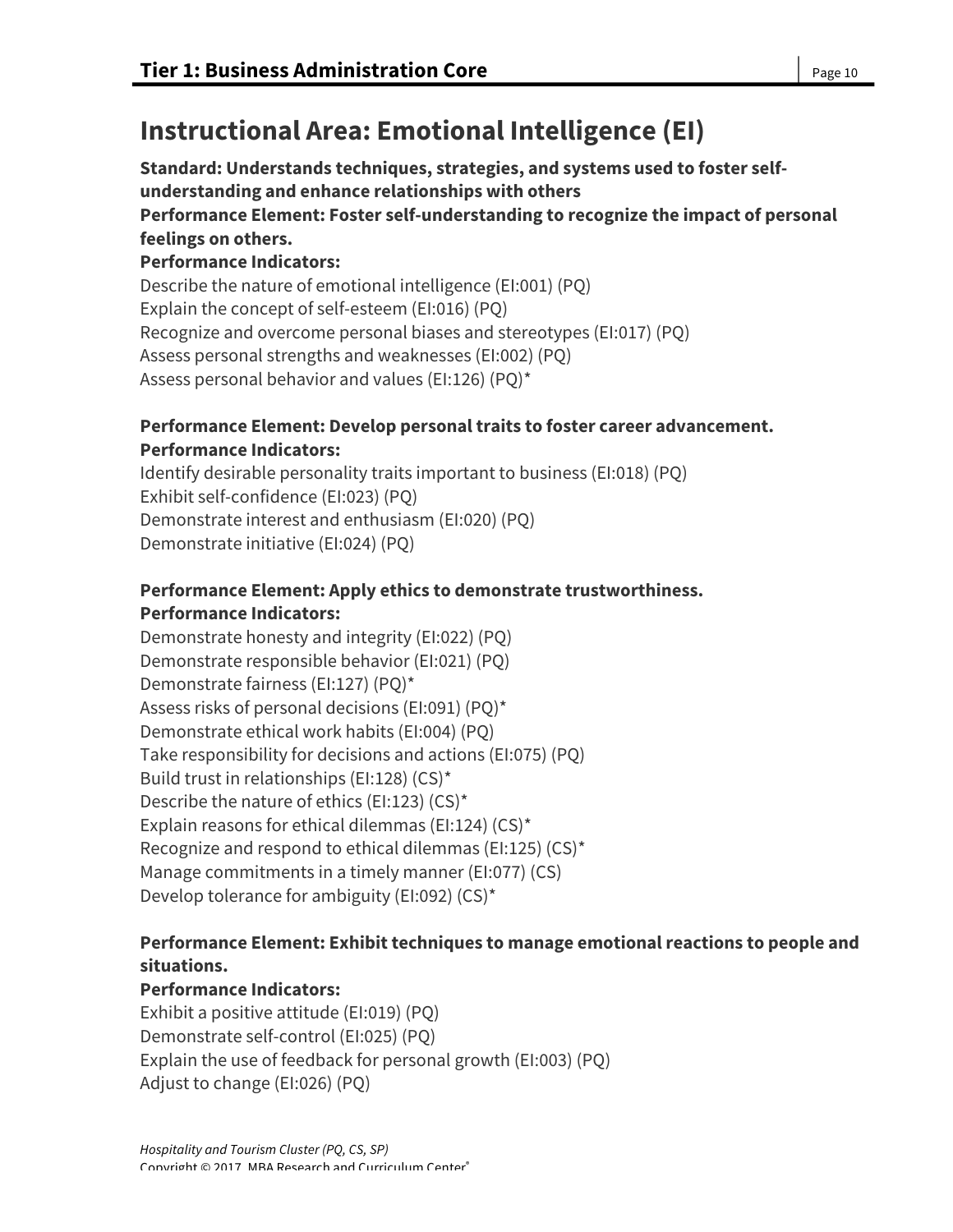# **Performance Element: Identify with others' feelings, needs, and concerns to enhance**

**interpersonal relations. Performance Indicators:**

Respect the privacy of others (EI:029) (PQ) Show empathy for others (EI:030) (PQ) Maintain the confidentiality of others (EI:103) (CS) Exhibit cultural sensitivity (EI:033) (CS) Leverage personality types in business situations (EI:104) (SP)

## **Performance Element: Use communication skills to foster open, honest communications. Performance Indicators:**

Explain the nature of effective communications (EI:007) (PQ) Explain ethical considerations in providing information (EI:038) (SP) Foster open, honest communication (EI:129) (SP)\* Collaborate with others (EI:130) (SP)\* Solicit feedback (EI:106) (SP) Use social media to solicit new ideas and solutions (EI:107) (SP)

# **Performance Element: Use communication skills to influence others.**

### **Performance Indicators:**

"Sell" ideas to others (EI:108) (SP) Persuade others (EI:012) (SP) Demonstrate negotiation skills (EI:062) (SP)

## **Performance Element: Manage stressful situations to minimize potential negative impact. Performance Indicators:**

Use appropriate assertiveness (EI:008) (PQ) Use conflict-resolution skills (EI:015) (CS) Explain the nature of office politics (EI:109) (CS) Overcome problems and difficulties associated with office politics/turf wars (EI:095) (CS) Explain the nature of stress management (EI:028) (SP)

## **Performance Element: Implement teamwork techniques to accomplish goals. Performance Indicators:**

Participate as a team member (EI:045) (CS) Use consensus-building skills (EI:011) (SP) Motivate team members (EI:059) (SP)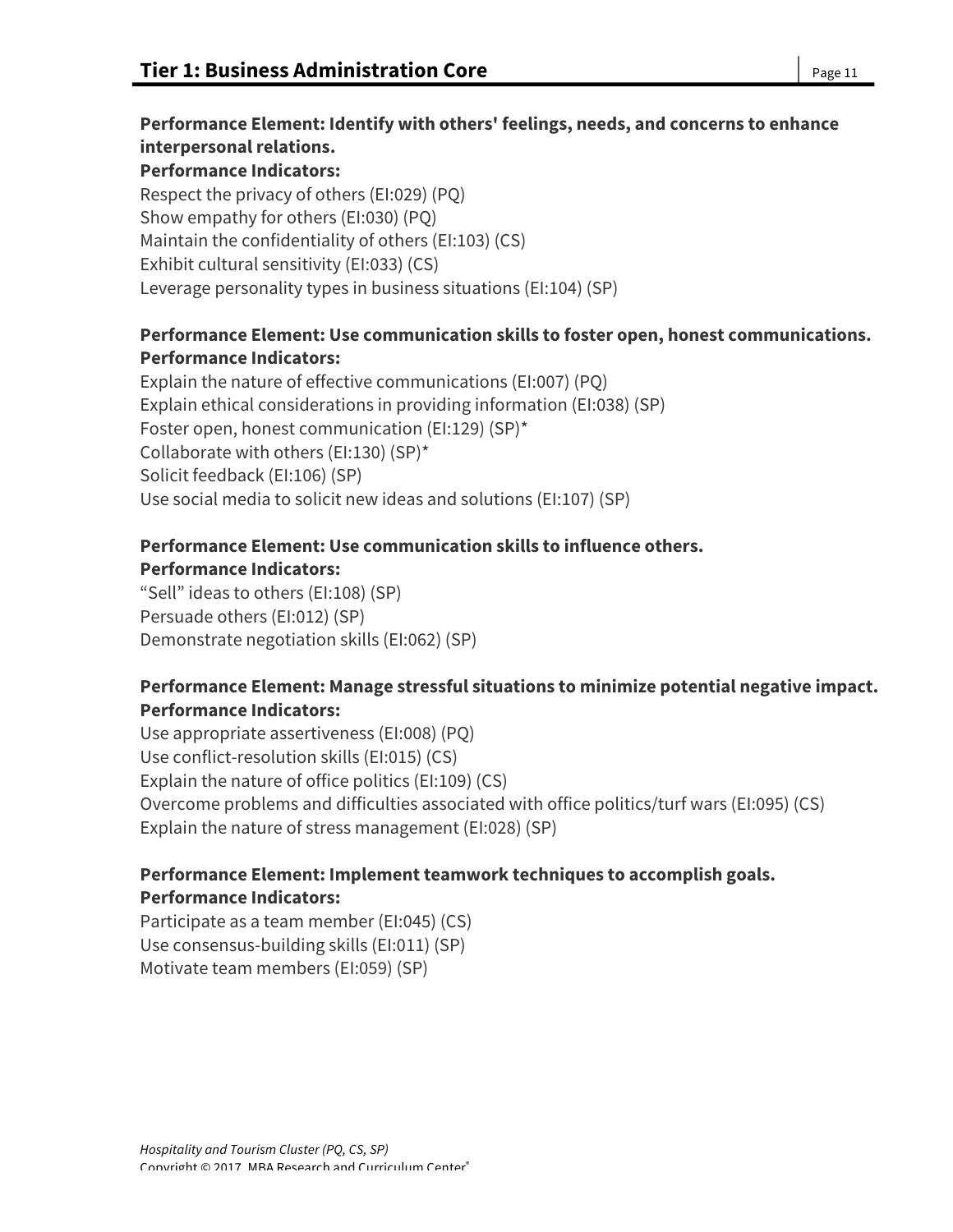#### **Performance Element: Employ leadership skills to achieve workplace objectives. Performance Indicators:**

Explain the concept of leadership (EI:009) (CS) Explain the nature of ethical leadership (EI:131) (CS)\* Model ethical behavior (EI:132) (CS)\* Determine personal vision (EI:063) (CS) Inspire others (EI:133) (CS)\* Demonstrate adaptability (EI:006) (CS) Develop an achievement orientation (EI:027) (CS) Challenge the status quo (EI:134) (CS)\* Lead change (EI:005) (CS) Enlist others in working toward a shared vision (EI:060) (CS) Coach others (EI:041) (CS) Use power appropriately (EI:135) (SP)\* Recognize/Reward others for their efforts and contributions (EI:014) (SP)\*

## **Performance Element: Manage internal and external business relationships to foster positive interactions.**

## **Performance Indicators:**

Treat others with dignity and respect (EI:036) (PQ) Foster positive working relationships (EI:037) (CS) Consider conflicting viewpoints (EI:136) (CS)\* Assess long-term value and impact of actions on others (EI:137) (SP)\* Maintain collaborative partnerships with colleagues (EI:061) (SP) Explain the impact of political relationships within an organization (EI:034) (SP) Explain the nature of organizational culture (EI:064) (SP) Interpret and adapt to a business's culture (EI:112) (SP)

# **Instructional Area: Entrepreneurship (EN)**

**Standard: Understands the concepts, processes, and skills associated with identifying new ideas, opportunities, and methods and with creating or starting a new project or venture**

#### **Performance Element: Understand fundamental factors about entrepreneurship to recognize its role and importance in the economy Performance Indicators:**

Describe the nature of entrepreneurship (EN:039) (SP) Explain the role requirements of entrepreneurs and owners (EN:040) (SP) Describe small-business opportunities in international trade (EN:041) (SP)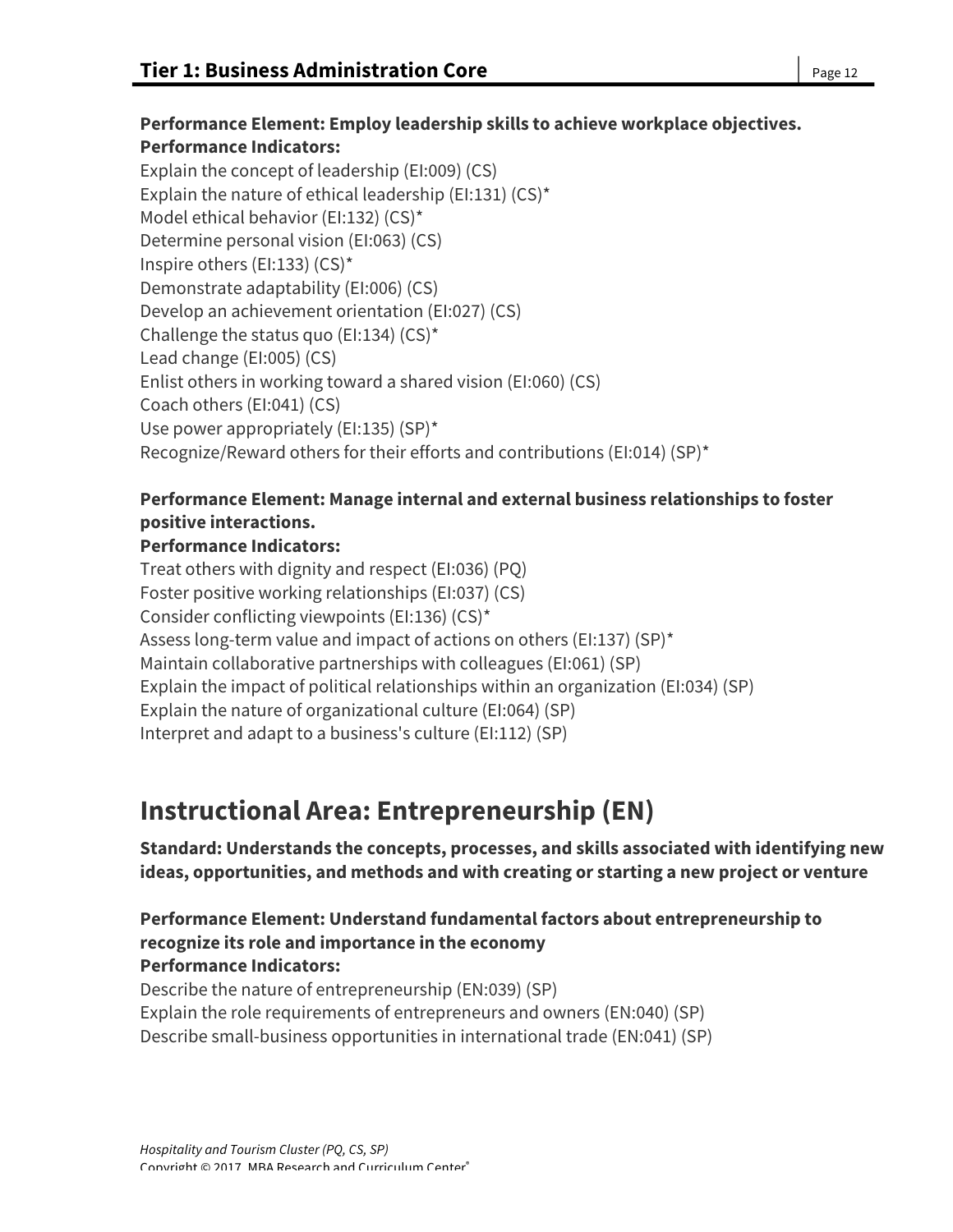# **Instructional Area: Financial Analysis (FI)**

**Standard: Understands tools, strategies, and systems used to maintain, monitor, control, and plan the use of financial resources**

## **Performance Element: Understand the fundamental principles of money needed to make financial exchanges.**

## **Performance Indicators:**

Explain forms of financial exchange (cash, credit, debit, electronic funds transfer, etc.) (FI:058) (PQ)

Identify types of currency (paper money, coins, banknotes, government bonds, treasury notes, etc.) (FI:059) (PQ)

Describe functions of money (medium of exchange, unit of measure, store of value) (FI:060) (PQ) Describe sources of income (wages/salaries, interest, rent, dividends, transfer payments, etc.) (FI:061) (PQ)

Explain the time value of money (FI:062) (CS)

Explain the purposes and importance of credit (FI:002) (CS)

Explain legal responsibilities associated with financial exchanges (FI:063) (CS)

# **Performance Element: Analyze financial needs and goals to determine financial requirements.**

## **Performance Indicators:**

Explain the nature of financial needs (e.g., college, retirement, wills, insurance, etc.) (FI:064) (CS) Explain the need to save and invest (FI:270) (CS)

Set financial goals (FI:065) (CS)

Develop personal budget (FI:066) (CS)

Determine personal net worth (FI:562) (CS)\*

## **Performance Element: Manage personal finances to achieve financial goals. Performance Indicators:**

Explain the nature of tax liabilities (FI:067) (PQ) Interpret a pay stub (FI:068) (PQ) Prepare bank account documents (e.g., checks, deposit/withdrawal slips, endorsements, etc.) (FI:560) (PQ) Maintain financial records (FI:069) (PQ) Read and reconcile bank statements (FI:070) (PQ) Calculate the cost of credit (FI:782) (CS)\* Demonstrate the wise use of credit (FI:071) (CS) Validate credit history (FI:072) (CS) Make responsible financial decisions (FI:783) (CS)\* Protect against identity theft (FI:073) (CS) Pay bills (FI:565) (CS)\* Apply for a consumer loan (FI:625) (SP)\*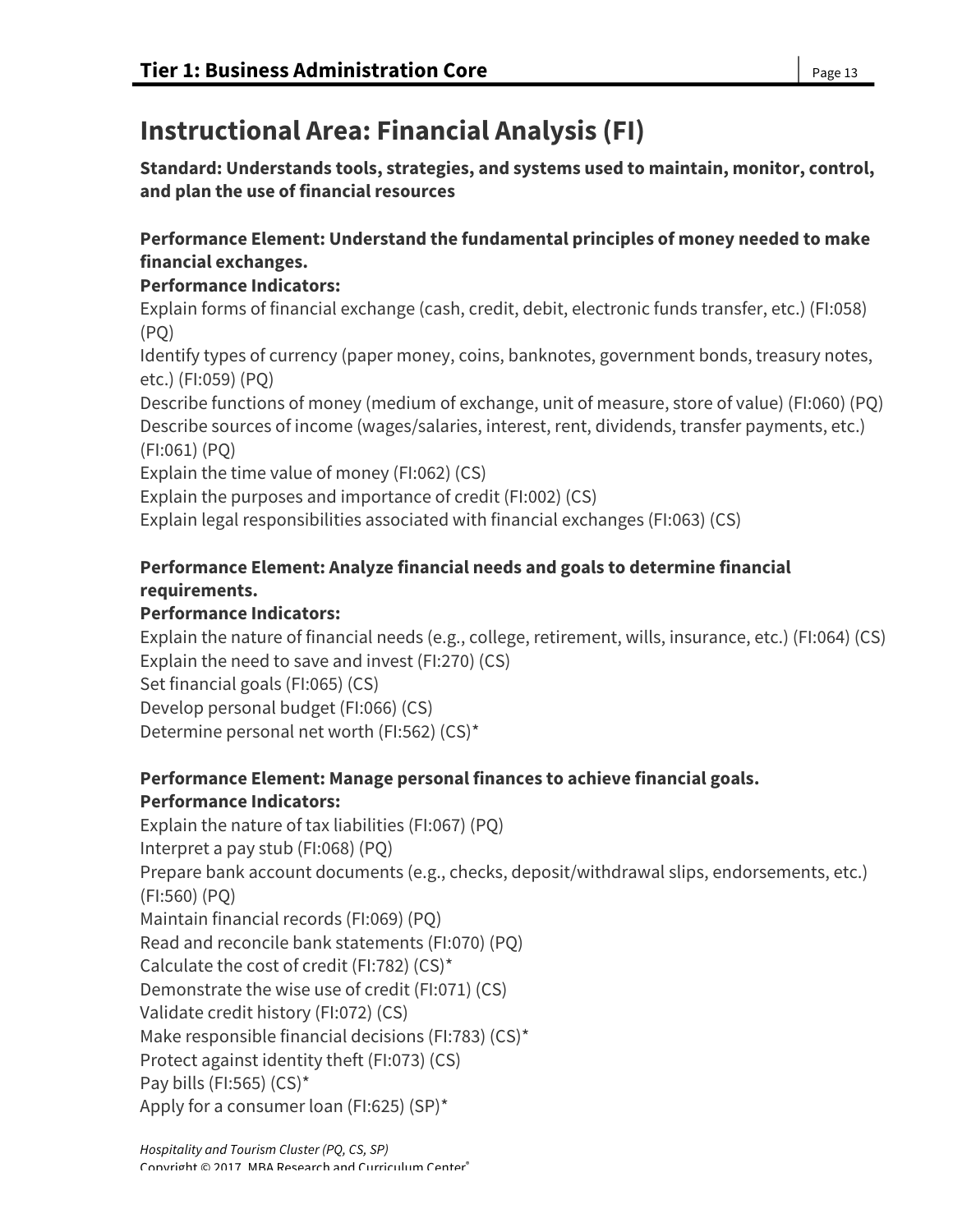Control debt (FI:568) (CS)\* Prepare personal income tax forms (i.e., 1040 EZ form) (FI:074) (CS) Discuss the nature of retirement planning (FI:569) (CS)\* Explain the nature of estate planning (FI:572) (CS)\*

## **Performance Element: Understand the use of financial-services providers to aid in financialgoal achievement.**

#### **Performance Indicators:**

Describe types of financial-services providers (FI:075) (CS) Discuss considerations in selecting a financial-services provider (FI:076) (CS)

## **Performance Element: Use investment strategies to ensure financial well-being. Performance Indicators:**

Explain types of investments (FI:077) (CS)

## **Performance Element: Use risk management products to protect a business's financial wellbeing.**

### **Performance Indicators:**

Describe the concept of insurance (FI:081) (CS)

## **Performance Element: Acquire a foundational knowledge of accounting to understand its nature and scope.**

## **Performance Indicators:**

Describe the need for financial information (FI:579) (CS) Explain the concept of accounting (FI:085) (CS) Discuss the role of ethics in accounting (FI:351) (SP) Explain the use of technology in accounting (FI:352) (SP) Explain legal considerations for accounting (FI:353) (SP)

## **Performance Element: Implement accounting procedures to track money flow and to determine financial status.**

## **Performance Indicators:**

Describe the nature of cash flow statements (FI:091) (SP) Explain the nature of balance sheets (FI:093) (SP) Describe the nature of income statements (FI:094) (SP)

## **Performance Element: Acquire a foundational knowledge of finance to understand its nature and scope.**

## **Performance Indicators:**

Explain the role of finance in business (FI:354) (CS) Discuss the role of ethics in finance (FI:355) (SP) Explain legal considerations for finance (FI:356) (SP)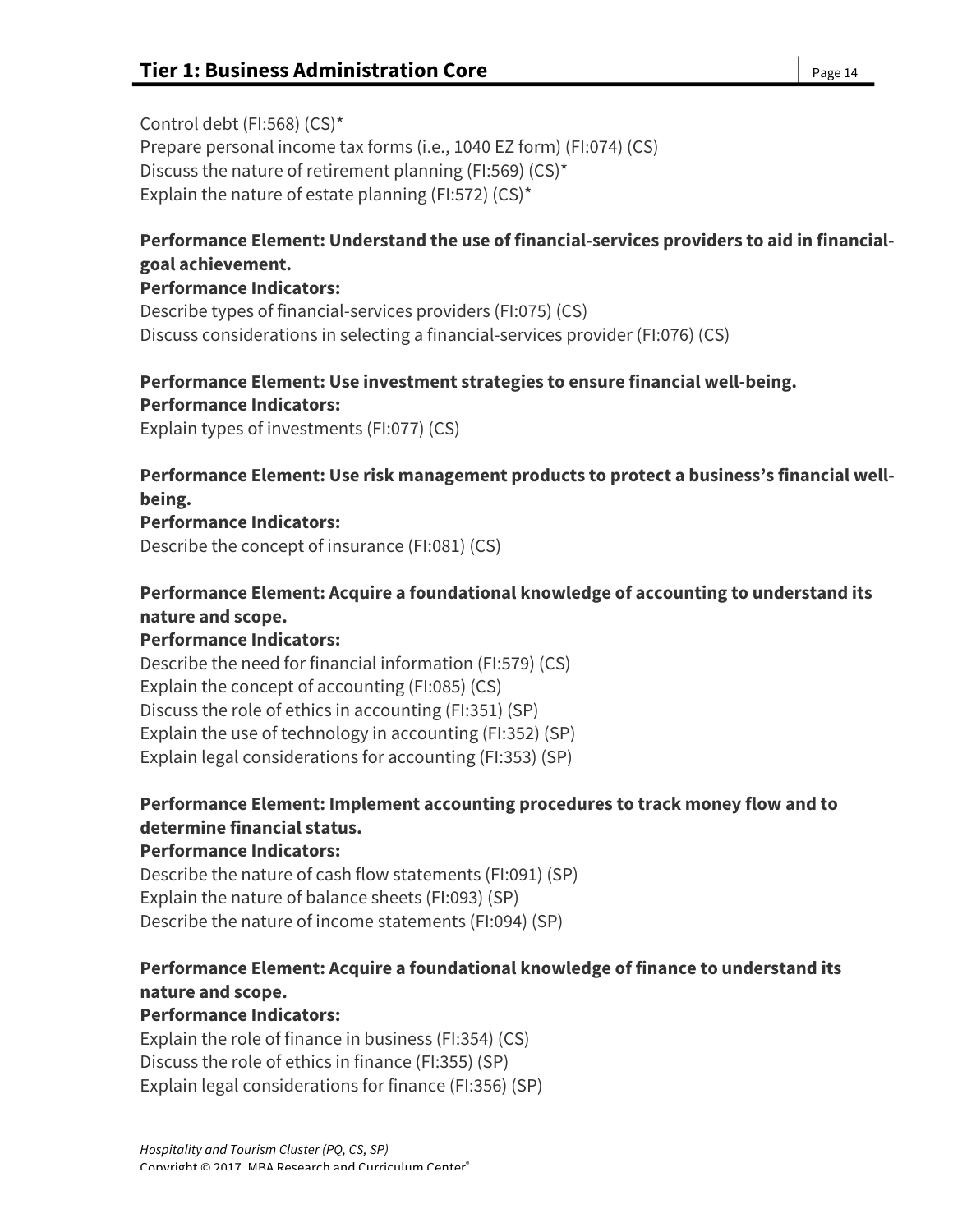**Performance Element: Manage financial resources to ensure solvency. Performance Indicators:** Describe the nature of budgets (FI:106) (SP)

# **Instructional Area: Human Resources Management (HR)**

**Standard: Understands the tools, techniques, and systems that businesses use to plan, staff, lead, and organize its human resources**

**Performance Element: Understand the role and function of human resources management to obtain a foundational knowledge of its nature and scope. Performance Indicators:**

Discuss the nature of human resources management (HR:410) (CS) Explain the role of ethics in human resources management (HR:411) (SP) Describe the use of technology in human resources management (HR:412) (SP)

## **Performance Element: Manage staff growth and development to increase productivity and employee satisfaction.**

#### **Performance Indicators:**

Orient new employees (HR:360) (CS)

# **Instructional Area: Marketing (MK)**

**Standard: Understands the tools, techniques, and systems that businesses use to create exchanges and satisfy organizational objectives**

**Performance Element: Understand marketing's role and function in business to facilitate economic exchanges with customers. Performance Indicators:**

Explain marketing and its importance in a global economy (MK:001) (CS) Describe marketing functions and related activities (MK:002) (CS)

#### **Performance Element: Acquire foundational knowledge of customer/client/business behavior to understand what motivates decision-making. Performance Indicators:**

Explain factors that influence customer/client/business buying behavior (MK:014) (SP) Discuss actions employees can take to achieve the company's desired results (MK:015) (SP) Demonstrate connections between company actions and results (e.g., influencing consumer buying behavior, gaining market share, etc.) (MK:019) (SP)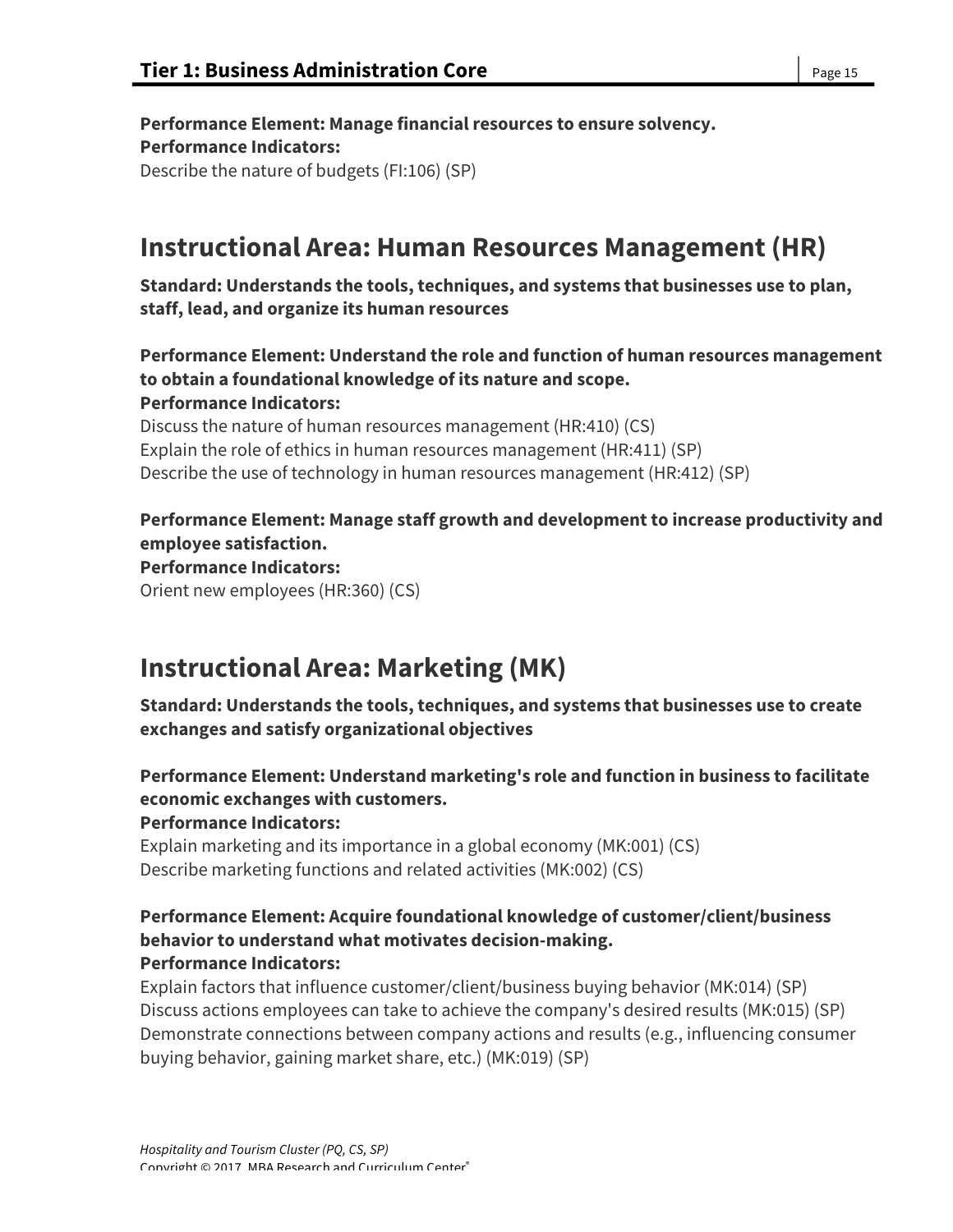# **Instructional Area: Information Management (NF)**

**Standard: Understands tools, strategies, and systems needed to access, process, maintain, evaluate, and disseminate information to assist business decision-making**

## **Performance Element: Use information literacy skills to increase workplace efficiency and effectiveness.**

## **Performance Indicators:**

Assess information needs (NF:077) (CS) Obtain needed information efficiently (NF:078) (CS) Evaluate quality and source of information (NF:079) (CS) Draw conclusions based on information analysis (NF:278) (CS)\* Apply information to accomplish a task (NF:080) (CS) Store information for future use (NF:081) (CS)

## **Performance Element: Acquire a foundational knowledge of information management to understand its nature and scope.**

### **Performance Indicators:**

Discuss the nature of information management (NF:110) (CS) Explain the role of ethics in information management (NF:111) (SP) Explain legal issues associated with information management (NF:076) (SP)

## **Performance Element: Utilize information-technology tools to manage and perform work responsibilities.**

## **Performance Indicators:**

Identify ways that technology impacts business (NF:003) (PQ) Explain the role of information systems (NF:083) (PQ) Discuss principles of computer systems (NF:084) (PQ) Use basic operating systems (NF:085) (PQ) Describe the scope of the Internet (NF:086) (PQ) Demonstrate basic e-mail functions (NF:004) (PQ) Demonstrate personal information management/productivity applications (NF:005) (PQ) Demonstrate basic web-search skills (NF:006) (PQ) Demonstrate basic word processing skills (NF:007) (PQ) Demonstrate basic presentation applications (NF:008) (PQ) Demonstrate basic database applications (NF:009) (PQ) Demonstrate basic spreadsheet applications (NF:010) (PQ) Use an integrated business software application package (NF:088) (CS) Demonstrate collaborative/groupware applications (NF:011) (CS) Create and post basic web page (NF:042) (CS) Collaborate on and aggregate complex internal documents to create a common voice (NF:215) (SP)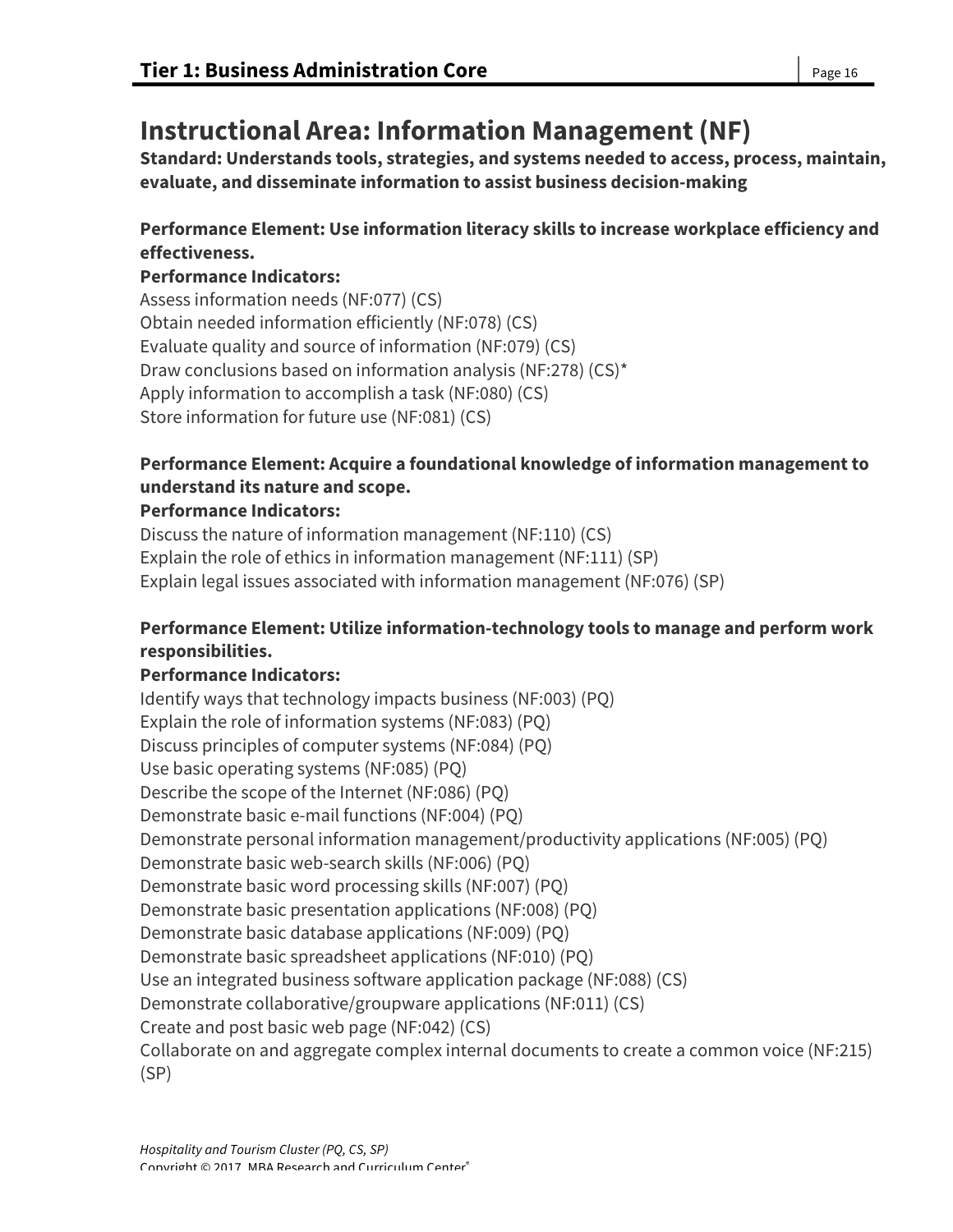# **Performance Element: Maintain business records to facilitate business operations. Performance Indicators:**

Describe the nature of business records (NF:001) (SP) Maintain customer records (NF:002) (SP)

## **Performance Element: Acquire information to guide business decision-making. Performance Indicators:**

Describe current business trends (NF:013) (SP) Monitor internal records for business information (NF:014) (SP) Conduct an environmental scan to obtain business information (NF:015) (SP) Interpret statistical findings (NF:093) (SP) Translate research findings into actionable business recommendations (NF:216) (SP)

## **Performance Element: Create and access databases to acquire information for business decision-making.**

## **Performance Indicators:**

Explain the principles of data analysis (NF:139) (SP) Explain the nature of tools that can be used to access information in the database system (NF:140) (SP) Access information in the database system (NF:141) (SP)

# **Performance Element: Apply data mining methods to acquire pertinent information for business decision-making.**

## **Performance Indicators:**

Discuss the nature of data mining (NF:148) (CS) Describe data mining tools and techniques (NF:149) (SP) Discuss the importance of ethics in data mining (NF:150) (SP) Demonstrate basic data mining techniques (NF:151) (SP) Interpret data mining findings (NF:152) (SP)

# **Instructional Area: Operations (OP)**

**Standard: Understands the processes and systems implemented to monitor, plan, and control the day-to-day activities required for continued business functioning**

## **Performance Element: Understand operation's role and function in business to value its contribution to a company.**

## **Performance Indicators:**

Explain the nature of operations (OP:189) (CS) Discuss the role of ethics in operations (OP:190) (SP) Describe the use of technology in operations (OP:191) (SP)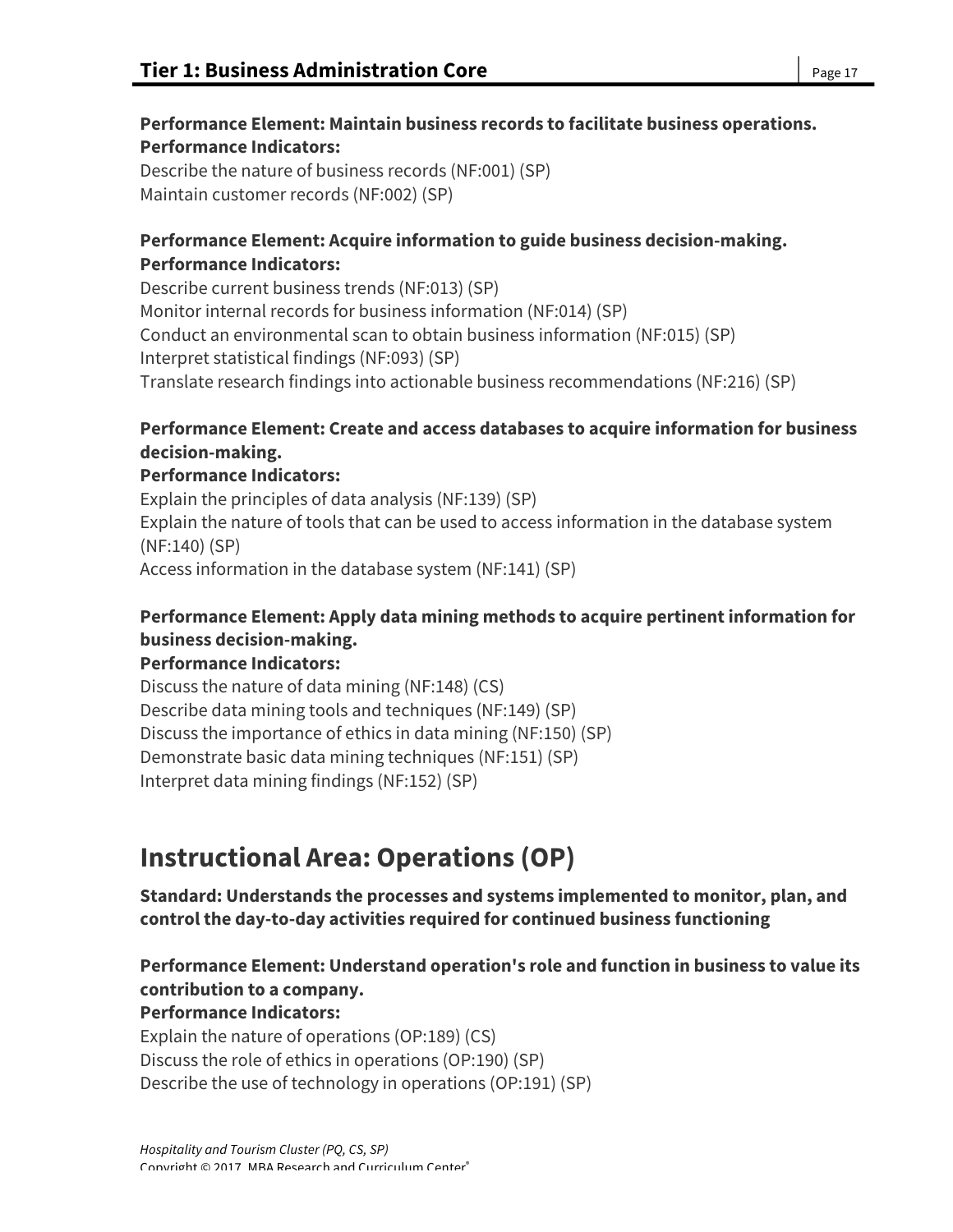## **Performance Element: Adhere to health and safety regulations to support a safe work environment.**

## **Performance Indicators:**

Describe health and safety regulations in business (OP:004) (PQ) Report noncompliance with business health and safety regulations (OP:005) (PQ)

## **Performance Element: Implement safety procedures to minimize loss. Performance Indicators:**

Follow instructions for use of equipment, tools, and machinery (OP:006) (PQ) Follow safety precautions (OP:007) (PQ) Maintain a safe work environment (OP:008) (CS) Explain procedures for handling accidents (OP:009) (CS) Handle and report emergency situations (OP:010) (CS)

## **Performance Element: Implement security policies/procedures to minimize chance for loss. Performance Indicators:**

Explain routine security precautions (OP:013) (CS) Follow established security procedures/policies (OP:152) (CS) Protect company information and intangibles (OP:153) (CS)

## **Performance Element: Comply with security rules, regulations, and codes (e.g., property, privacy, access, confidentiality) to protect customer and company information, reputation, and image.**

# **Performance Indicators:**

Explain information privacy, security, and confidentiality considerations in business (OP:441) (CS)

Maintain data security (OP:064) (CS)

# **Performance Element: Utilize project-management skills to improve workflow and minimize costs.**

# **Performance Indicators:**

Plan project (OP:519) (CS)\* Monitor projects and take corrective actions (OP:520) (CS)\* Evaluate project success (OP:521) (CS)\* Explain the nature of project management (OP:158) (SP) Identify resources needed for project (OP:003) (SP) Develop project plan (OP:001) (SP) Apply project-management tools to monitor and communicate project progress (OP:002) (SP) Evaluate project results (OP:159) (SP)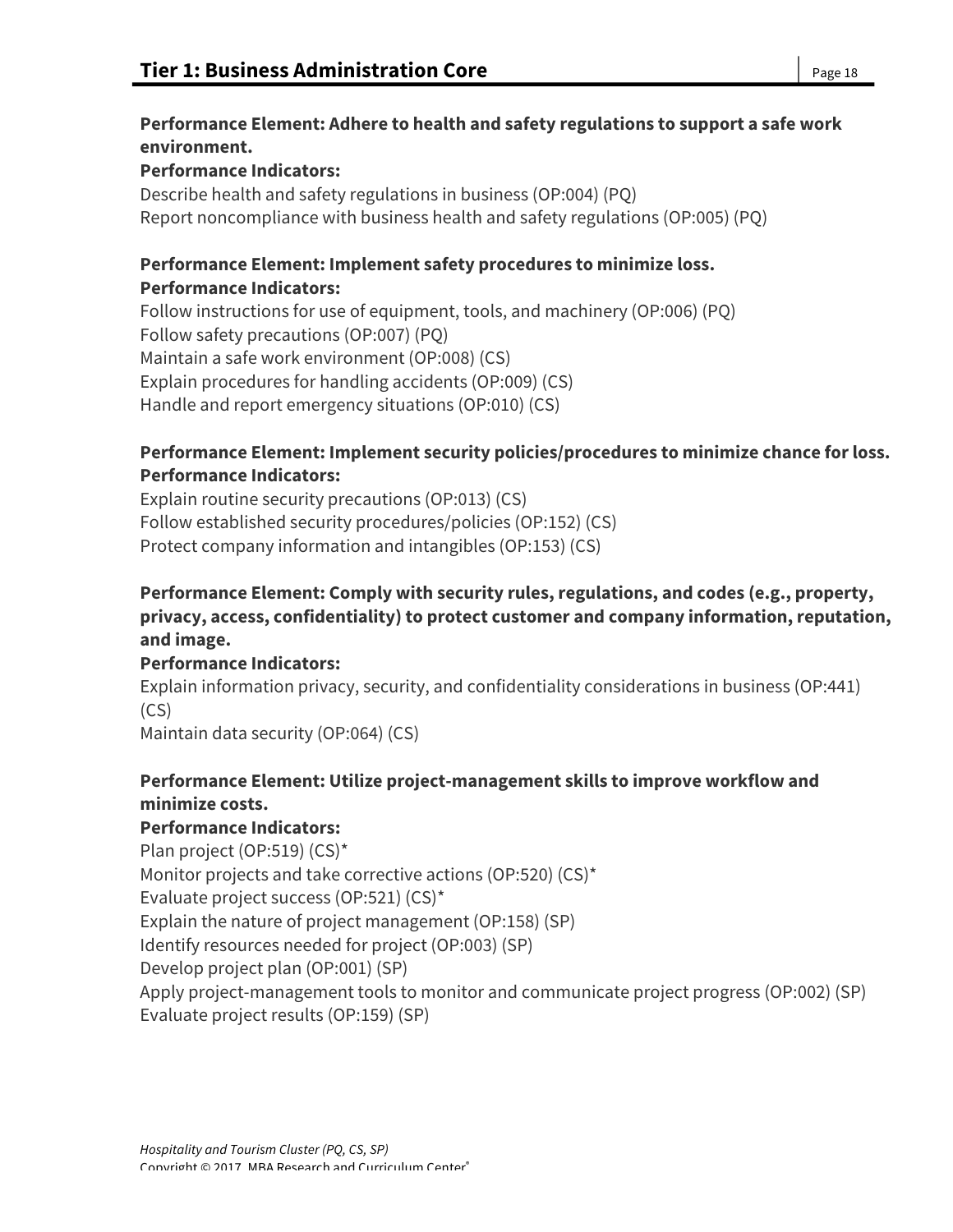**Performance Element: Implement purchasing activities to obtain business supplies, equipment, resources, and services. Performance Indicators:** Explain the nature and scope of purchasing (OP:015) (CS) Place orders/reorders (OP:016) (CS) Maintain inventory of supplies (OP:031) (CS) Discuss the importance of utilizing ethical purchasing methods (OP:246) (SP) Explain the impact of the purchasing process on productivity (OP:247) (SP) Manage the bid process in purchasing (OP:160) (SP) Select vendors (OP:161) (SP) Evaluate vendor performance (OP:162) (SP)

## **Performance Element: Understand production's role and function in business to recognize its need in an organization.**

#### **Performance Indicators:**

Explain the concept of production (OP:017) (CS)

## **Performance Element: Implement quality-control processes to minimize errors and to expedite workflow.**

#### **Performance Indicators:**

Identify quality-control measures (OP:163) (SP) Utilize quality control methods at work (OP:164) (SP) Describe crucial elements of a quality culture (OP:019) (SP)

## **Performance Element: Implement expense-control strategies to enhance a business's financial wellbeing.**

#### **Performance Indicators:**

Explain the nature of overhead/operating costs (OP:024) (SP) Explain employee's role in expense control (OP:025) (SP)

## **Performance Element: Maintain property and equipment to facilitate ongoing business activities.**

#### **Performance Indicators:**

Comply with policies and procedures for use of property and equipment (OP:442) (CS)

## **Performance Element: Understand supply chain management role to recognize its need in business.**

#### **Performance Indicators:**

Explain the concept of supply chain (OP:443) (CS) Explain the benefits of supply chain collaboration (OP:444) (SP)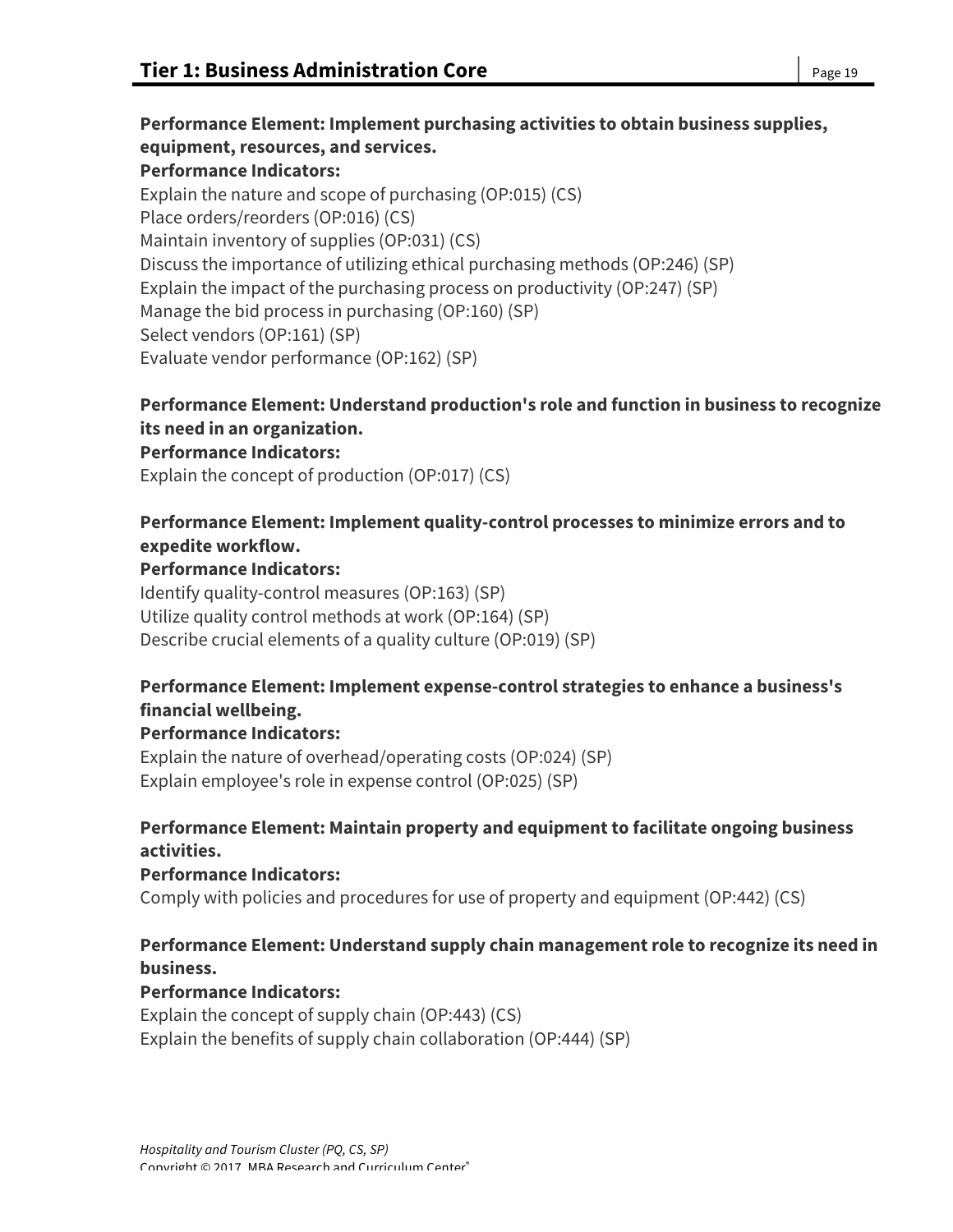# **Instructional Area: Professional Development (PD)**

**Standard: Understands concepts, tools, and strategies used to explore, obtain, and develop in a business career**

## **Performance Element: Acquire self-development skills to enhance relationships and improve efficiency in the work environment.**

### **Performance Indicators:**

Maintain appropriate personal appearance (PD:002) (PQ) Demonstrate systematic behavior (PD:009) (PQ) Set personal goals (PD:018) (CS) Balance personal and professional responsibilities (PD:179) (SP)

## **Performance Element: Understand and follow company rules and regulations to maintain employment.**

## **Performance Indicators:**

Adhere to company protocols and policies (PD:250) (CS) Follow rules of conduct (PD:251) (CS) Follow chain of command (PD:252) (CS)

## **Performance Element: Achieve organizational goals to contribute to company growth. Performance Indicators:**

Determine the nature of organizational goals (PD:254) (SP) Ascertain employee's role in meeting organizational goals (PD:255) (SP)

## **Performance Element: Utilize critical-thinking skills to determine best options/outcomes. Performance Indicators:**

Explain the need for innovation skills (PD:126) (CS) Make decisions (PD:017) (CS) Demonstrate problem-solving skills (PD:077) (CS) Demonstrate appropriate creativity (PD:012) (SP) Use time-management skills (PD:019) (SP)

## **Performance Element: Participate in career planning to enhance job-success potential. Performance Indicators:**

Assess personal interests and skills needed for success in business (PD:013) (PQ) Analyze employer expectations in the business environment (PD:020) (PQ) Explain the rights of workers (PD:021) (PQ) Identify sources of career information (PD:022) (CS) Identify tentative occupational interest (PD:023) (CS) Explain employment opportunities in business (PD:025) (CS) Explain career opportunities in entrepreneurship (PD:066) (CS)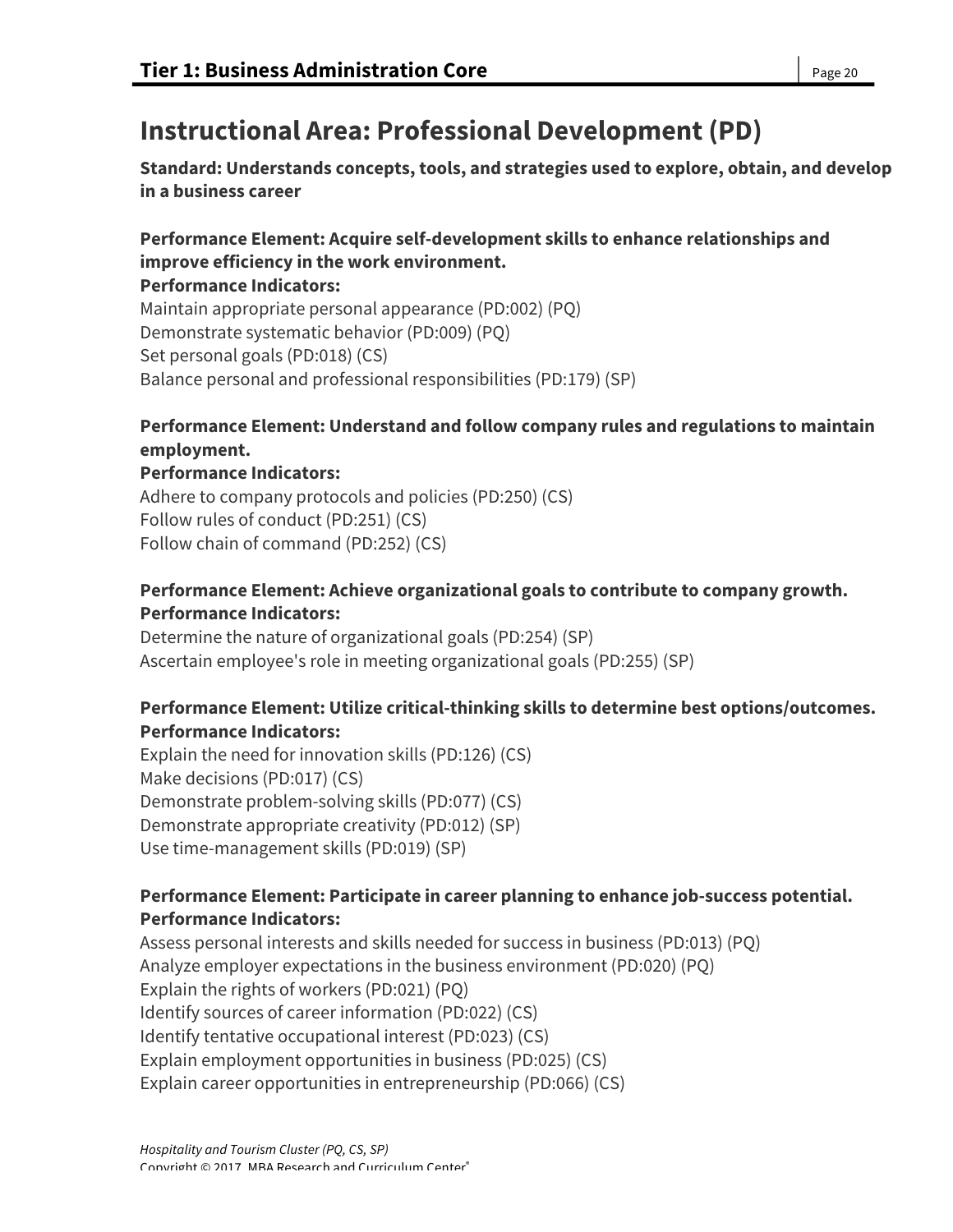## **Performance Element: Implement job-seeking skills to obtain employment. Performance Indicators:**

Utilize job-search strategies (PD:026) (PQ) Complete a job application (PD:027) (PQ) Interview for a job (PD:028) (PQ) Write a follow-up letter after job interviews (PD:029) (CS) Write a letter of application (PD:030) (CS) Prepare a résumé (PD:031) (CS) Use networking techniques to identify employment opportunities (PD:037) (SP)

## **Performance Element: Utilize career-advancement activities to enhance professional development.**

## **Performance Indicators:**

Describe techniques for obtaining work experience (e.g., volunteer activities, internships) (PD:032) (PQ) Explain the need for ongoing education as a worker (PD:033) (PQ) Explain possible advancement patterns for jobs (PD:034) (PQ) Identify skills needed to enhance career progression (PD:035) (SP) Utilize resources that can contribute to professional development (e.g., trade journals/periodicals, professional/trade associations, classes/seminars, trade shows, and mentors) (PD:036) (SP)

# **Instructional Area: Strategic Management (SM)**

**Standard: Understands tools, techniques, and systems that affect a business's ability to plan, control, and organize an organization/department**

**Performance Element: Recognize management's role to understand its contribution to business success.**

**Performance Indicators:**

Explain the concept of management (SM:001) (CS)

# **Performance Element: Identify potential business threats and opportunities to protect a business's financial well-being.**

## **Performance Indicators:**

Explain the nature of risk management (SM:075) (SP) Conduct a risk assessment of an event (SM:076) (SP)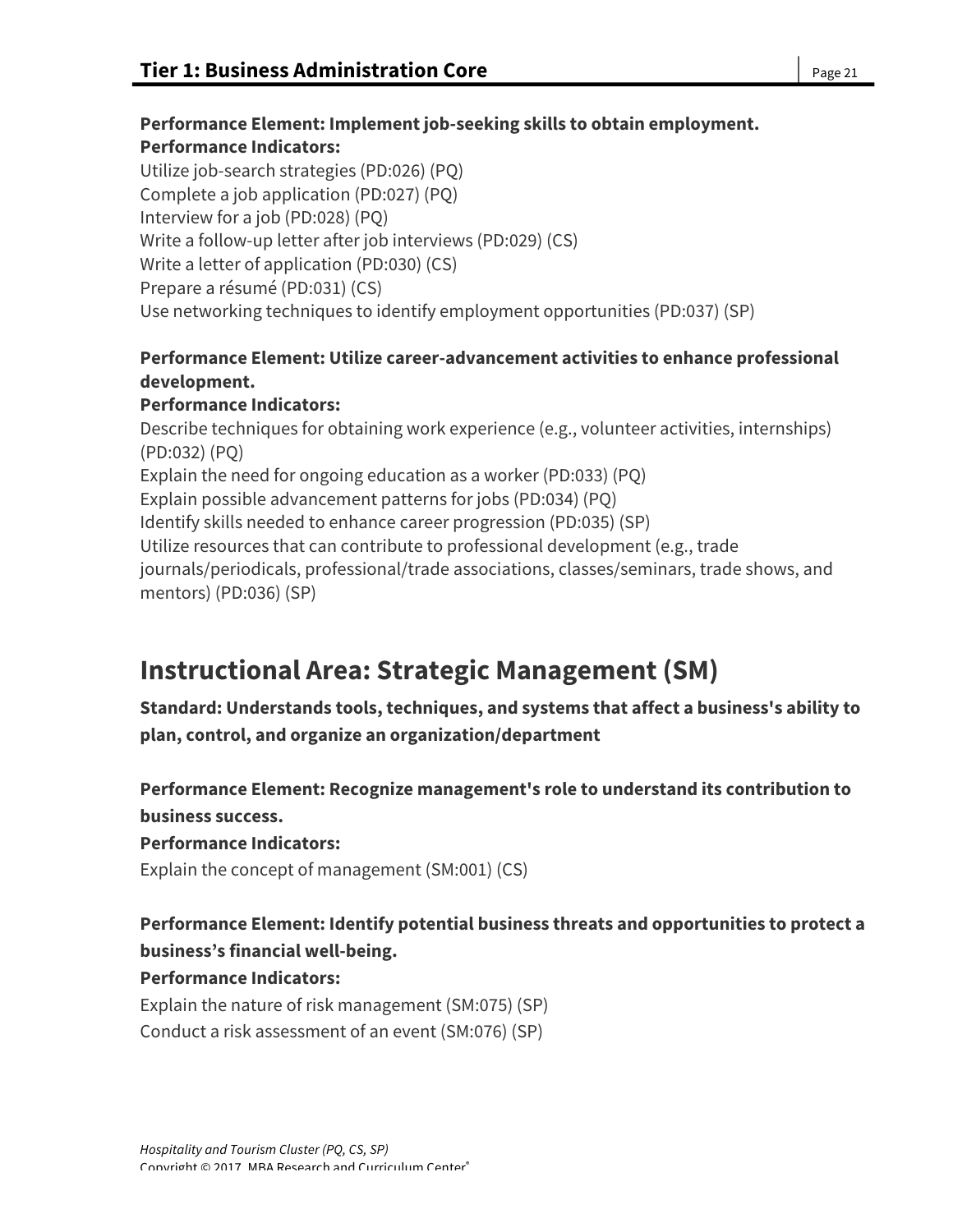The **Hospitality and Tourism Career Cluster** performance indicators will be used when preparing for all exams, role-play scenarios, and case studies in the following events:

- Hospitality and Tourism Professional Selling
- Hospitality Services Team Decision Making
- Hotel and Lodging Management Series
- Quick Serve Restaurant Management Series
- Restaurant and Food Service Management Series
- Travel and Tourism Team Decision Making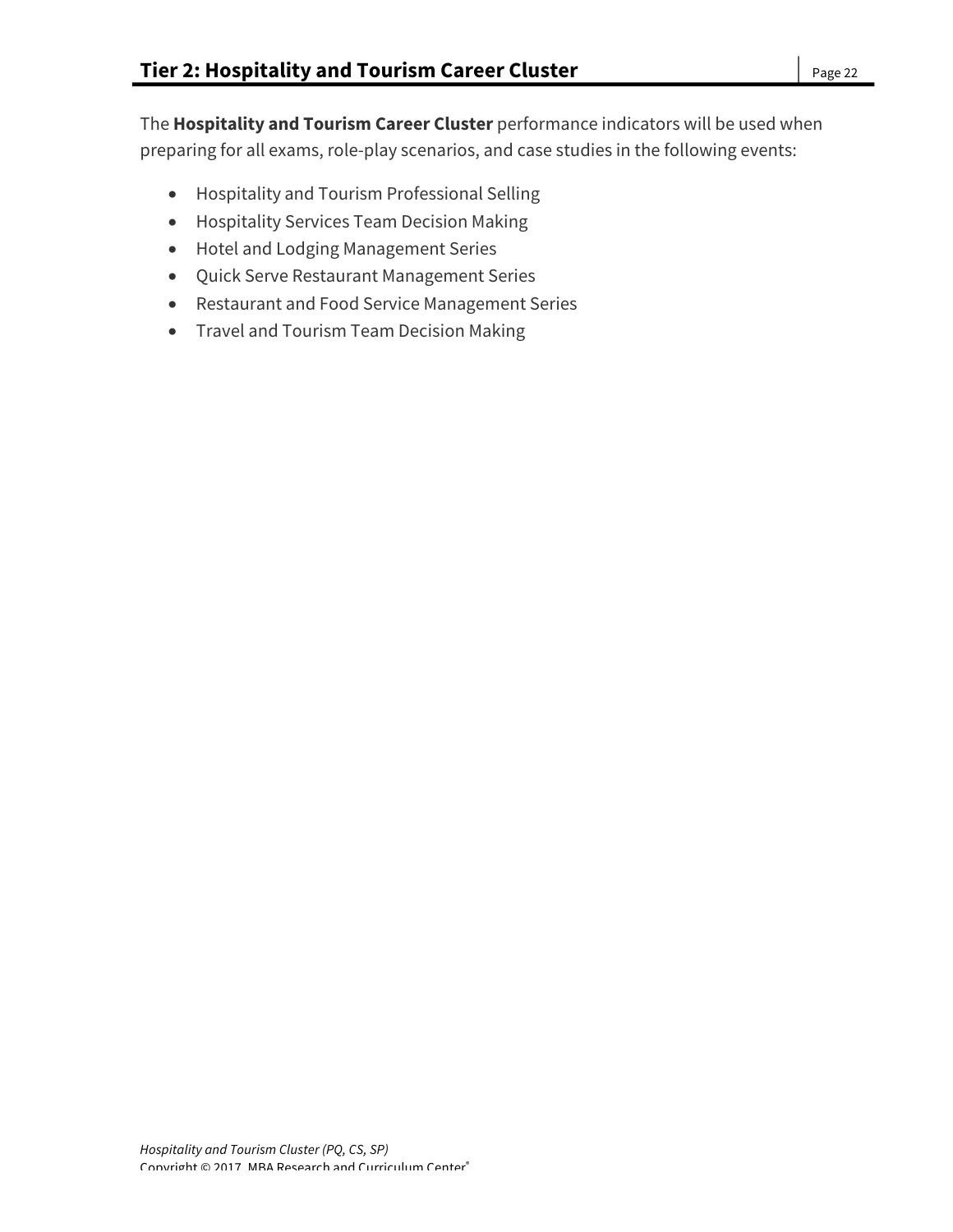# **Instructional Area: Business Law (BL)**

**Standard: Understands business's responsibility to know, abide by, and enforce laws and regulations that affect business operations and transactions**

## **Performance Element: Acquire knowledge of commerce laws and regulations to continue business operations.**

### **Performance Indicators:**

Explain the nature of regulations affecting the hospitality and tourism industry (BL:065) (SP) Describe the rights of customers in the hospitality and tourism industry (BL:135) (SP) Explain the nature of business licenses and permits (BL:164) (SP)\*

# **Instructional Area: Communication Skills (CO)**

**Standard: Understands the concepts, strategies, and systems used to obtain and convey ideas and information**

**Performance Element: Write internal and external business correspondence to convey and obtain information effectively.**

**Performance Indicators:**

Maintain day-to-day content on social platforms (CO:193) (SP)

# **Instructional Area: Customer Relations (CR)**

**Standard: Understands the techniques and strategies used to foster positive, ongoing relationships with customers**

## **Performance Element: Foster positive relationships with customers to enhance sales. Performance Indicators:**

Process customer orders (CR:021) (CS)\* Identify strategies to manage customer experience during peaks in demand (CR:038) (CS)\* Maintain service standards during peaks in demand (CR:039) (CS)\* Identify credit-card fraud prevention methods (CR:040) (CS)\* Explain the nature of identity theft controls (CR:041) (CS)\* Process customer payments (CR:042) (CS)\* Use social media to enhance customer post-sales experience (CR:028) (SP)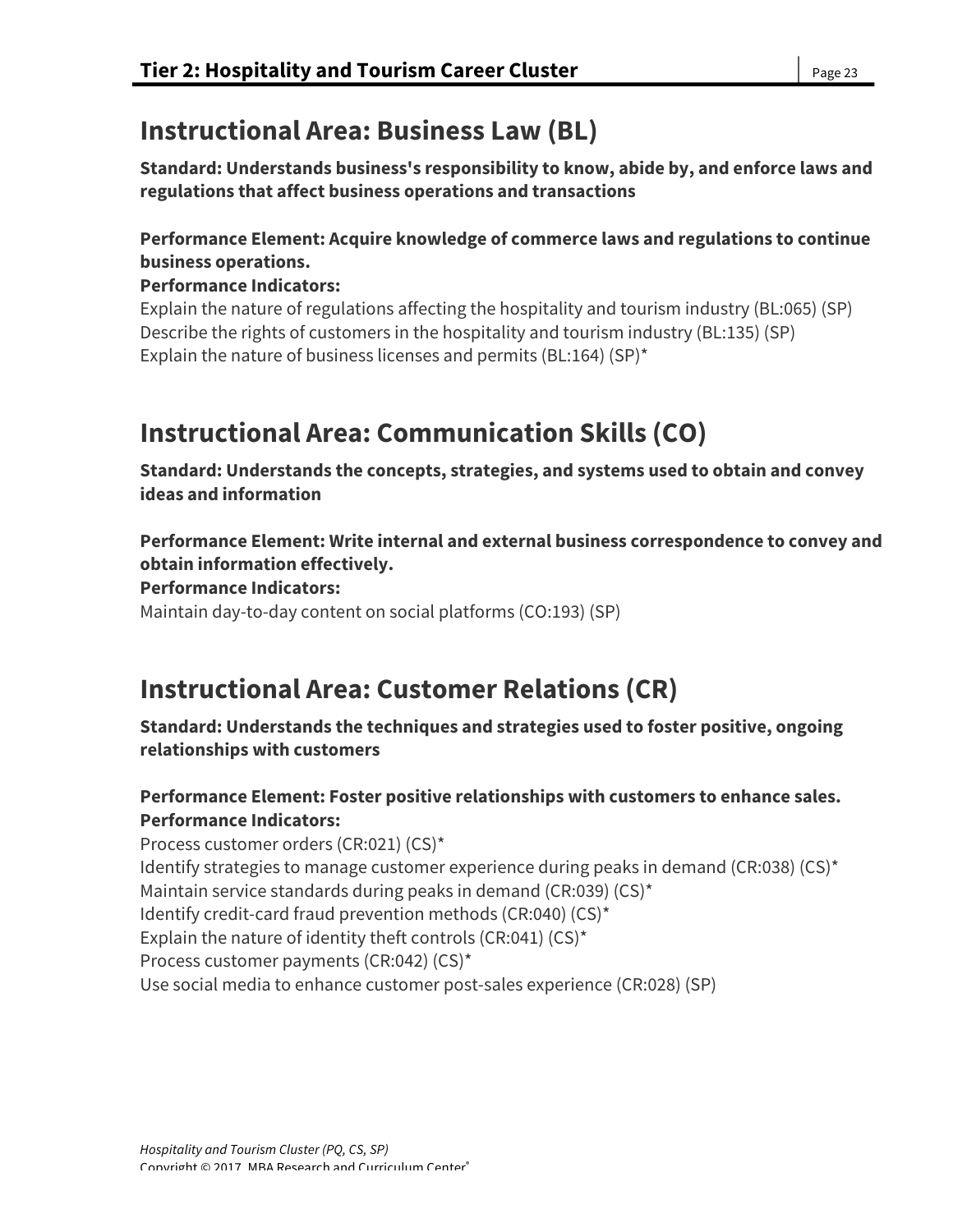Describe customer-service challenges in the hospitality and tourism industry (CR:043) (CS)\* Resolve hospitality and tourism related conflicts for customers (CR:044) (CS)\* Explain the nature of guest recovery (CR:045) (CS)\* Determine strategies for resolving customer-service situations (CR:046) (SP)\* Resolve sensitive/dangerous customer-service situations (CR:047) (SP)\* Resolve compromising/fraudulent customer-service situations (CR:048) (SP)\*

## **Performance Element: Reinforce company's image to exhibit the company's brand promise. Performance Indicators:**

Explain the nature of customer service in the hospitality and tourism industry (CR:049) (CS)\* Differentiate between offering services and offering products in hospitality and tourism (CR:050)  $(CS)^*$ 

Identify factors affecting customer-service practices in hospitality and tourism (CR:051) (CS)\* Identify factors associated with positive customer experiences (CR:052) (CS)\*

Anticipate unspoken customer needs (CR:053) (CS)\*

Accommodate special needs/specific requests of customers (CR:054) (CS)\* Deliver positive moments of truth (CR:055) (CS)\*

# **Instructional Area: Economics (EC)**

**Standard: Understands the economic principles and concepts fundamental to business operations**

## **Performance Element: Understand the nature of business to show its contributions to society.**

## **Performance Indicators:**

Explain the relationship between the economy and hospitality and tourism (EC:136) (SP)<sup>\*</sup>

# **Instructional Area: Emotional Intelligence (EI)**

**Standard: Understands techniques, strategies, and systems used to foster selfunderstanding and enhance relationships with others**

## **Performance Element: Develop personal traits to foster career advancement. Performance Indicators:**

Describe personal traits important to success in hospitality and tourism management (EI:090) (PQ)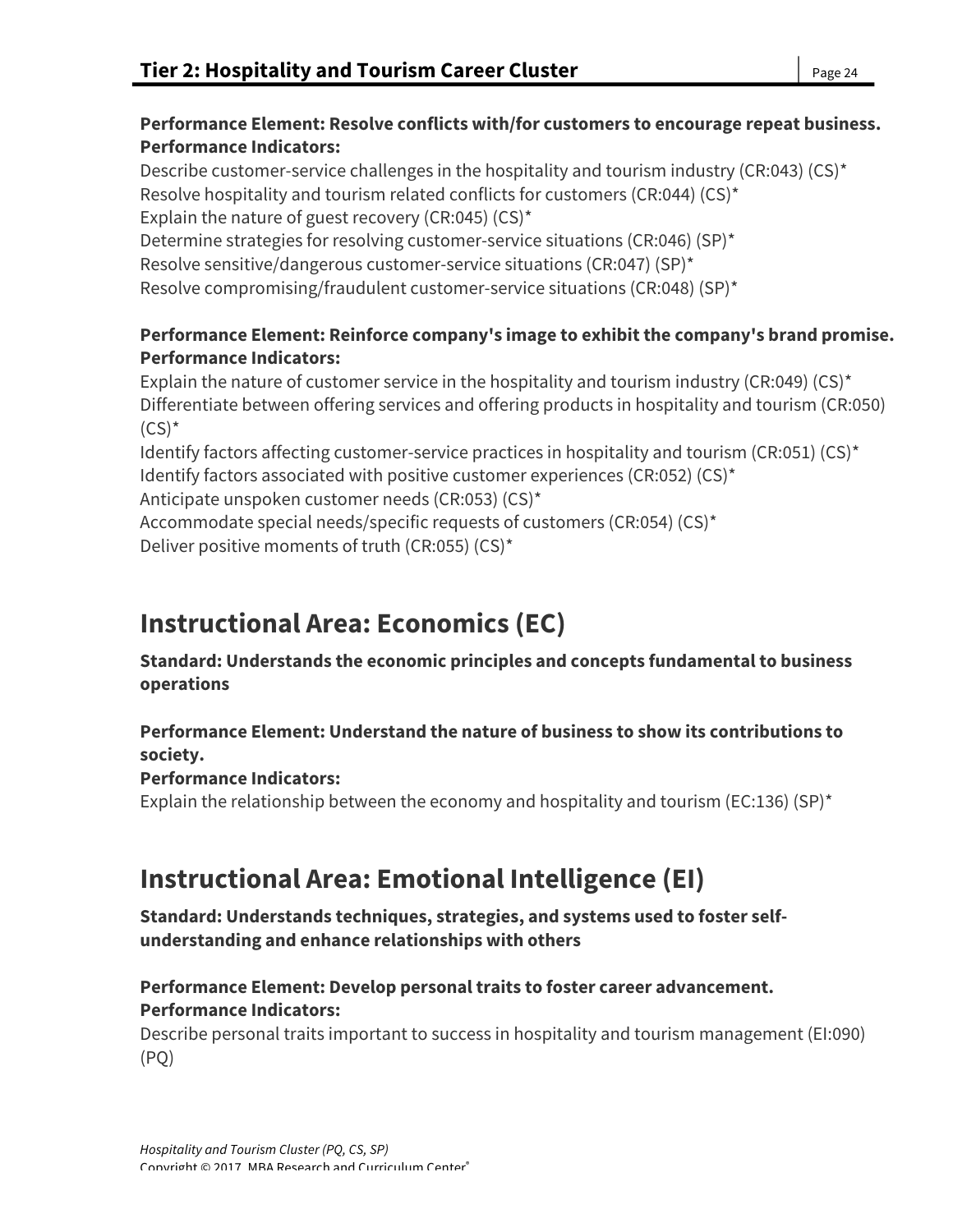**Performance Element: Manage internal and external business relationships to foster positive interactions. Performance Indicators:** Determine and respond appropriately to personality types (EI:066) (SP)\*

# **Instructional Area: Financial Analysis (FI)**

## **Standard: Understands tools, strategies, and systems used to maintain, monitor, control, and plan the use of financial resources**

## **Performance Element: Manage financial resources to ensure solvency. Performance Indicators:**

Explain the nature of sales forecasts for hospitality and tourism (FI:788) (SP)\* Discuss considerations in accepting credit-card payments (FI:789) (SP)\* Calculate credit-card processing costs (FI:790) (SP)\*

## **Performance Element: Maintain cash controls to track cash flow. Performance Indicators:**

Explain cash control procedures (e.g., signature cards, deposit slips, internal/external controls, cash clearing, etc.) (FI:113) (CS)\* Reconcile cash (FI:396) (CS)\*

# **Instructional Area: Human Resources Management (HR)**

**Standard: Understands the tools, techniques, and systems that businesses use to plan, staff, lead, and organize its human resources**

## **Performance Element: Build employer-employee relationships to foster productivity. Performance Indicators:**

Describe ways that businesses build positive employer-employee relationships (HR:449) (SP)\* Foster employee engagement and commitment (HR:513) (SP)\*

# **Performance Element: Understand staff issues/problems to enhance productivity and improve employee relationships.**

## **Performance Indicators:**

Explain labor-relations issues (HR:452) (SP)\* Discuss issues associated with workplace diversity (e.g., ethnic, generational, religious, gender) (HR:515) (SP)\*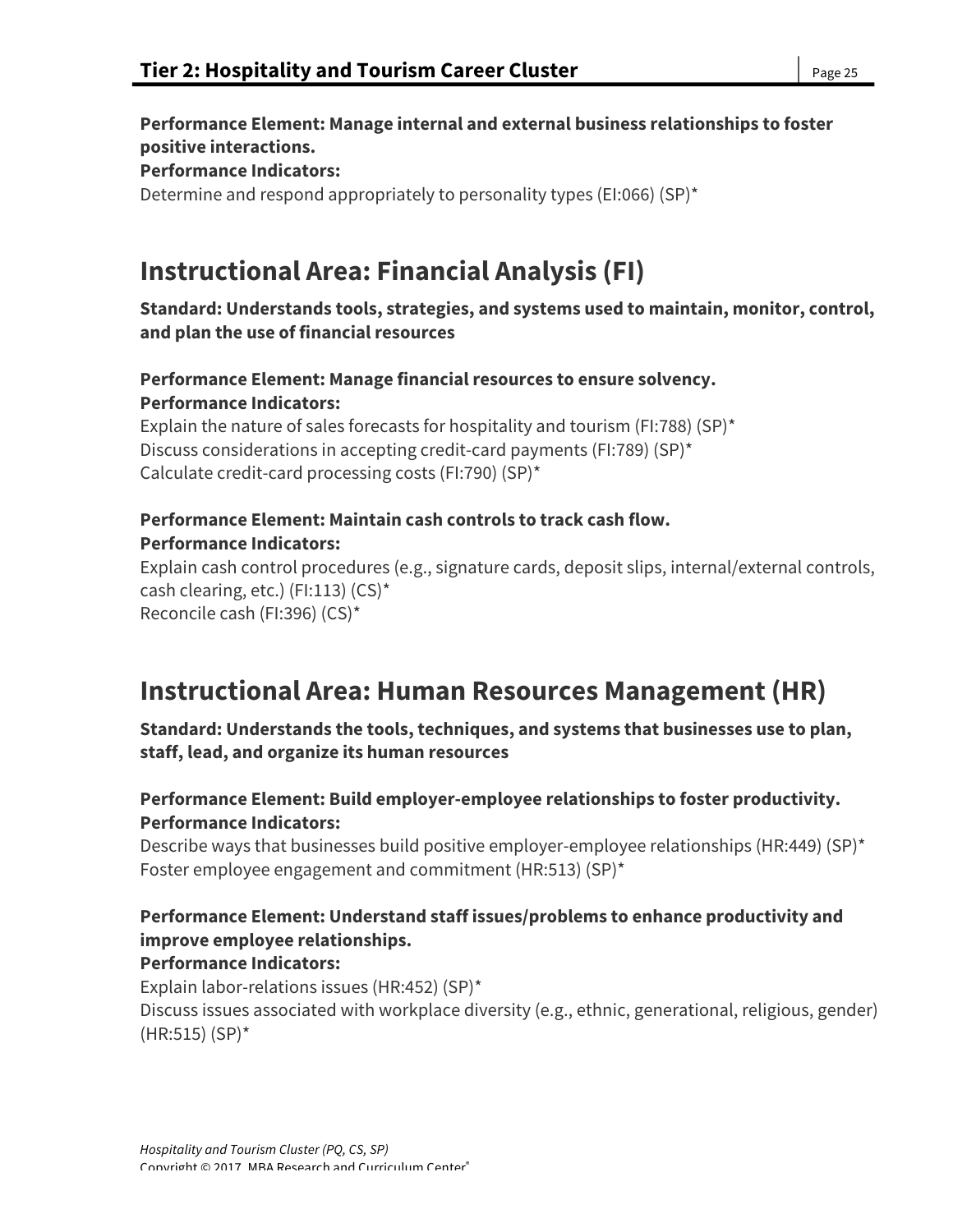# **Instructional Area: Marketing (MK)**

**Standard: Understands the tools, techniques, and systems that businesses use to create exchanges and satisfy organizational objectives**

## **Performance Element: Understand marketing's role and function in business to facilitate economic exchanges with customers.**

#### **Performance Indicators:**

Differentiate between service marketing and product marketing (MK:008) (CS)

# **Instructional Area: Information Management (NF)**

**Standard: Understands tools, strategies, and systems needed to access, process, maintain, evaluate, and disseminate information to assist business decision-making**

## **Performance Element: Utilize information-technology tools to manage and perform work responsibilities.**

### **Performance Indicators:**

Explain ways that technology impacts the hospitality and tourism industry (NF:060) (PQ) Use database for information analysis (NF:185) (SP) Use software to automate services (NF:106) (SP) Use analytical tracking tools (NF:205) (SP)

## **Performance Element: Acquire information to guide business decision-making. Performance Indicators:**

Describe current issues and trends in the hospitality and tourism industry (NF:048) (CS) Explain the need for hospitality and tourism business information (NF:279) (CS)\* Identify information monitored for business decision making (NF:280) (SP)\* Explain sources of secondary hospitality and tourism information (NF:281) (SP)\* Explain types of primary hospitality and tourism market information (NF:282) (SP)<sup>\*</sup>

#### **Performance Element: Understand data-collection methods to evaluate their appropriateness for a business problem/issue. Performance Indicators:**

Describe methods used to collect business information (e.g., observations, mail, telephone, Internet, discussion groups, interviews) (NF:283) (SP)\*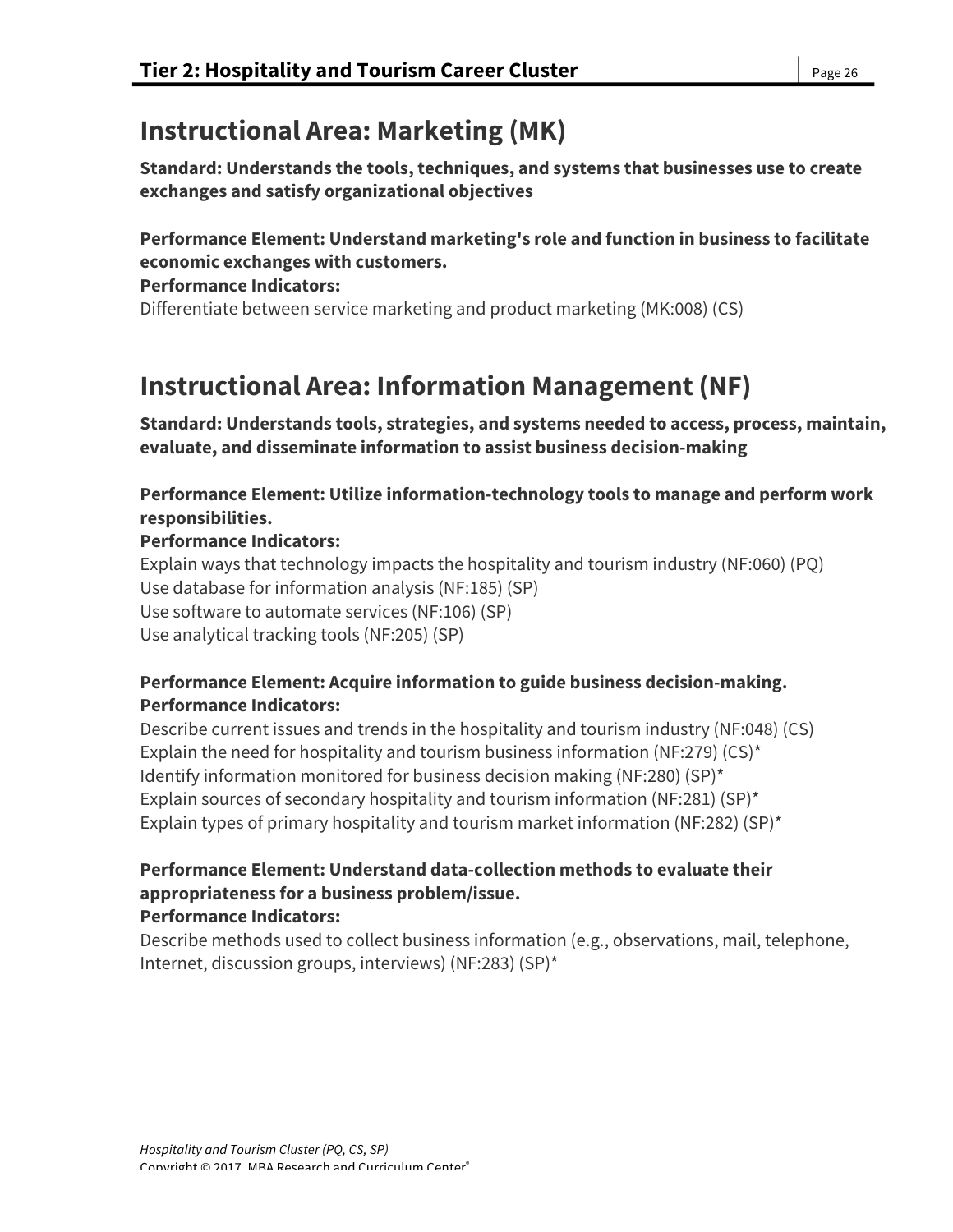# **Performance Element: Collect secondary business data to ensure accuracy and adequacy of information for hospitality and tourism decision-making.**

# **Performance Indicators:**

Obtain business information from customer databases (NF:284) (CS) Identify challenges with the use of unstructured business data (NF:285) (SP) Obtain hospitality and tourism information from online sources (e.g., search engines, online databases, blogs, forums, listservs, web analytics, social media, geolocation services) (NF:286) (SP)

Track environmental changes that impact hospitality and tourism (e.g., technological changes, guest trends, economic changes, regulatory changes) (NF:287) (SP) Monitor hospitality and tourism sales data (NF:288) (SP)

## **Performance Element: Interpret research data into information for business decisionmaking.**

## **Performance Indicators:**

Explain the use of descriptive statistics in business decision making (NF:236) (SP) Interpret descriptive statistics for business decision making (NF:237) (SP)\*

## **Performance Element: Report findings to communication information to others. Performance Indicators:**

Display hospitality and tourism data in charts/graphs or in tables (NF:289) (SP) Prepare and use presentation software to aid in making oral reports (NF:290) (SP) Present hospitality and tourism findings orally (NF:291) (SP) Prepare written reports for hospitality and tourism decision-making (NF:292) (SP)

# **Instructional Area: Operations (OP)**

**Standard: Understands the processes and systems implemented to monitor, plan, and control the day-to-day activities required for continued business functioning**

## **Performance Element: Implement safety procedures to minimize loss. Performance Indicators:**

Handle emergency situations in hospitality and tourism (OP:119) (CS) Identify factors affecting evacuation procedures/protocols (OP:527) (SP)\*

## **Performance Element: Implement security policies/procedures to minimize chance for loss. Performance Indicators:**

Explain security considerations in the hospitality and tourism industry (OP:115) (CS) Discuss employee security issues in hospitality and tourism (OP:058) (CS)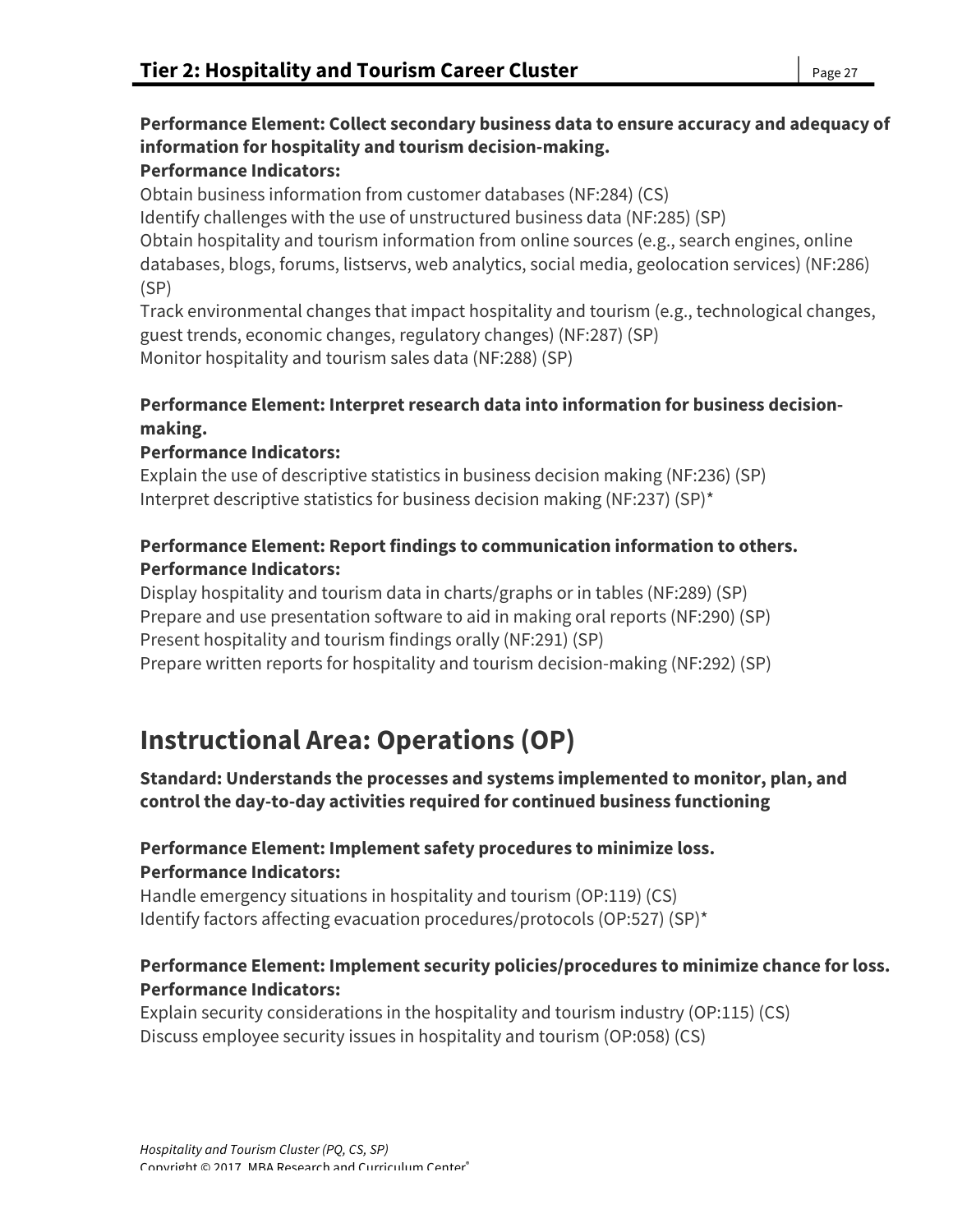## **Performance Element: Comply with security rules, regulations, and codes (e.g., property, privacy, access, confidentiality) to protect customer and company information, reputation, and image.**

### **Performance Indicators:**

Comply with strategies for protecting business' digital assets (e.g., website, social media, email, etc.) (OP:517) (SP)\*

Comply with strategies to protect digital customer data (e.g., information about customers, customers' credit-card numbers, passwords, customer transactions) (OP:518) (SP)\*

# **Performance Element: Implement purchasing activities to obtain business supplies, equipment, resources, and services.**

**Performance Indicators:**

Describe types of purchase orders (OP:250) (CS)\* Discuss types of inventory (OP:336) (CS)\*

## **Performance Element: Implement organizational skills to improve efficiency and work flow. Performance Indicators:**

Coordinate activities with those of other departments (OP:196) (SP)\*

**Performance Element: Implement expense-control strategies to enhance a business's financial wellbeing. Performance Indicators:** Track invoices (OP:184) (CS)

#### **Performance Element: Maintain work flow to enhance productivity. Performance Indicators:**

Organize and prioritize work (OP:228) (CS)\* Coordinate work with that of team members (OP:230) (CS)\* Monitor and ensure completion of delegated tasks (OP:354) (SP)\* Streamline work processes (OP:355) (SP)\*

## **Performance Element: Acquire foundational knowledge of distribution to understand its role and function.**

## **Performance Indicators:**

Explain the nature and scope of distribution (OP:522) (CS)\* Explain the concept of place (distribution) in the hospitality and tourism industry (OP:529) (CS)<sup>\*</sup> Explain the relationship between customer service and distribution (OP:523) (CS)<sup>\*</sup>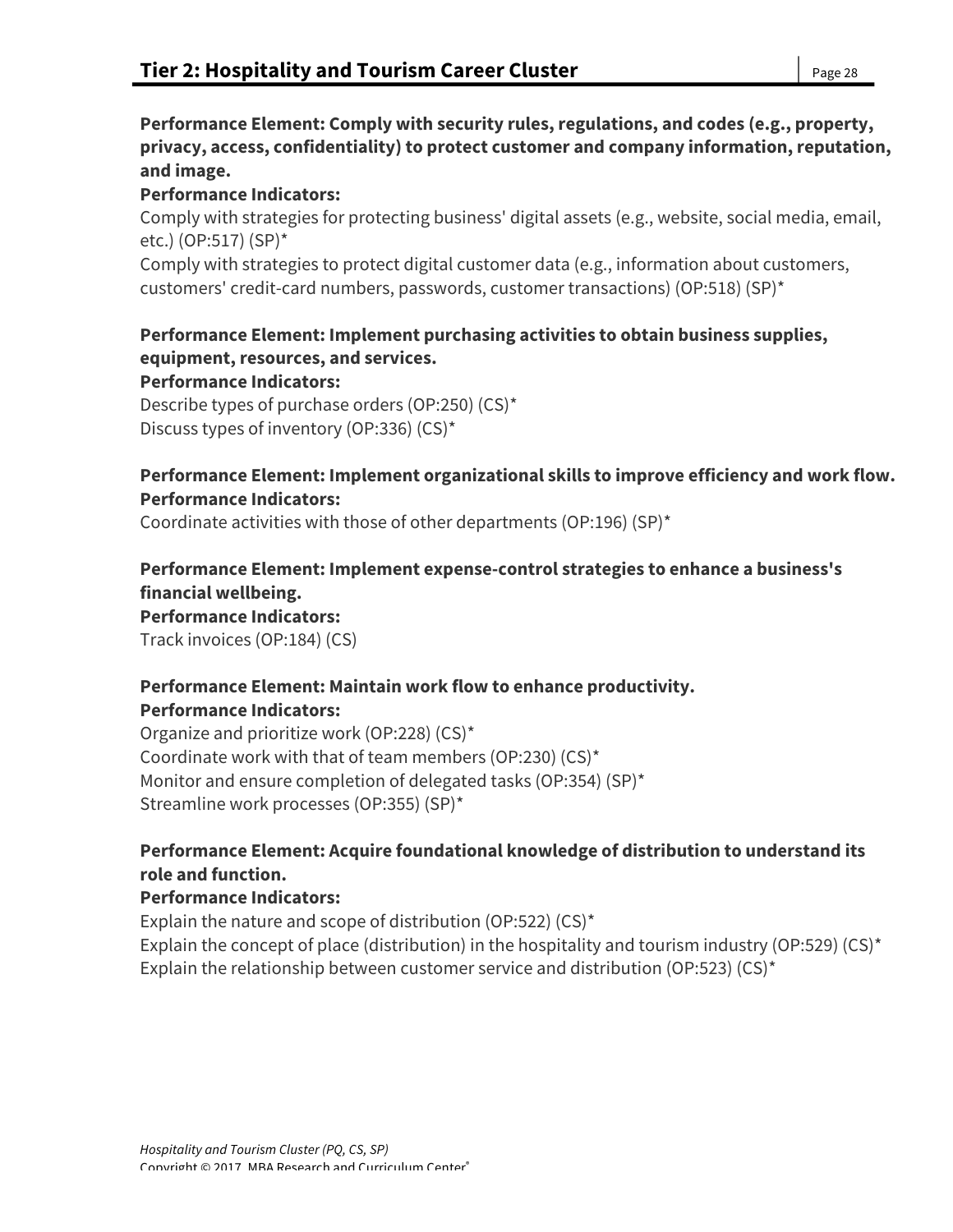# **Instructional Area: Professional Development (PD)**

**Standard: Understands concepts, tools, and strategies used to explore, obtain, and develop in a business career**

## **Performance Element: Utilize career-advancement activities to enhance professional development.**

# **Performance Indicators:**

Determine the services provided by professional organizations in the hospitality and tourism industry (PD:061) (SP)

Utilize professional development opportunities in hospitality and tourism (e.g., continuing education courses, certifications, journals, online activities/courses) (PD:273) (SP) Employ career-advancement strategies in hospitality and tourism (PD:274) (SP)

## **Performance Element: Acquire industry knowledge to aid in making career choices. Performance Indicators:**

Describe the nature of the hospitality and tourism industry (PD:111) (CS) Describe the development of the hospitality and tourism industry (PD:105) (CS)

# **Performance Element: Acquire information about hospitality and tourism to aid in making career choices.**

# **Performance Indicators:**

Explain career opportunities in hospitality and tourism (PD:272) (CS)

# **Instructional Area: Market Planning (MP)**

## **Standard: Understands the concepts and strategies utilized to determine and target marketing strategies to a select audience**

**Performance Element: Select target market appropriate for product/business to obtain the best return on marketing investment (ROMI). Performance Indicators:**

Explain the concept of market and market identification (MP:003) (CS) Identify ways to segment hospitality and tourism markets (MP:035) (CS)

# **Performance Element: Employ marketing-information to plan marketing activities. Performance Indicators:**

Explain the use of marketing strategies in hospitality and tourism (MP:041) (SP)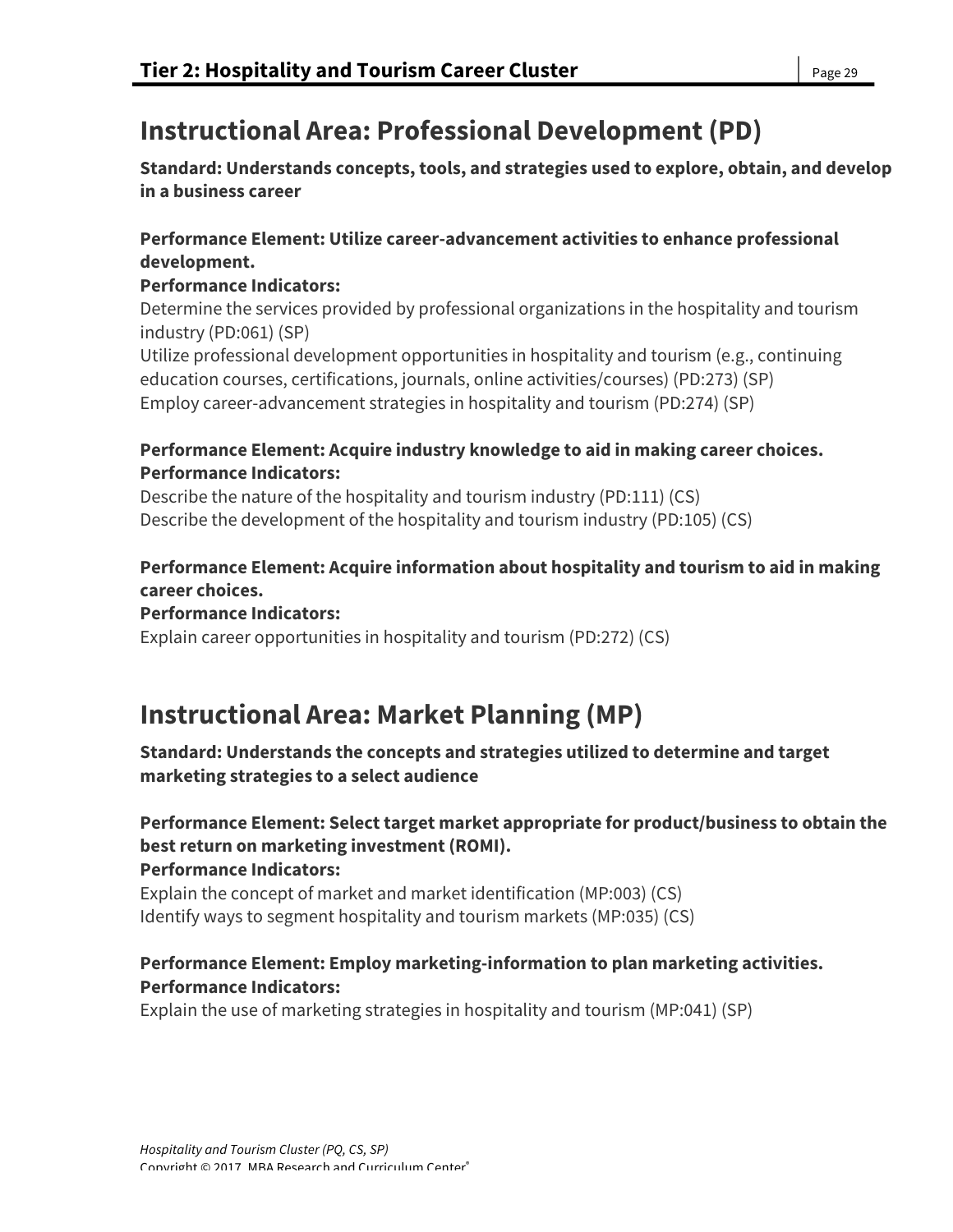# **Instructional Area: Pricing (PI)**

**Standard: Understands concepts and strategies utilized in determining and adjusting prices to maximize return and meet customers' perceptions of value**

## **Performance Element: Develop a foundational knowledge of pricing to understand its role. Performance Indicators:**

Explain the concept of price in the hospitality and tourism industry (PI:029) (CS) Explain the nature and scope of the pricing function (PI:001) (SP) Describe factors affecting the prices of hospitality and tourism products (PI:039) (SP)

# **Instructional Area: Product/Service Management (PM)**

**Standard: Understands the concepts and processes needed to obtain, develop, maintain, and improve a product or service mix in response to market opportunities**

## **Performance Element: Acquire a foundational knowledge of product/service management to understand its nature and scope.**

### **Performance Indicators:**

Explain the nature and scope of the product/service management function (PM:001) (SP) Explain the concept of product in the hospitality and tourism industry (PM:081) (CS)

## **Performance Element: Apply quality assurances to enhance product/service offerings. Performance Indicators:**

Describe the uses of grades and standards in marketing (PM:019) (CS) Explain warranties and guarantees (PM:020) (CS)

## **Performance Element: Employ product-mix strategies to meet customer expectations. Performance Indicators:**

Explain the concept of product mix (PM:003) (SP) Describe the nature of product bundling (PM:041) (SP) Describe services offered by the hospitality and tourism industry (PM:095) (CS) Explain the nature of product extensions in the hospitality and tourism industry (PM:099) (SP)

## **Performance Element: Position company to acquire desired business image. Performance Indicators:**

Explain the nature of corporate branding (PM:206) (SP)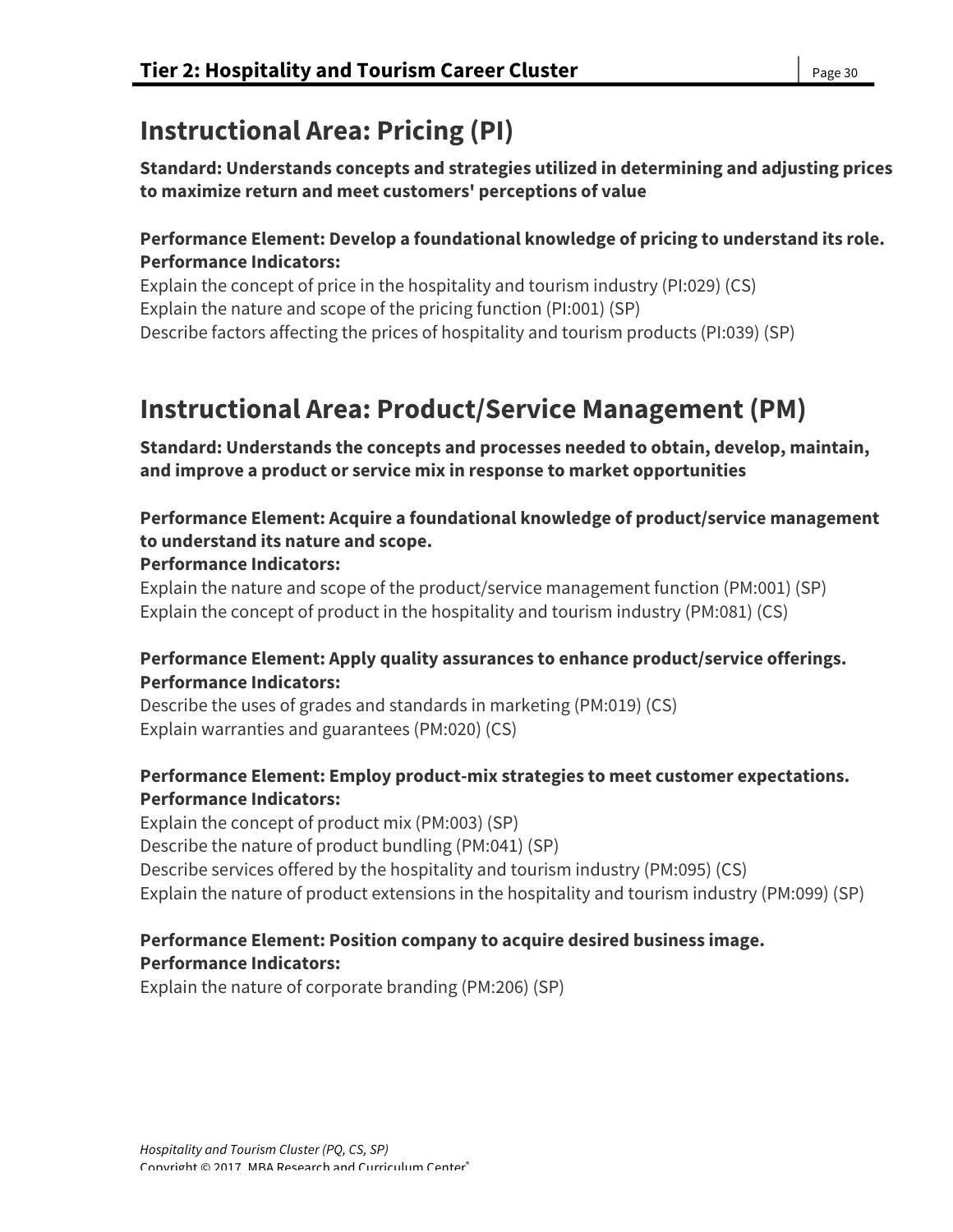## **Performance Element: Analyze vendor performance to choose vendors and merchandise. Performance Indicators:**

Evaluate vendors' merchandise (PM:239) (SP) Choose vendors (PM:263) (SP) Negotiate terms with suppliers (PM:264) (SP)

## **Performance Element: Position products/services to acquire desired business image. Performance Indicators:**

Explain the nature of product/service branding (PM:021) (SP) Communicate core values of product/service (PM:214) (SP) Identify product's/service's competitive advantage (PM:246) (SP)

# **Instructional Area: Promotion (PR)**

**Standard: Understands the concepts and strategies needed to communicate information about products, services, images, and/or ideas to achieve a desired outcome**

**Performance Element: Acquire a foundational knowledge of promotion to understand its nature and scope.**

# **Performance Indicators:**

Explain the role of promotion as a marketing function (PR:001) (CS) Describe the concept of promotion in the hospitality and tourism industry (PR:121) (CS) Explain promotional methods used by the hospitality and tourism industry (PR:082) (SP)

# **Instructional Area: Quality Management (QM)**

**Standard: Understands the need for standards and the strategies and techniques used to implement, monitor, and evaluate them**

#### **Performance Element: Understand the role and function of quality management to obtain a foundational knowledge of its nature and scope. Performance Indicators:**

Explain the nature of quality management (QM:001) (SP)\* Discuss the need for continuous improvement of the quality process (QM:003) (SP)\*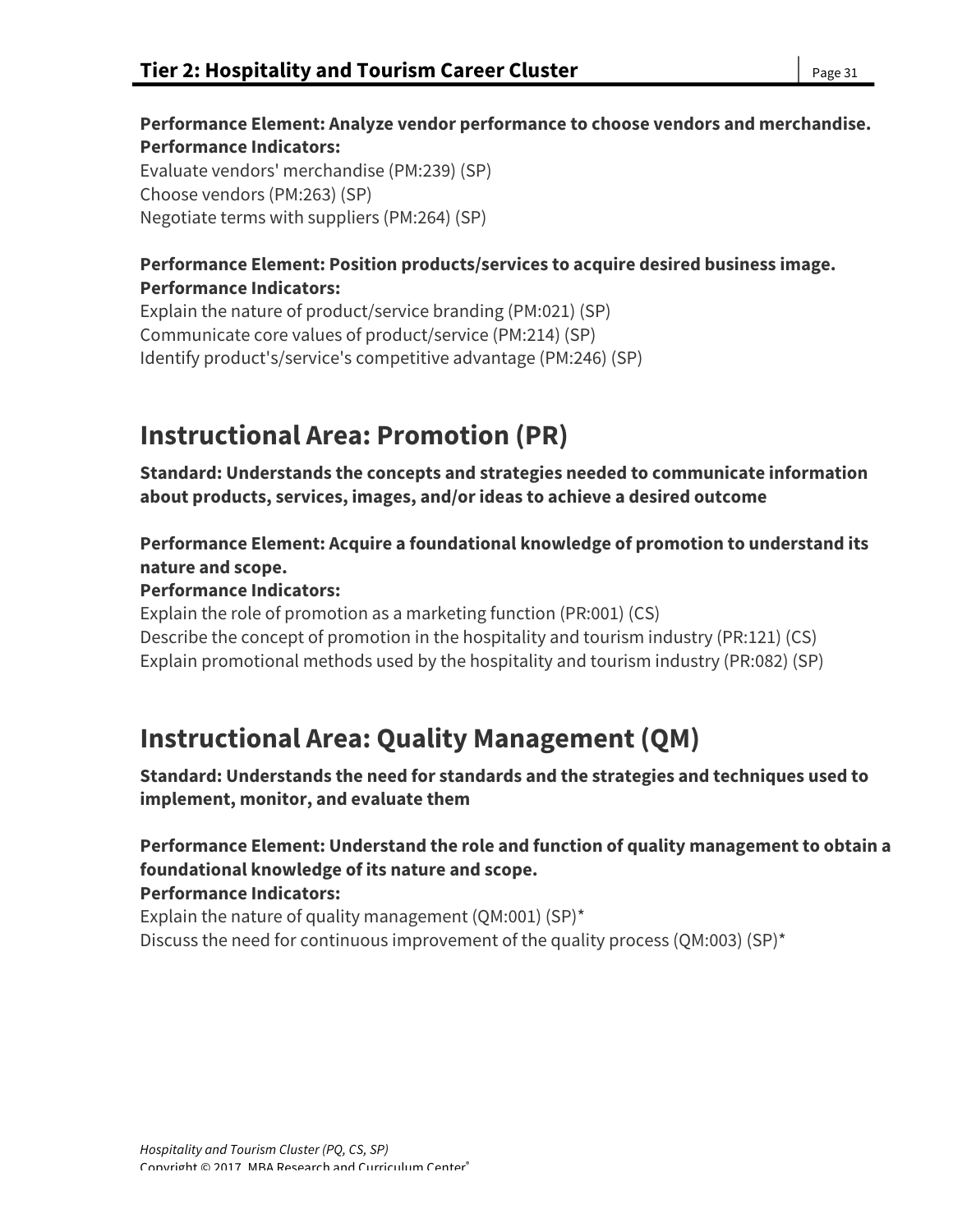# **Instructional Area: Risk Management (RM)**

**Standard: Understands risk-management strategies and techniques used to minimize business loss**

# **Performance Element: Acquire a foundational understanding of risk management to demonstrate knowledge of its nature and scope.**

**Performance Indicators:** Explain the role of ethics in risk management (RM:041) (SP)\* Describe the use of technology in risk management (RM:042) (SP)\* Discuss legal considerations affecting risk management (RM:043) (SP)\*

# **Instructional Area: Selling (SE)**

**Standard: Understands the concepts and actions needed to determine client needs and wants and respond through planned, personalized communication that influences purchase decisions and enhances future business opportunities**

# **Performance Element: Employ sales processes and techniques to enhance customer relationships and to increase the likelihood of making sales.**

### **Performance Indicators:**

Explain factors that motivate people to choose a hospitality and tourism site (SE:220) (SP)<sup>\*</sup> Recommend hospitality and tourism services (SE:221) (SP)

## **Performance Element: Implement support activities to facilitate the selling process. Performance Indicators:**

Process telephone orders in hospitality and tourism (SE:477) (CS) Process special orders in hospitality and tourism (SE:478) (CS) Sell gift certificates in hospitality and tourism (SE:479) (CS)

## **Performance Element: Collect payment from customer to complete customer transaction. Performance Indicators:**

Process complimentary offers and coupons/discounts (SE:149) (CS) Process sales transactions (e.g., cash, credit, check) (SE:329) (CS)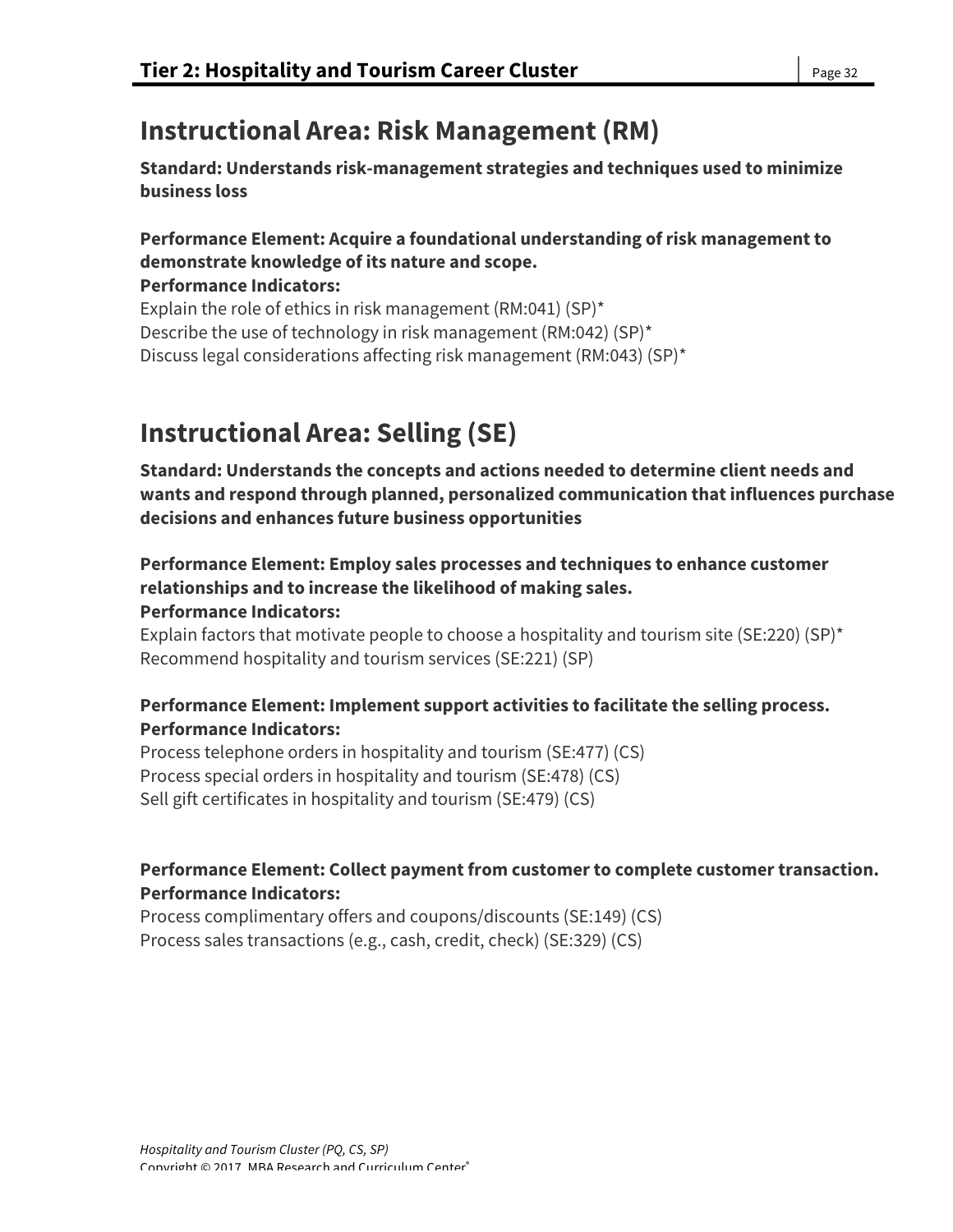The **Hospitality and Tourism Pathway** performance indicators will be used when preparing for the role-play scenarios for the following event:

- Hotel and Lodging Management Series (Lodging Pathway, pp. 38-48)
- Quick Serve Restaurant Management Series (Restaurant and Food and Beverage Services Pathway, pp. 49-55)
- Restaurant and Food Service Management Series (Restaurant and Food and Beverage Services Pathway, pp. 49-55)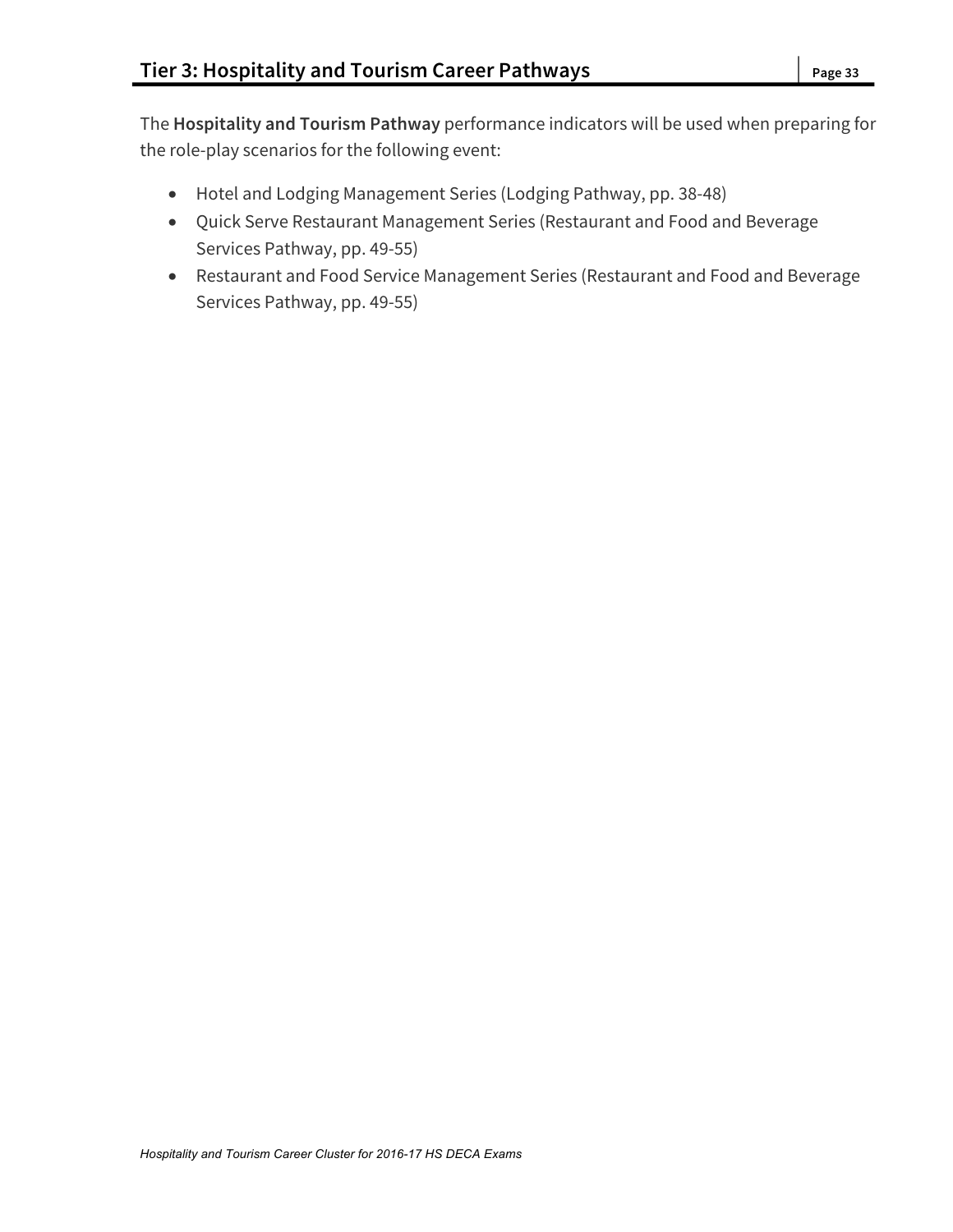Employees working in the Lodging pathway perform tasks related to the operation of lodging facilities and the care of guests who use these facilities, either through direct guest contact or the provision of background services that enhance the guest experience. Sample occupations include:

| <b>Front Office Manager</b>  |
|------------------------------|
| Director of Human Resources  |
| Director of Operations       |
| Regional Manager             |
| <b>Front Desk Supervisor</b> |

Director of Sales and Marketing Food and Beverage Director General Manager **Owner/Franchisee** Front Desk Supervisor Communications Supervisor

# **Instructional Area: Communications**

**Standard: Use telecommunications equipment to accomplish work tasks at lodging facilities.**

## **Performance Element: Demonstrate the proper use of telecommunications equipment to manage calls.**

#### **Performance Indicators:**

Demonstrate use of a PBX system. Describe functions of a call accounting system. Describe the functions of automatic call dispensing and automatic call detection features.

## **Performance Element: Utilize telephone and facsimile resources to optimize guest service.**

#### **Performance Indicators:**

Detail the types of incoming calls. Outline procedures for processing messages for guests. Outline how faxes for guests are handled by lodging staff.

## **Performance Element: Evaluate current and emerging technological services to improve guest service.**

#### **Performance Indicators:**

Explain how voice mail systems meet guest needs. Explain how personal digital assistants (PDAs) meet guest needs. Explain how Internet services meet guest needs. Explain how TDD systems meet the needs of disabled guests. Explain how emerging technology for telecommunications services enhance the guest experience.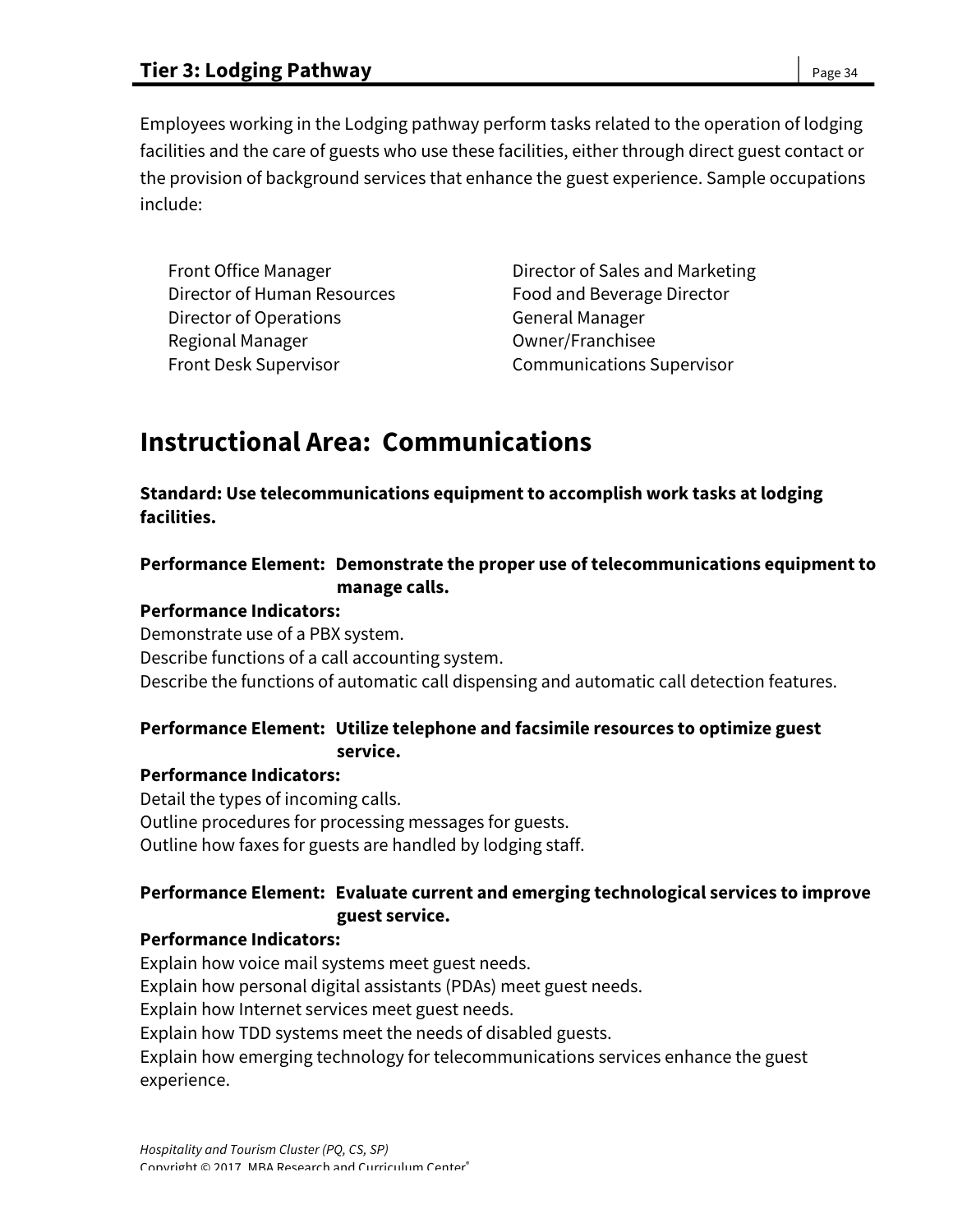# **Instructional Area: Operations**

### **Standard: Describe the importance of housekeeping standards to assure guest satisfaction.**

#### **Performance Element: Identify the cleaning responsibilities of housekeeping. Performance Indicators:**

Clean guestrooms. Clean public areas. Clean back-of-house areas.

### **Performance Element: Explain the use of frequency schedules to maintain cleaning standards.**

## **Performance Indicators:**

Explain how frequency schedules are determined for guestroom cleaning. Explain how frequency schedules are determined for public area cleaning. Explain how frequency schedules are determined for other areas of facility.

## **Performance Element: Summarize how housekeeping standards are to be used to guide the daily tasks of housekeeping personnel.**

### **Performance Indicators:**

Identify criteria for guestroom cleaning. Identify criteria for public area cleaning. Identify criteria for back-of-the house cleaning. Identify criteria for cleaning other areas of facility.

## **Performance Element: Explain the use of productivity standards to guide cleaning personnel in time-based housekeeping tasks.**

#### **Performance Indicators:**

Estimate time for cleaning guest rooms.

Estimate time for cleaning public and recreation areas.

Estimate time for cleaning management office, back-of-house and other areas as appropriate.

## **Standard: Develop a staffing guide to schedule various lodging department/specific staff positions.**

## **Performance Element: Distinguish between fixed and variable staff position. Performance Indicators:**

Define fixed labor as it applies to housekeeping. Define variable labor as it applies to housekeeping.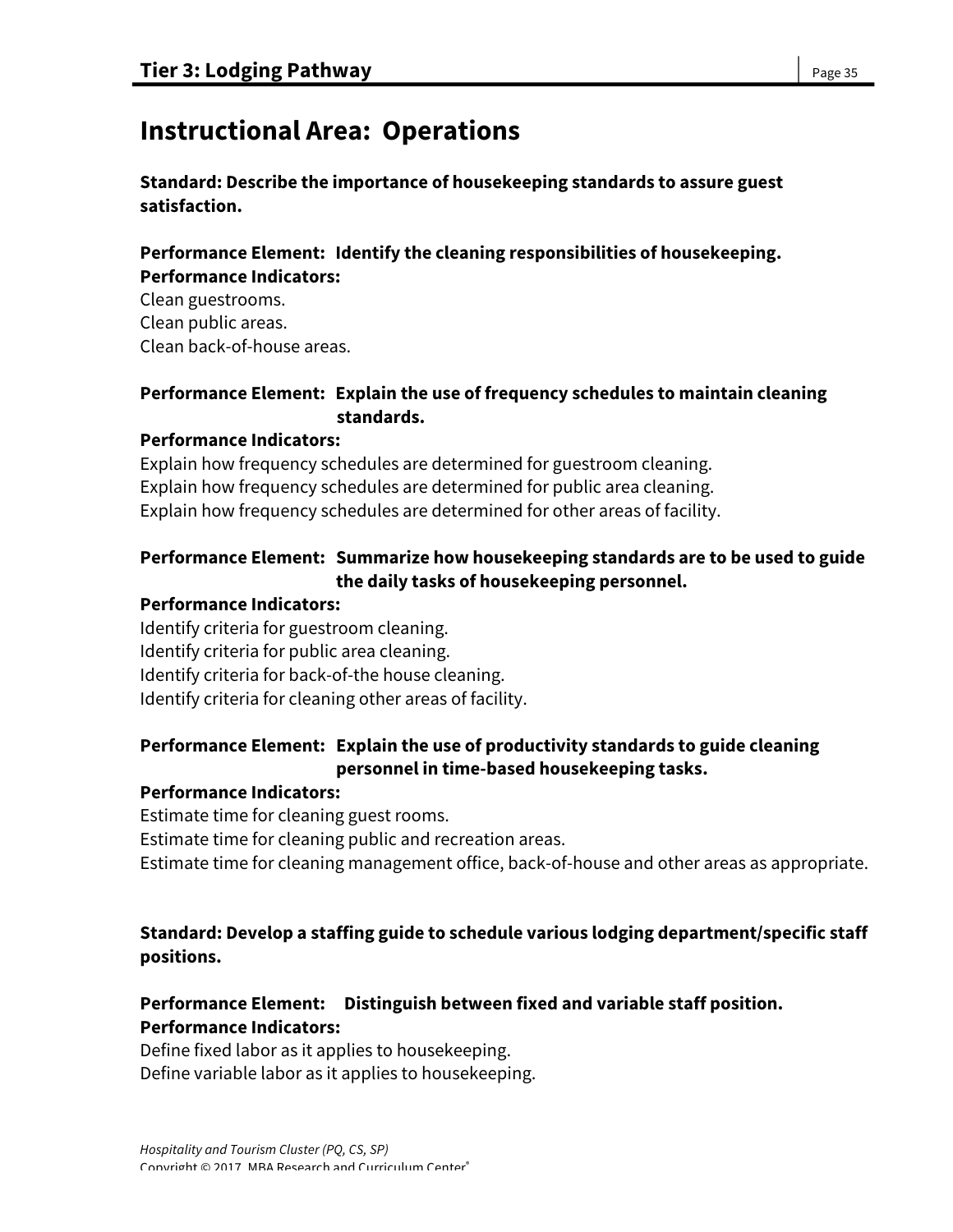## **Performance Element: Set staffing schedules for fixed and variable staff based on required labor hours and occupancy levels to balance labor costs and occupancy.**

# **Performance Indicators:**

Determine labor hours required for each level of occupancy. Determine number of employees to schedule at each level of occupancy. Calculate estimated labor expense at each level of occupancy. Create work schedules for housekeeping staff.

## **Standard: Explain how operations manages inventories to maintain adequate quantities of both recycled and non-recycled items.**

# **Performance Element: Distinguish recycled inventories from non-recycled inventories to create minimum/maximum levels of each type.**

## **Performance Indicators:**

Distinguish recycled inventories from non-recycled inventories.

Establish par levels for recycled inventories such as linens, uniforms, and guest loan items. Explain how non-recycled inventories are maintained by establishing order points based on minimum/maximum quantities.

**Standard: Determine the size of an annual linen purchase based on varying occupancy levels to maintain desired quantities.**

## **Performance Element: Determine order quantities using a review of inventory and records.**

# **Performance Indicators:**

Review linen inventory records. Review linen discard records and discard policy. Calculate number of linens need for full occupancy.

## **Standard: Explain the relationship between a status report and maintaining a property's quality and quantity standards for housekeeping.**

# **Performance Element: Use a room status report to assign guestrooms for cleaning. Performance Indicators:**

Locate vacated guest rooms on status report. Divide number of rooms among staff. Inform staff of priority of cleaning rooms.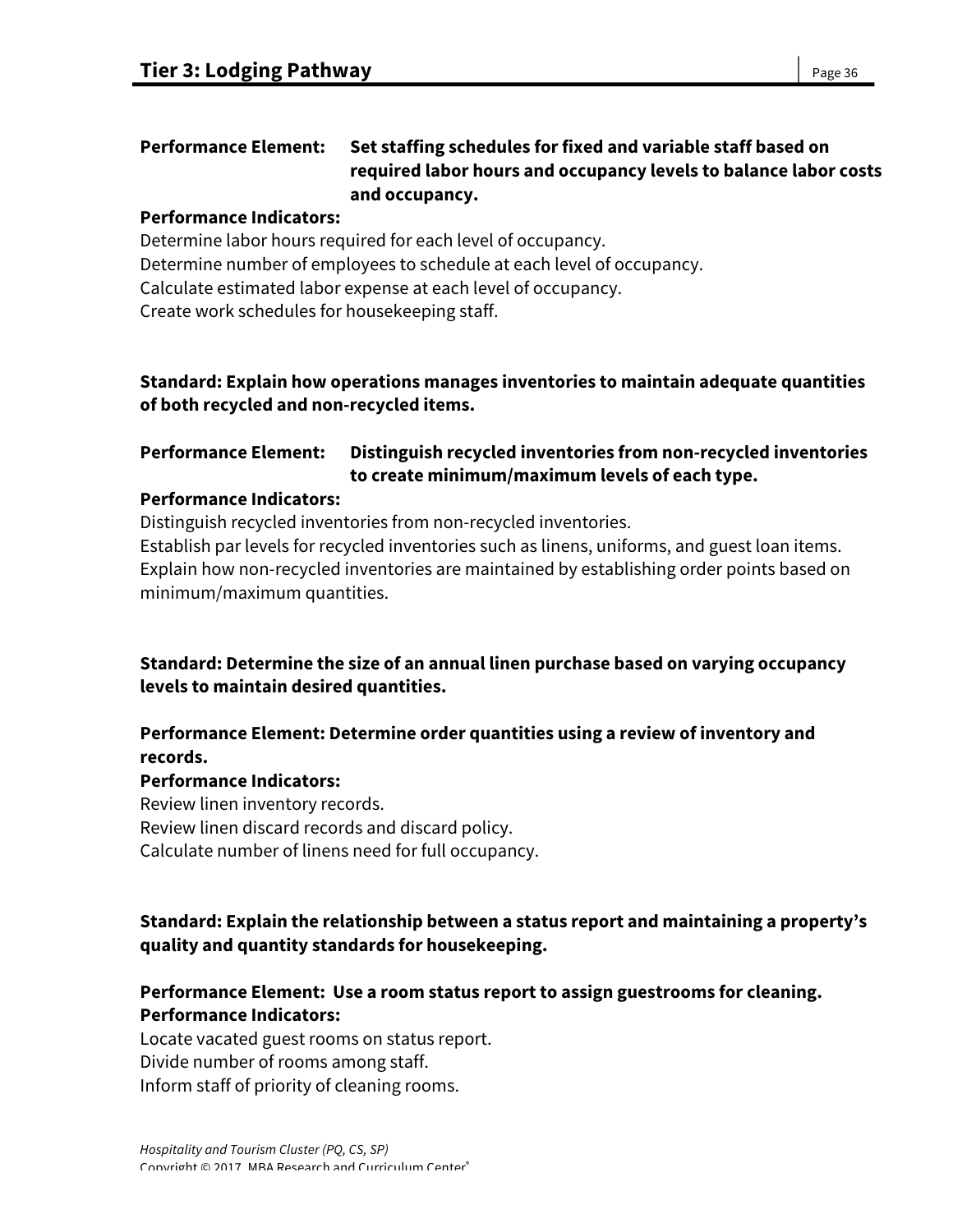# **Instructional Area: Professional Development**

**Standard: Research the major duties and qualifications for managerial positions common to lodging back-of-the house operations to guide career choices.**

## **Performance Element: Examine the characteristics of chief engineers, food and beverage managers, controllers, and information technology managers, to facilitate selection of career choices.**

#### **Performance Indicators:**

List three qualifications for each position. Describe the major duties for each position.

### **Performance Element: Describe characteristics of lodging supervisory positions and personnel.**

#### **Performance Indicators:**

Detail three supervisory jobs in lodging. List three qualifications of each supervisory level job.

### **Performance Element: Describe characteristics of lodging managerial positions and personnel.**

#### **Performance Indicators:**

Detail three managerial positions in lodging. List three qualifications for each managerial job.

## **Standard: Research the major duties and qualifications for lodging managerial positions common to lodging front-of-the house operations to guide career choices.**

## **Performance Element: Examine the characteristics of general, catering, human resource, marketing, sales and resident managers to facilitate selection of career choices.**

#### **Performance Indicators:**

List three qualifications for each type of manager. Describe the major duties for each type of manager.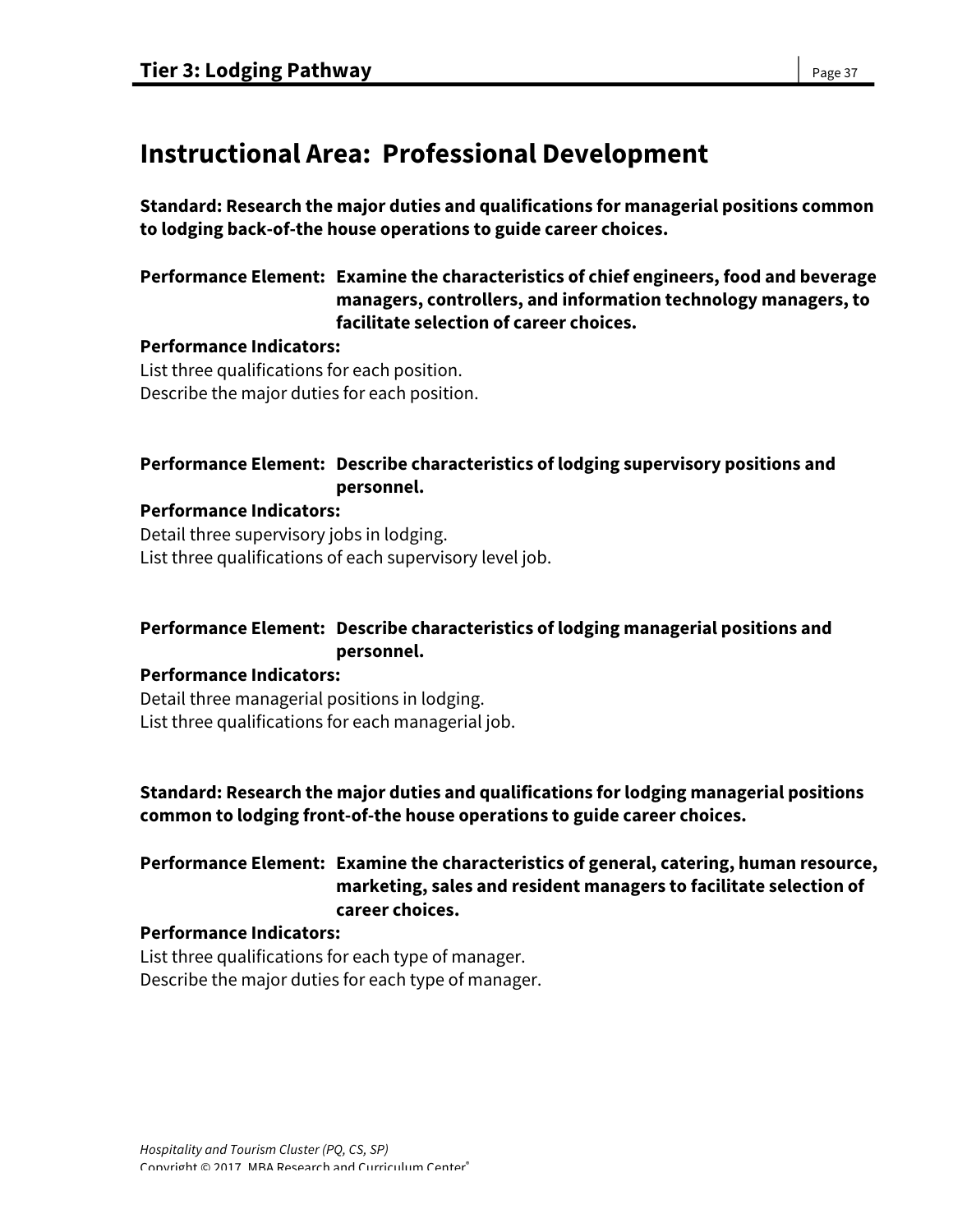## **Standard: Contrast entry-level, skilled level, and managerial positions in the lodging industry to distinguish qualifications and characteristics needed for each type of position.**

## **Performance Element: Describe entry-level lodging industry positions. Performance Indicators:**

Detail three entry level jobs in lodging. List three qualifications for each entry level job.

## **Performance Element: Describe supervisory lodging industry positions. Performance Indicators:**

Detail three supervisory jobs in lodging. List three qualifications for supervisory level job.

## **Performance Element: Describe managerial lodging industry position. Performance Indicators:**

Detail three managerial positions in lodging. List three qualifications for each managerial job.

## **Standard: Review independently owned and chain-affiliated lodging facilities to compare the advantages and disadvantages of each.**

## **Performance Element: Examine an independently owned lodging facility to distinguish it from other types of lodging.**

## **Performance Indicators:**

List three advantages of an independently owned facility. List three disadvantages to an independently owned lodging facility. Explain the use of referrals among independently owned facilities.

## **Performance Element: Examine a chain-affiliated lodging facility to distinguish it from other types of lodging.**

#### **Performance Indicators:**

List three advantages of a chain affiliated facility List three disadvantages to a chain-affiliated lodging facility. Explain relationship of owners to management companies.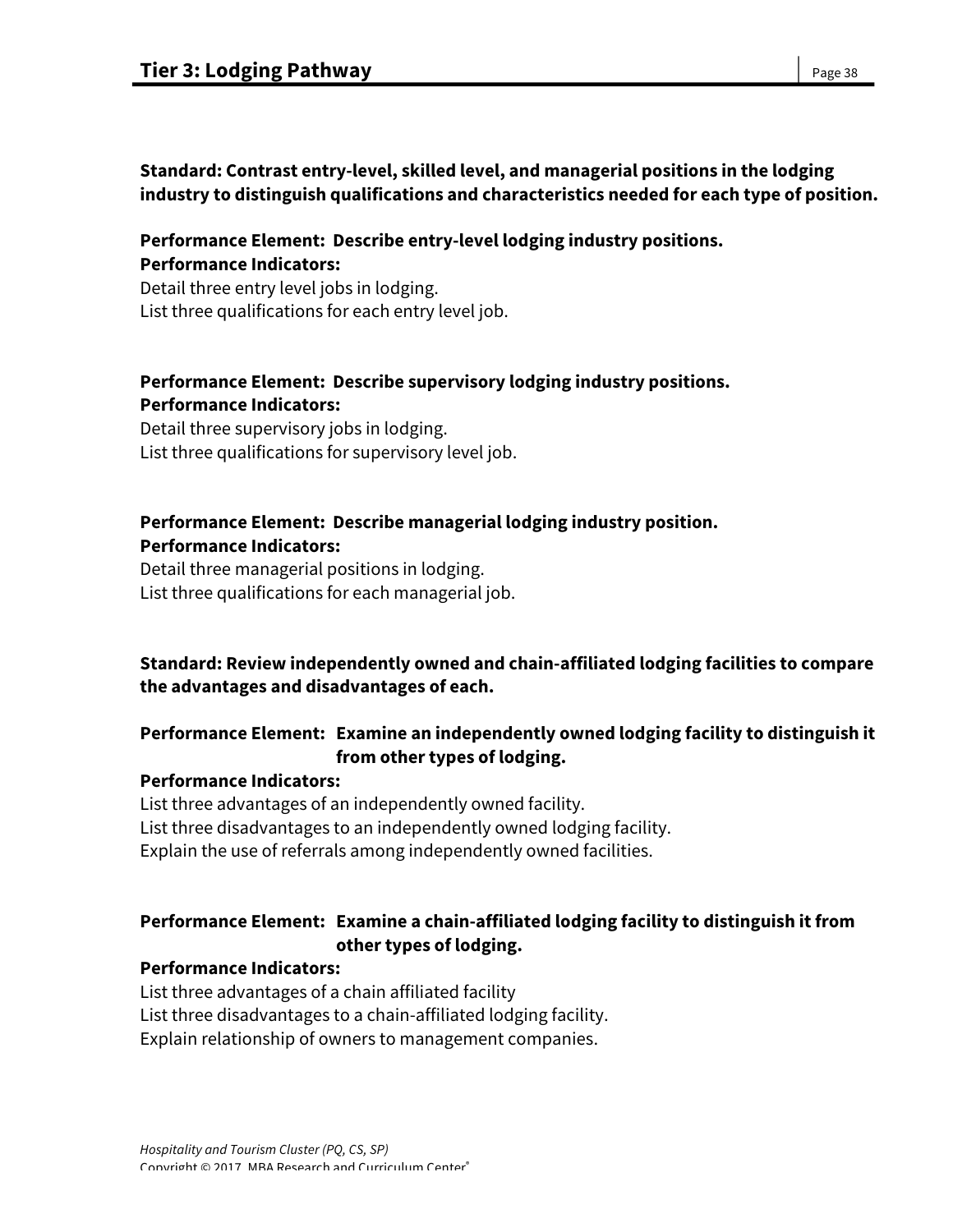**Standard: Analyze the functions performed by different divisions and departments within a lodging operation to visualize the interaction of all areas.** 

## **Performance Element: Describe how the essential departments of a lodging operation work cooperatively to achieve guest service standards.**

### **Performance Indicators:**

Examine the functions of the rooms division. Detail the functions of food and beverage division Describe the functions of the engineering and maintenance department. Describe the functions of the marketing and sales division. Detail the functions of the accounting department. Describe the functions of the human resource office. Describe the functions of the security department.

## **Performance Element: Summarize the functions of the food and beverage department of a lodging operation**

### **Performance Indicators:**

Detail the functions of the restaurant(s). Detail the functions of room service. Detail the functions of the lounge(s) or bar(s).

## **Performance Element: Summarize the functions of the engineering and maintenance division within the lodging operation.**

#### **Performance Indicators:**

Detail the functions of general maintenance. Detail the functions of grounds maintenance. Detail the functions of the engineering department. Detail the functions of emergency maintenance.

## **Performance Element: Summarize the functions of marketing and sales division within the lodging operation.**

#### **Performance Indicators:**

Detail two types of marketing materials for the lodging facility. Detail two types of units for sale.

Detail the function of the marketing personnel.

Detail the function of sales personnel.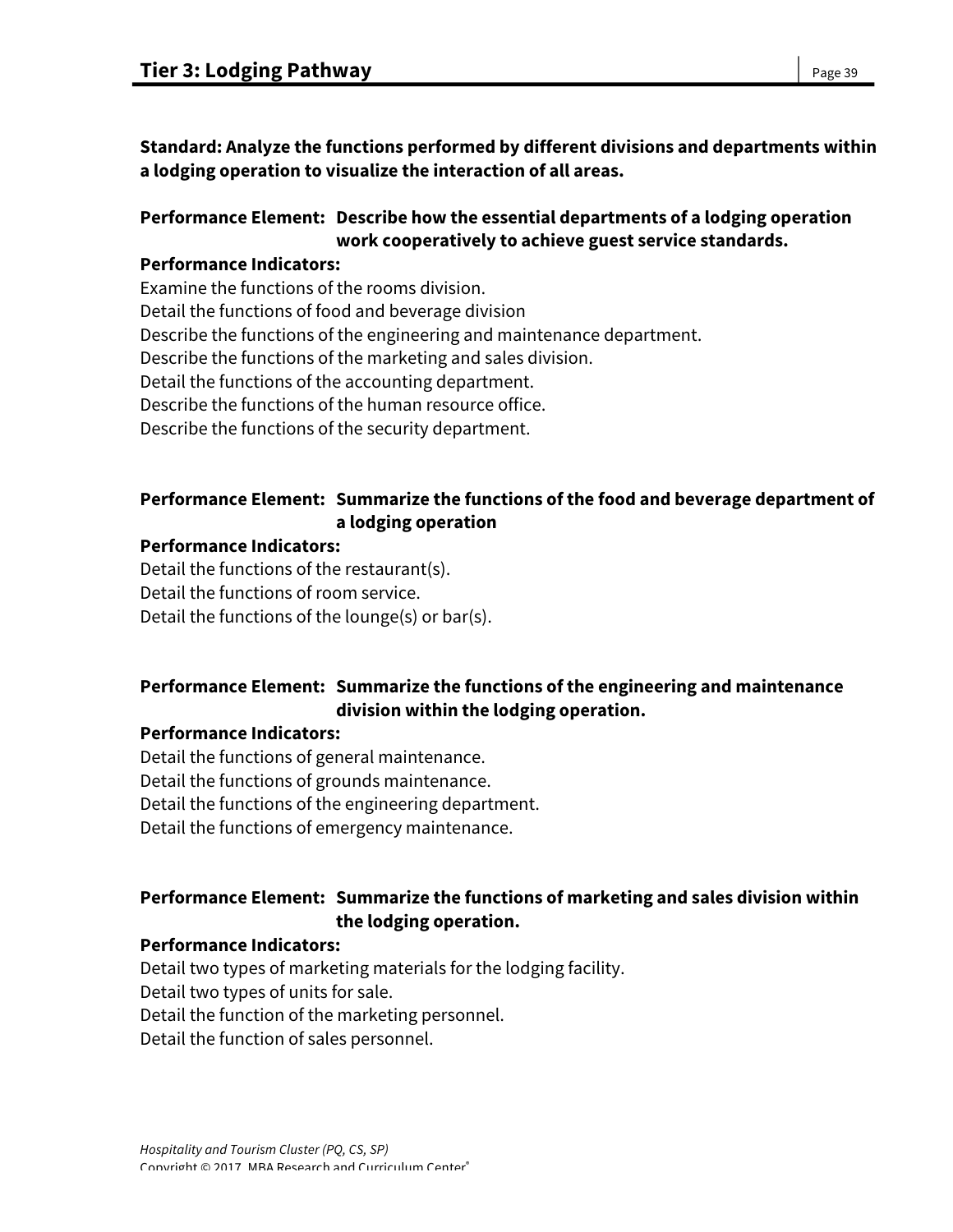## **Performance Element: Summarize the functions of the accounting department within a lodging operation.**

### **Performance Indicators:**

Explain the functions of the accounting department. Explain the role of the accounting department in payroll.

## **Performance Element: Summarize the functions of the human resource department within a lodging operation.**

### **Performance Indicators:**

Explain the role of the human resource department in hiring. Explain the role of the human resource department in handling complaints.

## **Performance Element: Summarize the functions of the security department within a lodging operation.**

### **Performance Indicators:**

List the role of the security personnel. List the function of security equipment.

# **Instructional Area: Technical Skills**

**Standard: Explain procedures to meet guest needs through guest registration, rate assignment, room assignment, and determination of payment methods.** 

## **Performance Element Describe the necessary information during the registration process to correctly register needs.**

## **Performance Indicators:**

Check for pre-registration information Verify guest registration card is completed. Identify the length of stay. Identify the method of payment.

## **Performance Element: Explain how room rates are established and assigned. Performance Indicators:**

Specify a standard rate.

List special room rates.

Describe rates that include meal plans, such as the American Plan, the Modified American Plan, and the European Plan.

Demonstrate an "up-sell" to arriving guests.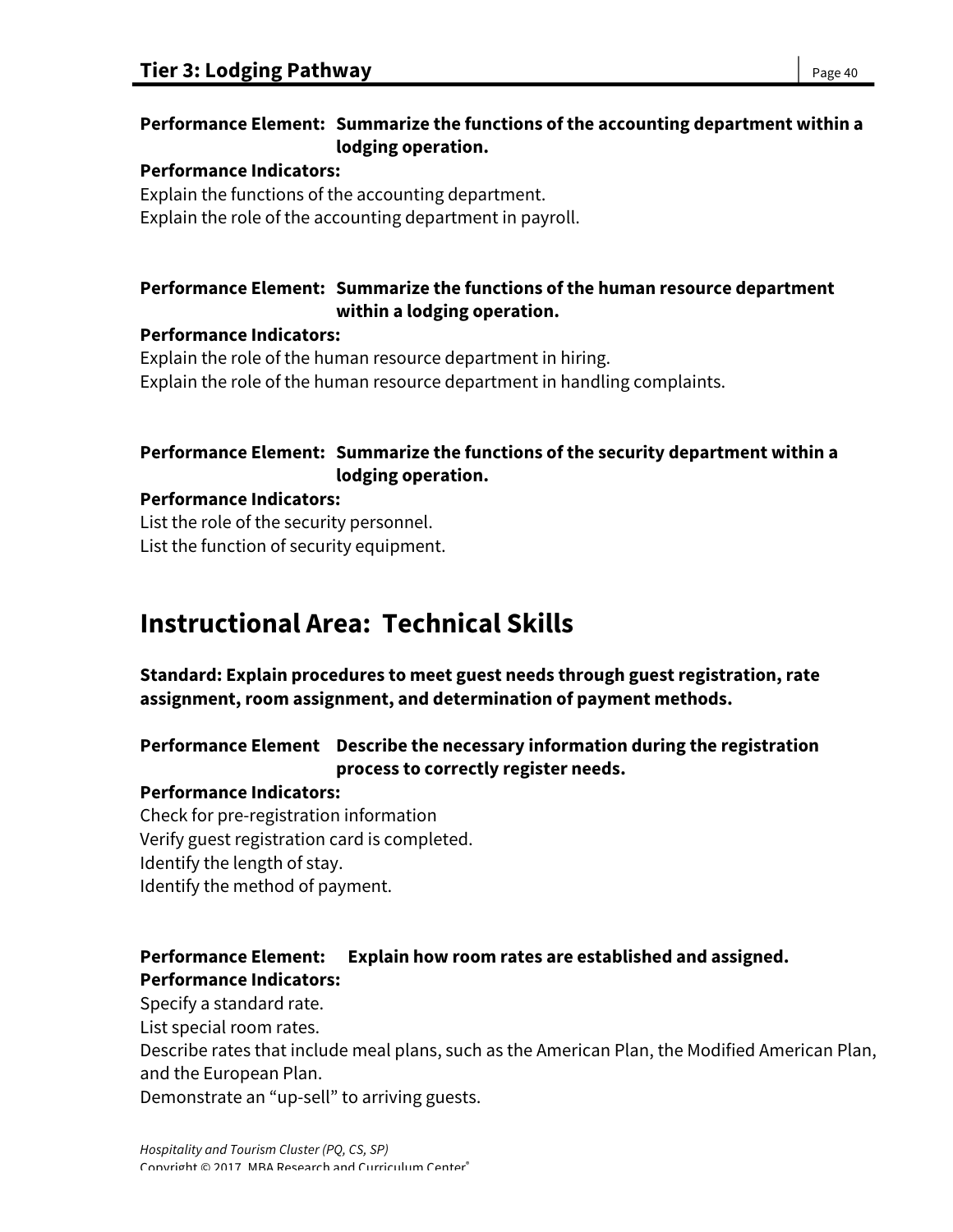## **Performance Element: Explain how availability, room status, and other operating guidelines affect the assignment of guestrooms.**

#### **Performance Indicators:**

Determine when a room is available for sale.

Issue keys or electronic keycards to registering guests using standard guidelines.

Use property maps to direct guests to their room locations.

## **Performance Element: Explain how methods of payment are established with arriving guests to clarify payment procedures.**

## **Performance Indicators:**

Describe common payment methods for arriving guest. Demonstrate procedure for accepting payment by check. Demonstrate procedure for accepting payment by credit card. Describe special payment methods.

## **Performance Element: Explain how a property's computer system is used to create guest accounts.**

## **Performance Indicators:**

Identify different types of accounts. Identify types of charges that can be posted to accounts Explain how account entries are made through front desk terminals and remote point-of-sale terminals.

## **Standard: Understand the importance of check-out procedures to ensure guest satisfaction and verify settlement of account.**

## **Performance Element: Explain the importance of check-out procedures, including verifying settlement of accounts, to ensure guest satisfaction.**

## **Performance Indicators:**

Inquire about recent charges. Post outstanding charges to guest accounts. Verify account information. Check for mail, messages, and faxes. Check for safe deposit or in-room safe keys. Secure the room key or electronic keycard.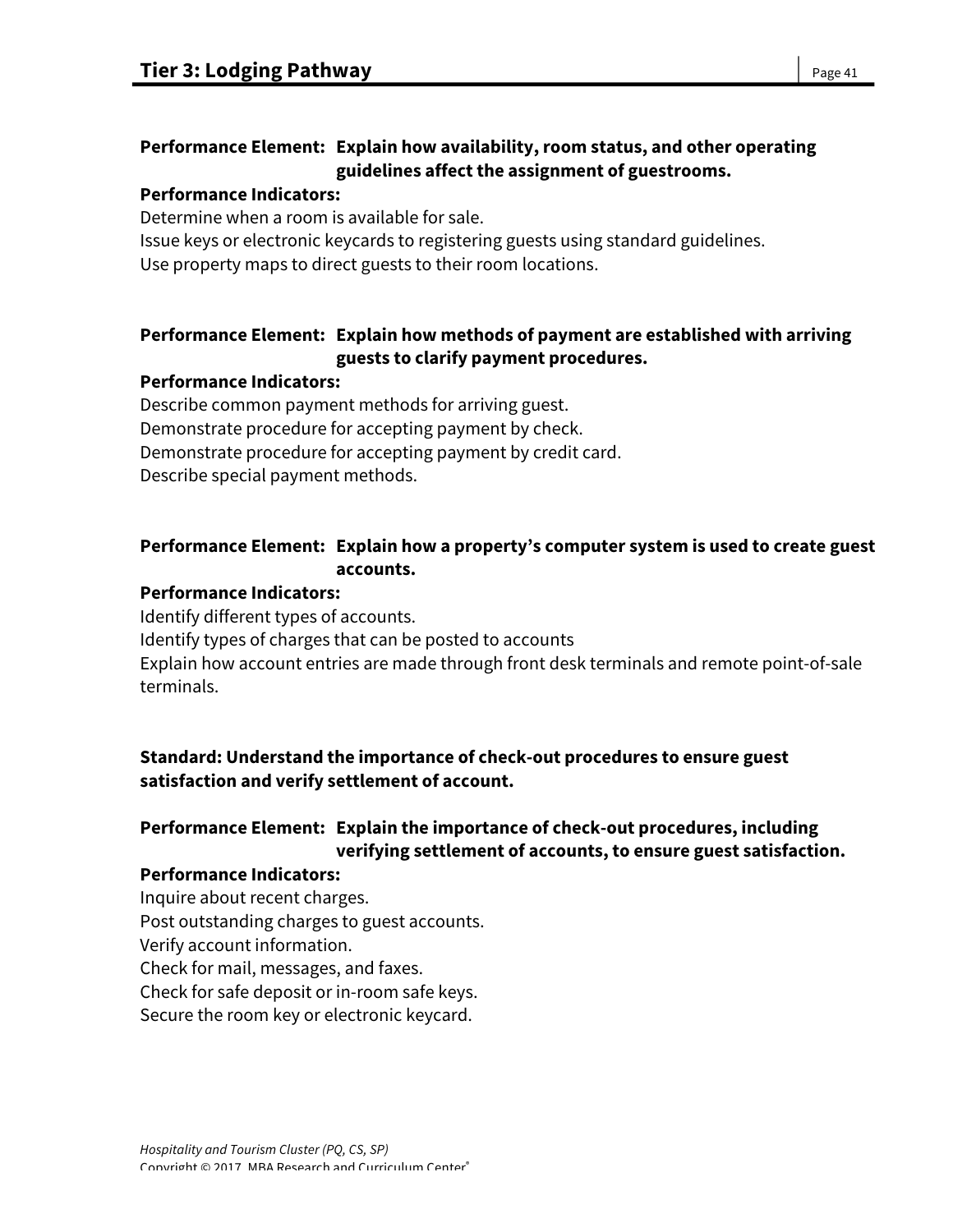## **Performance Element: Explain account settlement procedures for different types of payment.**

### **Performance Indicators:**

Verify the method of payment established at registration. Process account payments for guests using cash. Process account payments for guests using credit cards. Process account payments for guest using direct billing arrangements. Present the account for payment to the guest. Update the room's status through the property's computer system. Inquire about guest satisfaction to create a guest history record file.

# **Instructional Area: Information Technology Applications**

**Standard: Employ effective reservation procedures to meet guest needs and maximize occupancy.** 

## **Performance Element: Identify the different types of reservations used to meet different guest needs.**

### **Performance Indicators:**

Distinguish guaranteed from non-guaranteed reservations.

Contrast reservations guaranteed by credit card with reservations guaranteed by travel agents or corporations.

Contrast advanced deposits with prepaid reservations.

## **Performance Element: Identify common sources used to make lodging reservations. Performance Indicators:**

Distinguish a central reservation system from a global distribution system. Identify ways guests place reservations directly with lodging properties. Explain how guests make reservations on-line.

## **Performance Element: Explain how a computer system is used to process or change reservations.**

## **Performance Indicators:**

Determine availability

Create a reservation record.

Modify or cancel a reservation.

Generate reports from reservation data.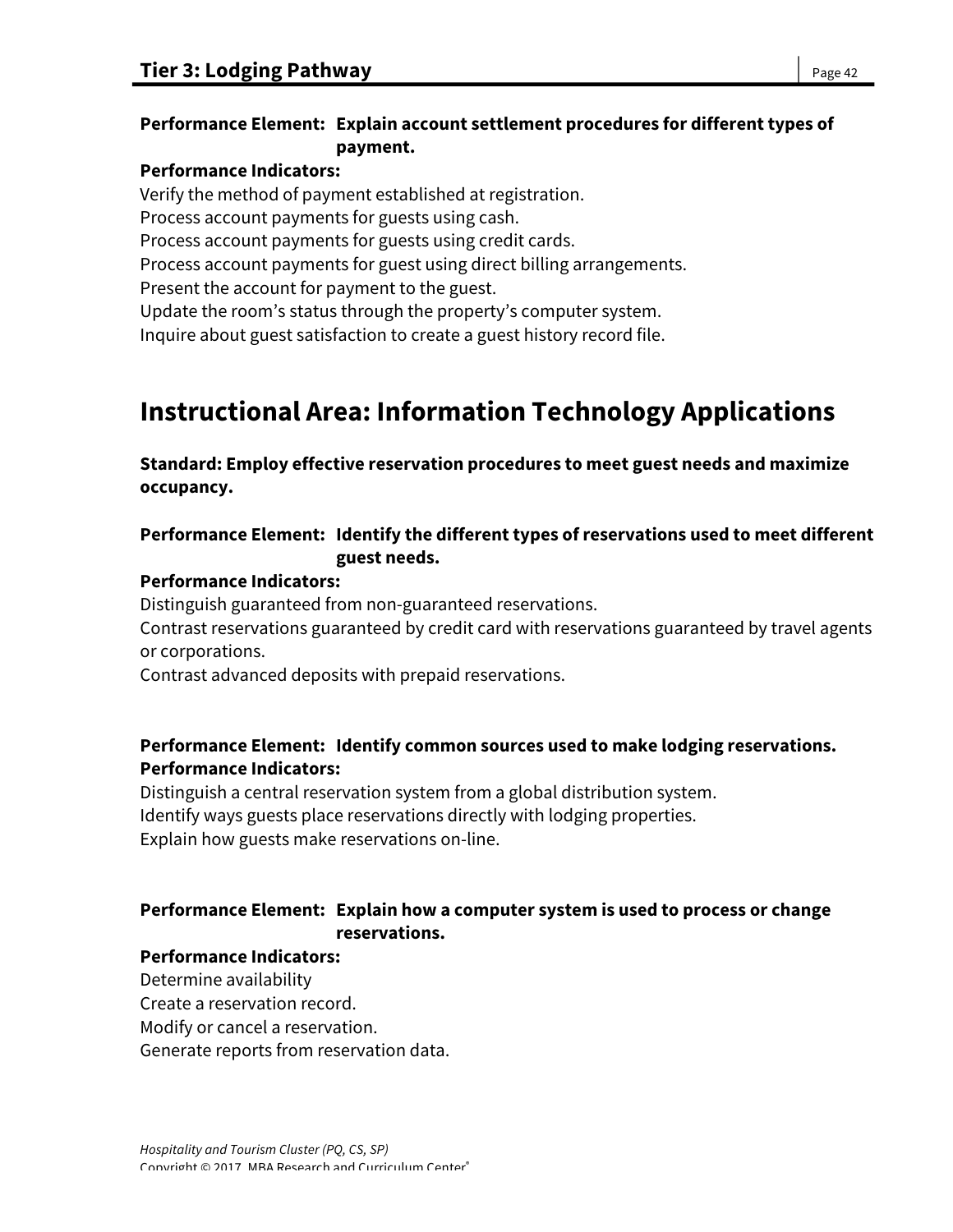## **Performance Element: Explain how forecasting is used to maximize occupancy levels. Performance Indicators:**

Identify information needed to forecast availability. Calculate a no-show percentage. Calculate a walk-in percentage. Calculate an overstay percentage. Calculate an under-stay percentage. Create a ten-day forecast

# **Instructional Area: Safety, Health and Environment**

**Standard: Explain how key control procedures protect guests and minimize risks.**

## **Performance Element: Explain the types and functions of keys to control levels of access. Performance Indicators:**

List three types or levels of keys used for entry. Compare/contrast the use of each.

## **Performance Element: Explain how key control measures are used to protect guests. Performance Indicators:**

Outline how access to all areas is controlled. Outline how locking systems protect guests. Outline procedures for issuing electronic keys.

## **Standard: Explain how cash control procedures are used to protect funds.**

## **Performance Element: Describe the role of a cashier in facilitating cash control. Performance Indicators:**

Demonstrate use of cash sheets to record cash collected.

Demonstrate use of cash sheets to record cash paid out.

Explain how cash banks are issued to cashiers.

Describe how cashiers turn in cash banks and prepare cash deposits.

Explain how cash banks and cashier cash deposits are reconciled.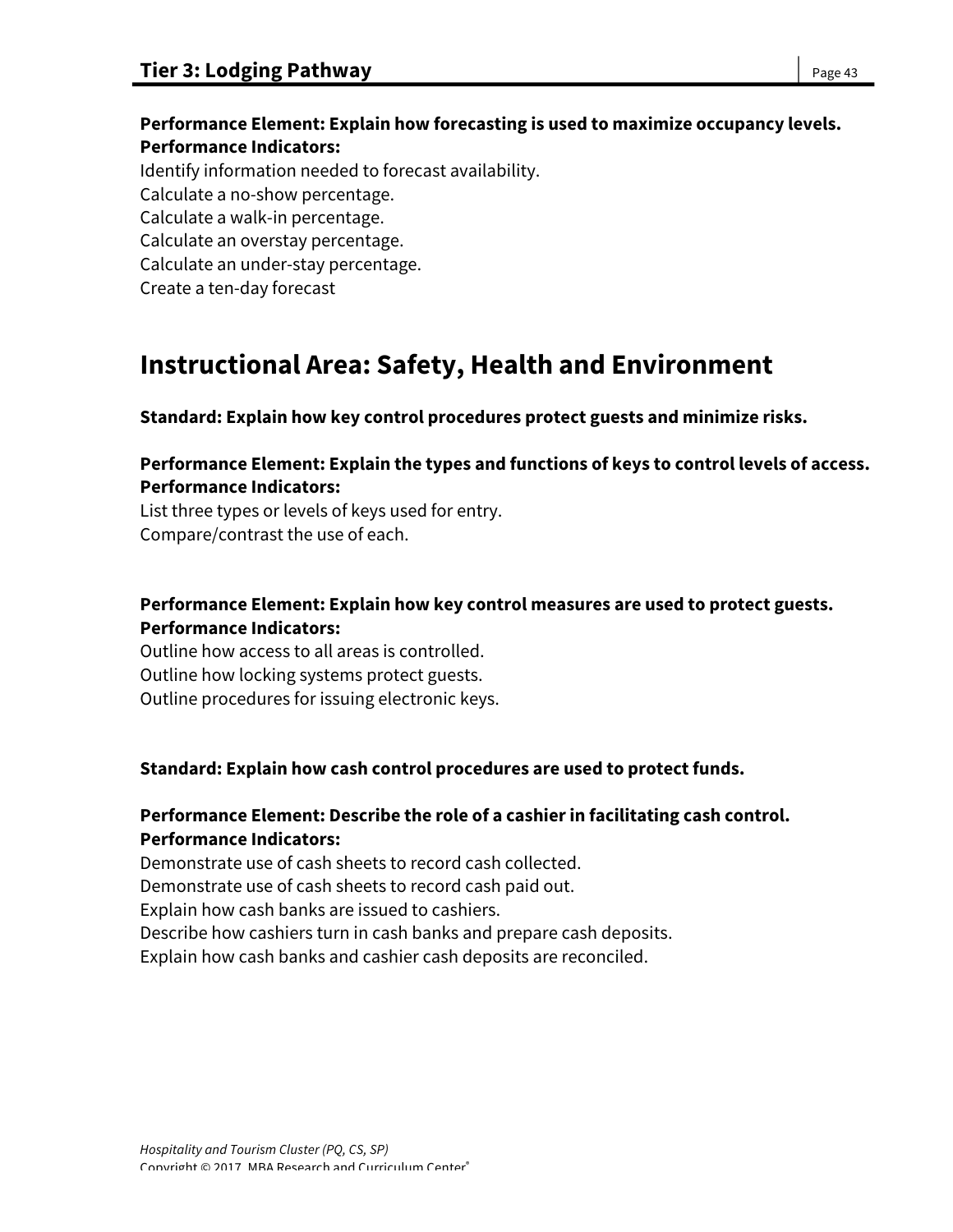### **Standard: Explain how guests and property are protected to minimize losses or liabilities.**

## **Performance Element: Explain procedures for controlling access of safe deposit boxes to minimize losses.**

#### **Performance Indicators:**

Describe how access is given to safe deposit box. Describe how guest's identity is check for access. Maintain the safe deposit log.

### **Performance Element: Describe procedures for controlling lost and found items. Performance Indicators:**

Identify the department responsible for securing lost and found items. Maintain a log of lost and found items. Store and secure lost and found items for required length of time. Follow property procedures for contacting guests about lost and found items.

## **Performance Element: Identify access control procedures to enhance guest safety. Performance Indicators:**

Recognize and report suspicious situations. Identify and report unauthorized and suspicious persons. Monitor entrances, elevators, and stairways. Ensure limited late-night access to lobby areas. Monitor perimeter and grounds.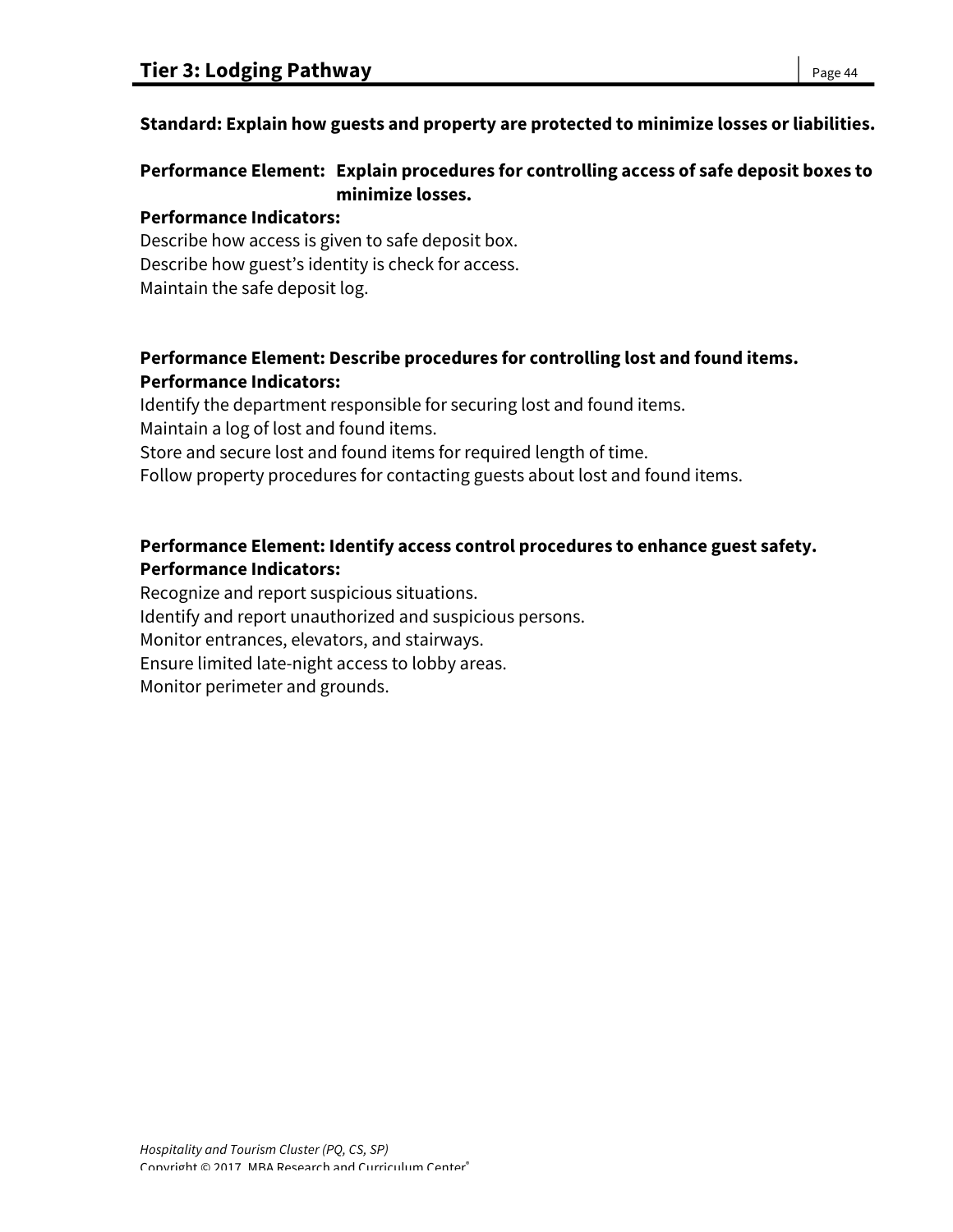Employees working in the Restaurants and Food and Beverage Services pathway perform a variety of tasks to maintain operations and promote guest services in eating and drinking establishments. Sample occupations include:

General Manager Food and Beverage Manager Catering and Banquets Manager Service Manager Dining Room Supervisor **Restaurant Owner/Franchisee** Food and Beverage Wholesaler **Product Demonstrator** 

# **Instructional Area: Ethics and Legal Responsibilities**

**Standard: Apply ethical and legal responsibilities to guest and employee conduct in order to maintain high quality standards in food and beverage service industry.** 

## **Performance Element: Utilize comments and suggestions from the customer service area to formulate improvements and ensure guests' satisfaction.**

#### **Performance Indicators:**

Detail ways to achieve high rate of positive comments. Get regular feedback from guests and staff

## **Performance Element: Comply with laws regarding hiring, harassment and safety issues. Performance Indicators:**

Demonstrate understanding of legal interviewing processes. Outline how harassment and stereotyping can create an unhealthy work environment. Define legal and ethical responsibilities for safety procedures. Interpret workman's compensation requirements and forms.

## **Performance Element: Apply ethical and legal guidelines as they relate to restaurants and food and beverage services job performance.**

#### **Performance Indicators:**

Identify ethical and legal situations which occur in the workplace. Relate appropriate response to legal/ethical infractions in the workplace.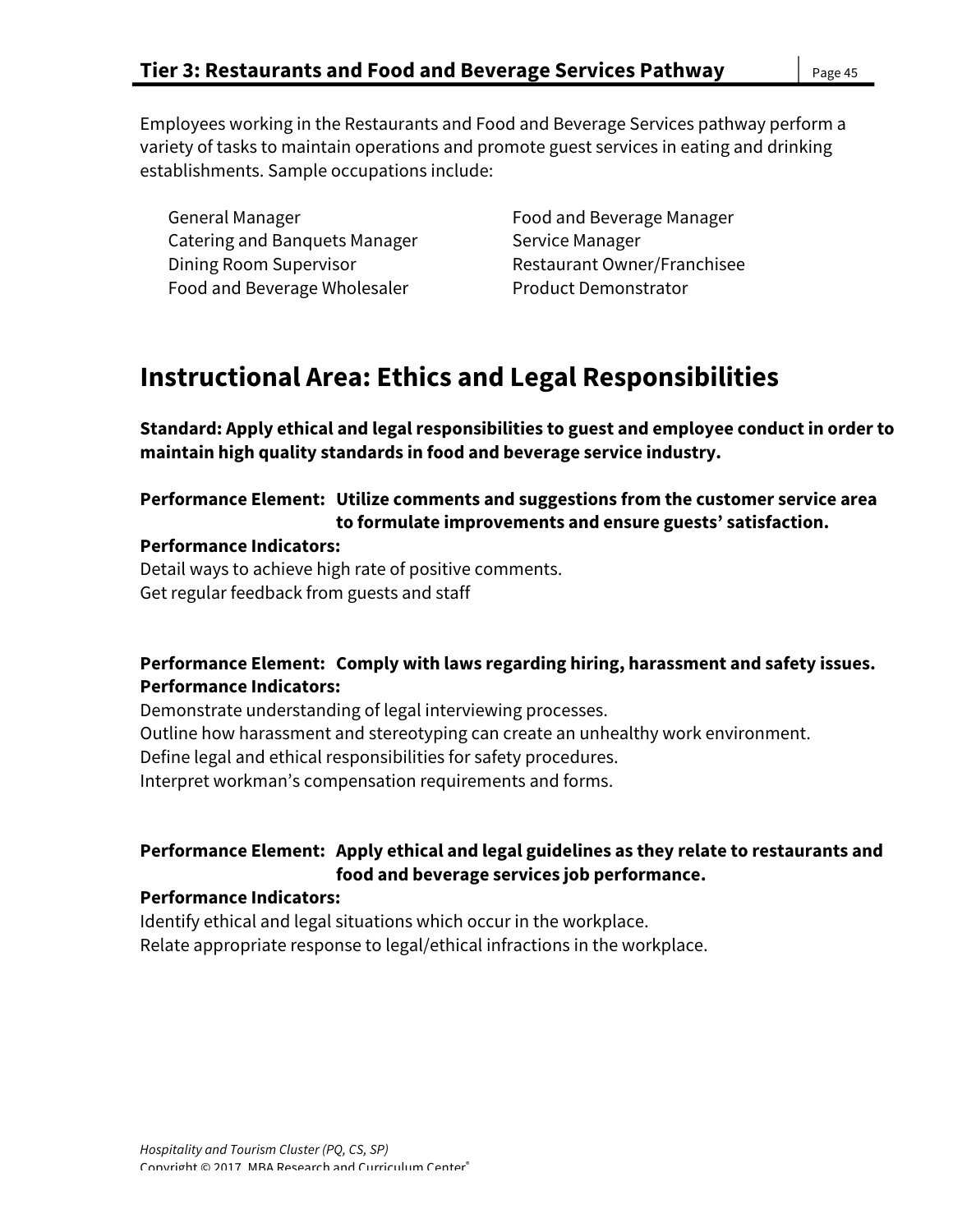# **Instructional Area: Safety, Health and Environment**

**Standard: Implement safety and sanitation procedures applicable to restaurants and food and beverage services to maintain safe working environments.**

### **Performance Element: Identify overall safety procedures necessary to maintain a safe work area.**

### **Performance Indicators:**

Identify electrical and mechanical hazards Classify different types of fires and how to contain them. Identify proper fire evacuation procedures. Demonstrate the safe use of ladders Demonstrate proper lifting and carrying procedures

## **Performance Element: Identify sanitation procedures to ensure facility is in compliance with health codes.**

### **Performance Indicators:**

Outline compliance requirements of sanitation and health inspections. Show exemplary appearance and hygiene. Illustrate correct use of knives and kitchen equipment Use protective gloves and clothing. Illustrate correct food handling and production techniques.

# **Instructional Area: Communication Skills**

**Standard: Manage and use basic reading, writing, and mathematical skills for food production and guest services to provide a positive guest experience.** 

## **Performance Element: Apply mathematical, reading, and writing skills to correctly deliver food products and guest service.**

## **Performance Indicators:**

Convert recipes.

Use proper measurements of ingredients.

Calculate menu and recipe costs.

Read and comprehend recipes, operational manuals, inventory control sheets, menus,

correspondence, training manuals, etc.

Use basic writing skills (grammar, punctuations, spelling) to produce inventory control sheets, recipes, menus, correspondence, employee evaluations, etc.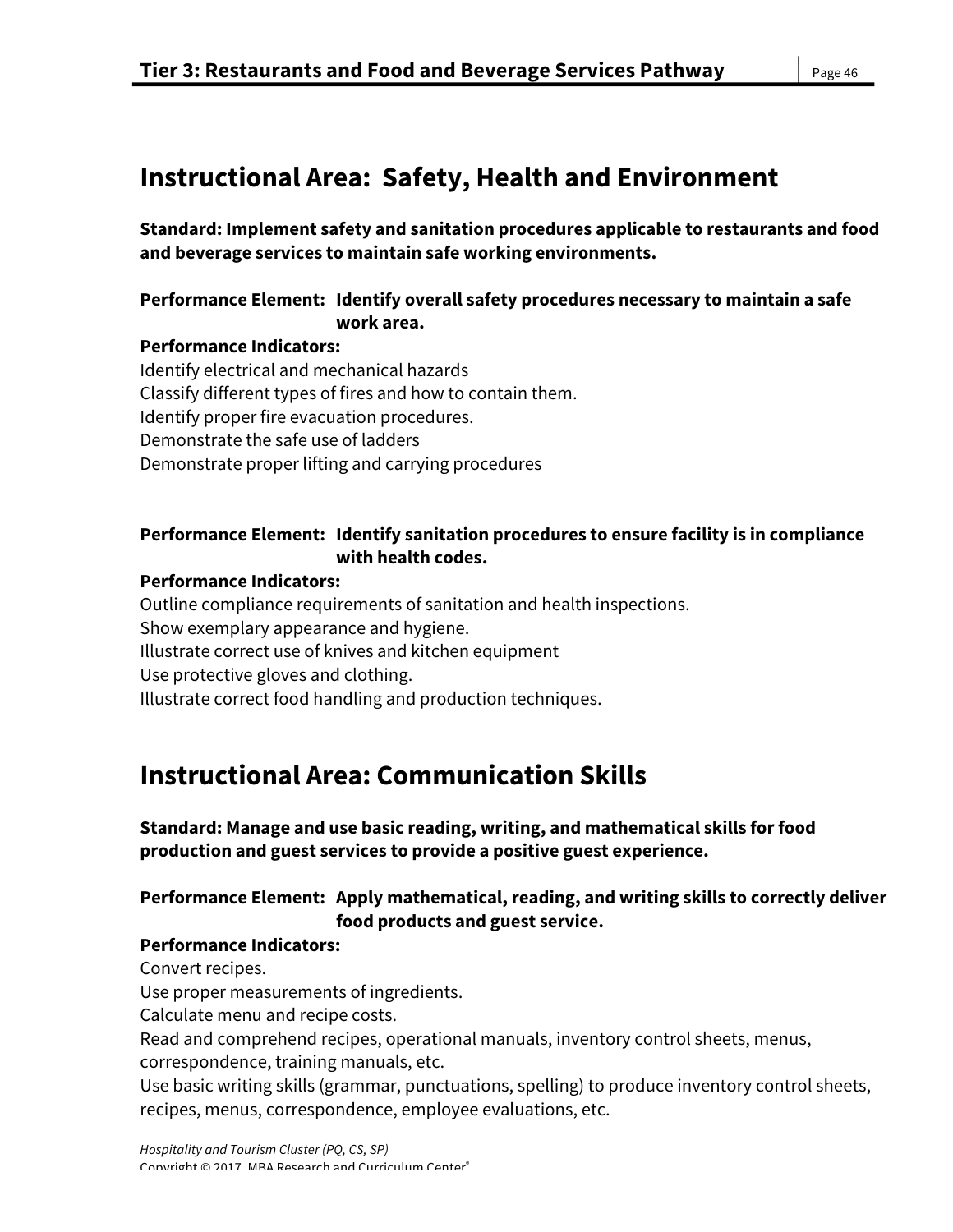**Standard: Use information from ethnic and geographical studies to guide customer service decisions.**

### **Performance Element: Utilize facts and statistics retrieved from ethnic and geographical studies in a service environment.**

#### **Performance Indicators:**

Identify ethnicities and their dining habits and rules. Identify countries and their native food resources.

# **Instructional Area: Leadership and Teamwork**

**Standard: Make staffing decisions based on proven managerial skills to improve staff performance.**

**Performance Element: Model leadership and teamwork qualities to aid in employee retention.**

#### **Performance Indicators:**

Detail ways to minimize staff turnover. Work well with other staff members. Conduct regular staff training.

### **Performance Element: Model personal habits and actions to create a pleasant working atmosphere for staff members.**

#### **Performance Indicators:**

Maintain current job descriptions for all positions under the managerial level. Conduct regular reviews of staff Conduct regular training and coaching of staff

## **Performance Element: Formulate staff development plans to create an effective working team.**

#### **Performance Indicators:**

Conduct thorough orientation for new staff. Detail elements involved in new orientation.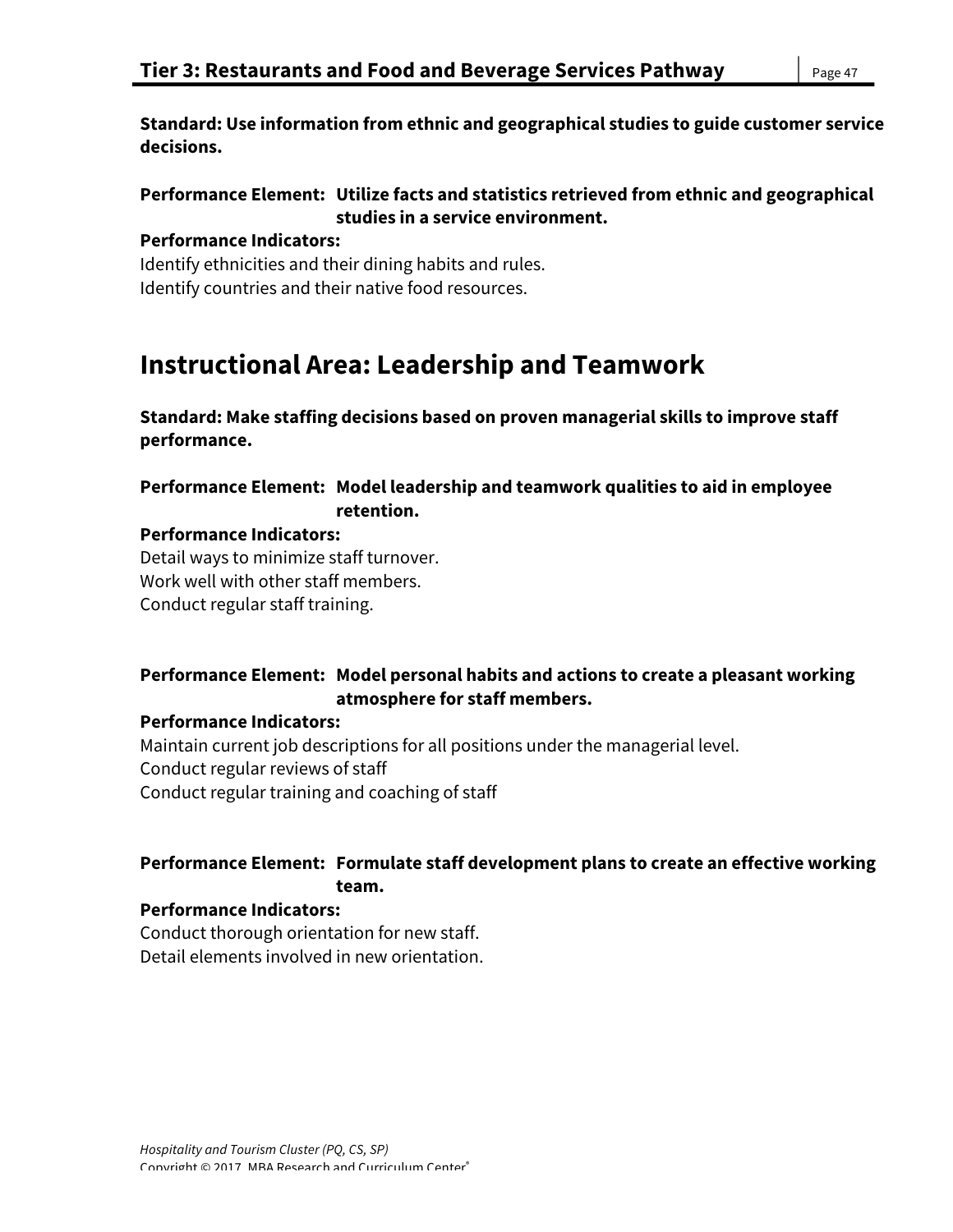# **Instructional Area: Information Technology**

**Standard: Research costs, pricing, and market demands to manage profitability and implement effective marketing strategies for restaurants and food and beverage services.** 

## **Performance Element: Interpret calculations of food, labor, and pricing to ensure profitability.**

### **Performance Indicators:**

Calculate food cost and determine ways to meet goals. Calculate labor cost and determine ways to meet goals. Determine the values of inventory or stock. Determine menu pricing. Define portion control.

## **Performance Element: Compare alternative ways of marketing to develop a promotional package.**

#### **Performance Indicators:**

Develop promotional materials. Create methods to market materials.

## **Performance Element: Anticipate future needs using information about current trends that contribute to effectively pricing and market food and beverage offerings.**

#### **Performance Indicators:**

Demonstrate awareness of operational needs. Demonstrate awareness of capabilities and limitations of the operation.

## **Standard: Manage problems to ensure continuity of quality service in the restaurant and food and beverage industry.**

## **Performance Element: Identify the problem, possible solutions, and decide on a course of action to resolve unexpected situations.**

#### **Performance Indicators:**

List common problem situations. Outline steps to remedy specific problems.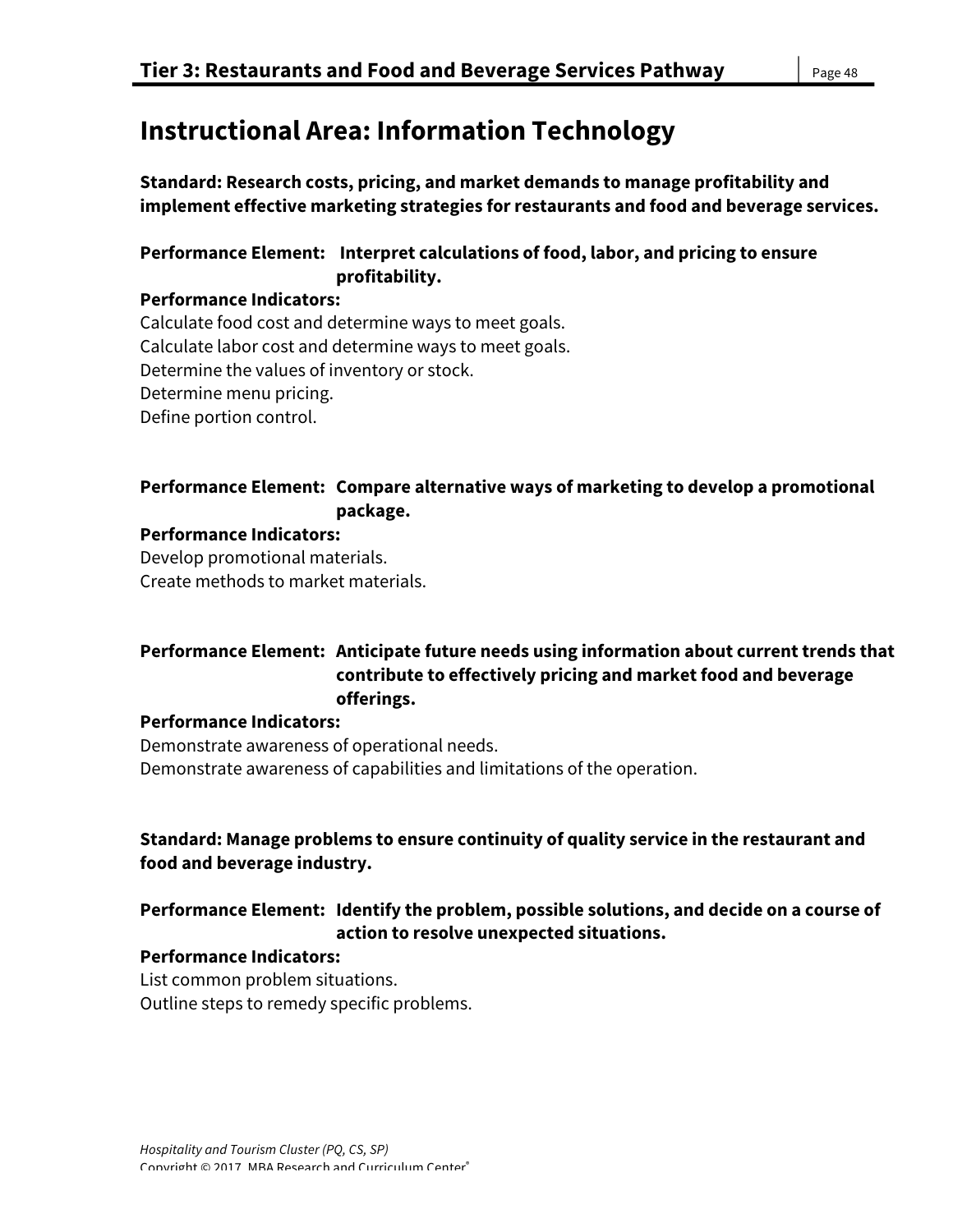# **Instructional Area: Technical Skills**

**Standard: Use computerized systems to manage food service operations and guest services.**

## **Performance Element: Identify potential used of computers and software to provide guest and food services.**

## **Performance Indicators:**

Demonstrate use of point of sale systems. Demonstrate basic computer applications. Demonstrate use of computer programs used for food production.

### **Standard: Research and evaluate technical resources for food services and bar operations to update or enhance present practice.**

## **Performance Element: Use software applications to manage food service operations. Performance Indicators:**

Demonstrate the use of software programs for human resource management Demonstrate the use of software programs for inventory control, point of sale, profit loss, etc.

## **Performance Element: Retrieve website information to use in menu planning, recipes, and for product information.**

#### **Performance Indicators:**

Access relevant websites. Download recipes. Bookmark websites.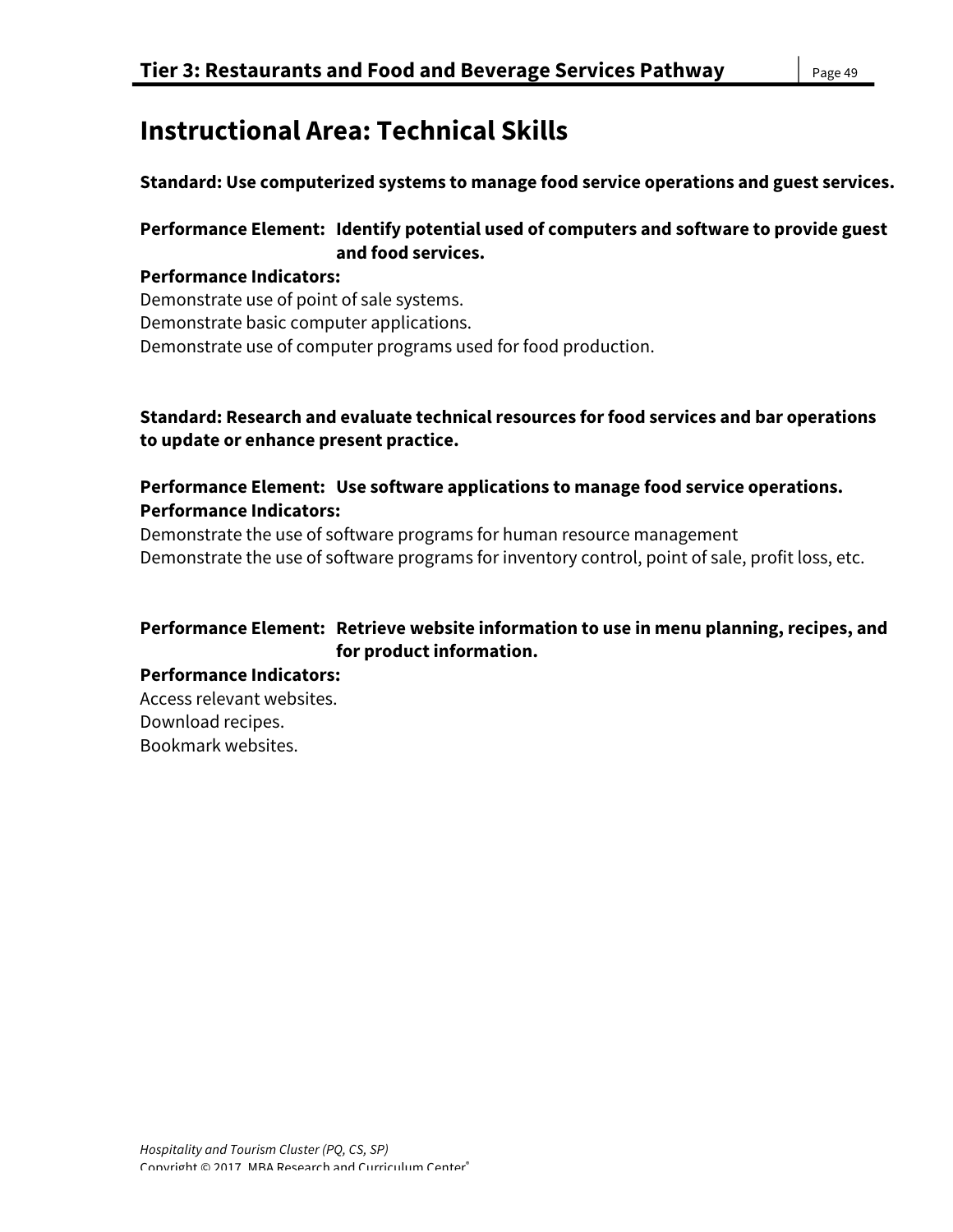# **Instructional Area: Operations**

**Standard: Implement the company's standard operating procedures related to food and beverage production and guest service to provide quality products and services.** 

## **Performance Element: Implement operating procedures to comply with company requirements.**

**Performance Indicators:**  Detail operating procedures for food quality. Detail operating procedures for food presentation.

## **Performance Element: Evaluate prepared foods for quality and presentation to meet quality standards.**

### **Performance Indicators:**

Show consistent appearance in prepared foods. Detail ways to monitor quality of prepared food.

## **Performance Element: Prepare nutritional, quality foods utilizing basic food knowledge. Performance Indicators:**

Explain the use of a variety of sauces. Choose appropriate cooking procedures (sauté, broil, bake, etc.). Employ knowledge of nutritional values. Exhibit high-quality food presentation.

## **Performance Element: Match equipment with correct cooking methodology. Performance Indicator:**

Use of scales and other food service equipment. Sharpen knives safely. Use pots and pans for different food preparations. Explain how to store and retrieve foods in a variety of settings (cold, hot, dry, etc.).

## **Performance Element: Determine the appropriate type of food service to provide quality customer service.**

#### **Performance Indicator:**

Detail characteristics of French, Russian, Bistro style and other forms of service.

Identify types of dining utensils and proper uses.

Show proper set up procedures for dining room/counter.

Explain menu items

Detail the process of "up-selling" and other forms of marketing at tableside.